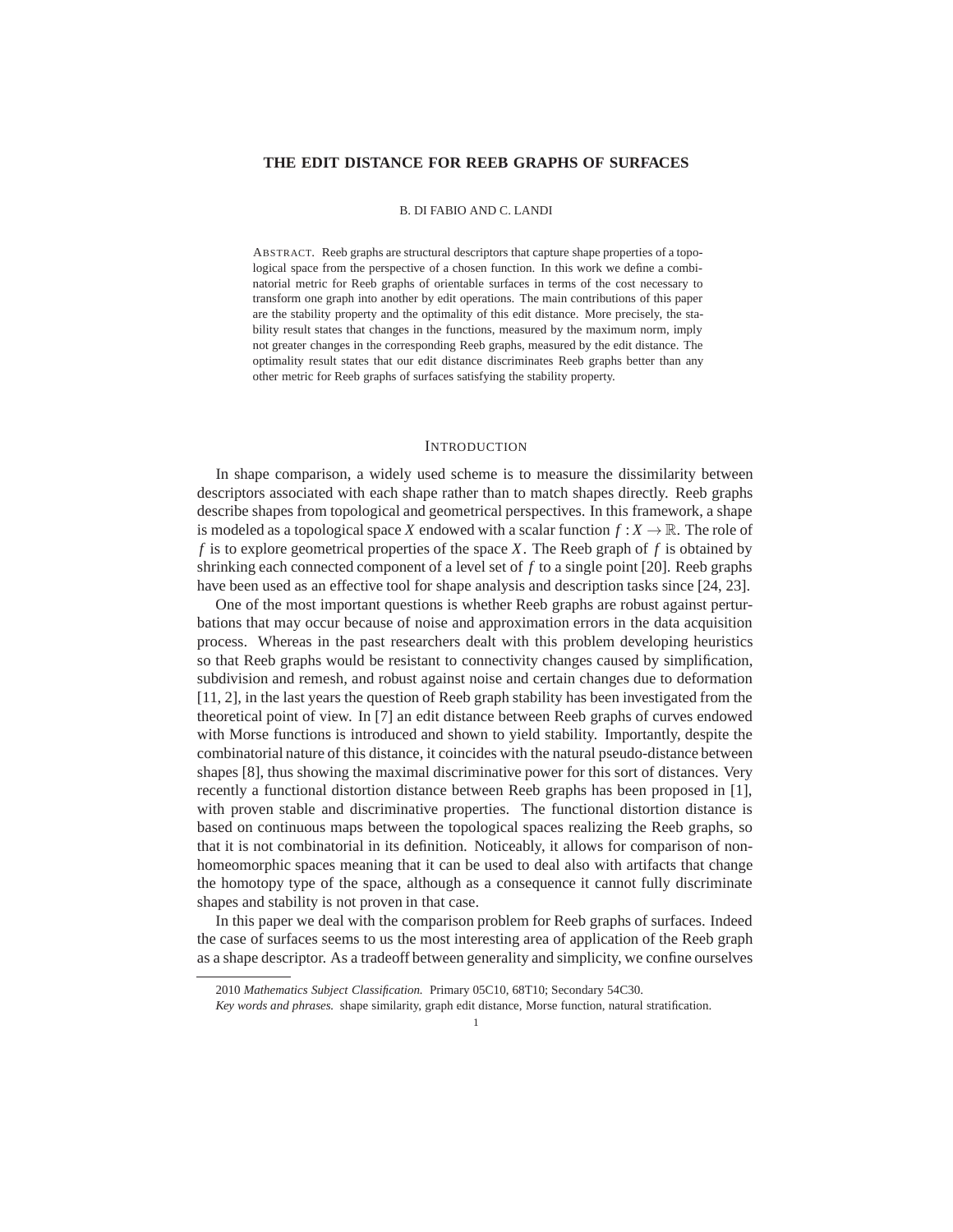to the case of smooth compact orientable surfaces without boundary endowed with simple Morse functions.

The basic properties we consider important for a metric between Reeb graphs are: the robustness to perturbations of the input functions; the ability to discriminate functions on the same manifold; the deployment of the combinatorial nature of graphs. For this reason, we apply to the case of surfaces the same underlying ideas as used in [7] for curves. Starting from Reeb graphs labeled on the vertices by the function values, the following steps are carried out: first, a set of admissible edit operations is detected to transform a labeled Reeb graph into another; then a suitable cost is associated to each edit operation; finally, a combinatorial dissimilarity measure between labeled Reeb graphs, called an *edit distance*, is defined in terms of the least cost necessary to transform one graph into another by edit operations. However, the passage from curves to surfaces is not automatic since Reeb graphs of surfaces are structurally different from those of curves. For example, the degree of vertices is different for Reeb graphs of curves and surfaces. Therefore, the set of edit operations as well as their costs cannot be directly imported from the case of curves but need to be suitably defined. In conclusion, our edit distance between Reeb graphs belongs to the family of Graph Edit Distances [10], widely used in pattern analysis.

Our first main result is that changes in the functions, measured by the maximum norm, imply not greater changes in this edit distance, yielding the stability property under function perturbations. To prove this result, we track the changes in the Reeb graphs as the function varies along a linear path avoiding degeneracies. From the stability property, we deduce that the edit distance between the Reeb graphs of two functions *f* and *g* defined on a surface is a lower bound for the natural pseudo-distance between *f* and *g* obtained by minimizing the change in the functions due to the application of a self-diffeomorphism of the manifold, with respect to the maximum norm. The natural pseudo-distance can be thought as a way to compare *f* and *g* directly, while the edit distance provides an indirect comparison between *f* and *g* through their Reeb graphs. Thus, by virtue of the stability result, the edit distance provides a combinatorial tool to estimate the natural pseudo-distance.

Our second contribution is the proof that the edit distance between Reeb graphs of surfaces actually coincides with the natural pseudo-distance. This is proved by showing that for every edit operation on a Reeb graph there is a self-homeomorphism of the surface whose cost is not greater than that of the considered edit operation. This result implies that the edit distance is actually a metric and not only a pseudo-metric. Morever it shows that the edit distance is an optimal distance for Reeb graphs of surfaces in that it has the maximum discriminative power among all the distances between Reeb graphs of surfaces with the stability property.

In conclusion, this paper shows that the results of [7] for curves also hold in the more interesting case of surfaces.

The paper is organized as follows. In Section 1 we recall the basic properties of labeled Reeb graphs of orientable surfaces. In Section 2 we define the edit deformations between labeled Reeb graphs, and show that through a finite sequence of these deformations we can always transform a Reeb graph into another. In Section 3 we define the cost associated with each type of edit deformation and the edit distance in terms of this cost. Section 4 illustrates the robustness of Reeb graphs with respect to the edit distance. Eventually, Section 5 provides relationships between our edit distance and other stable metrics: the natural pseudo-distance, the bottleneck distance and the functional distortion distance.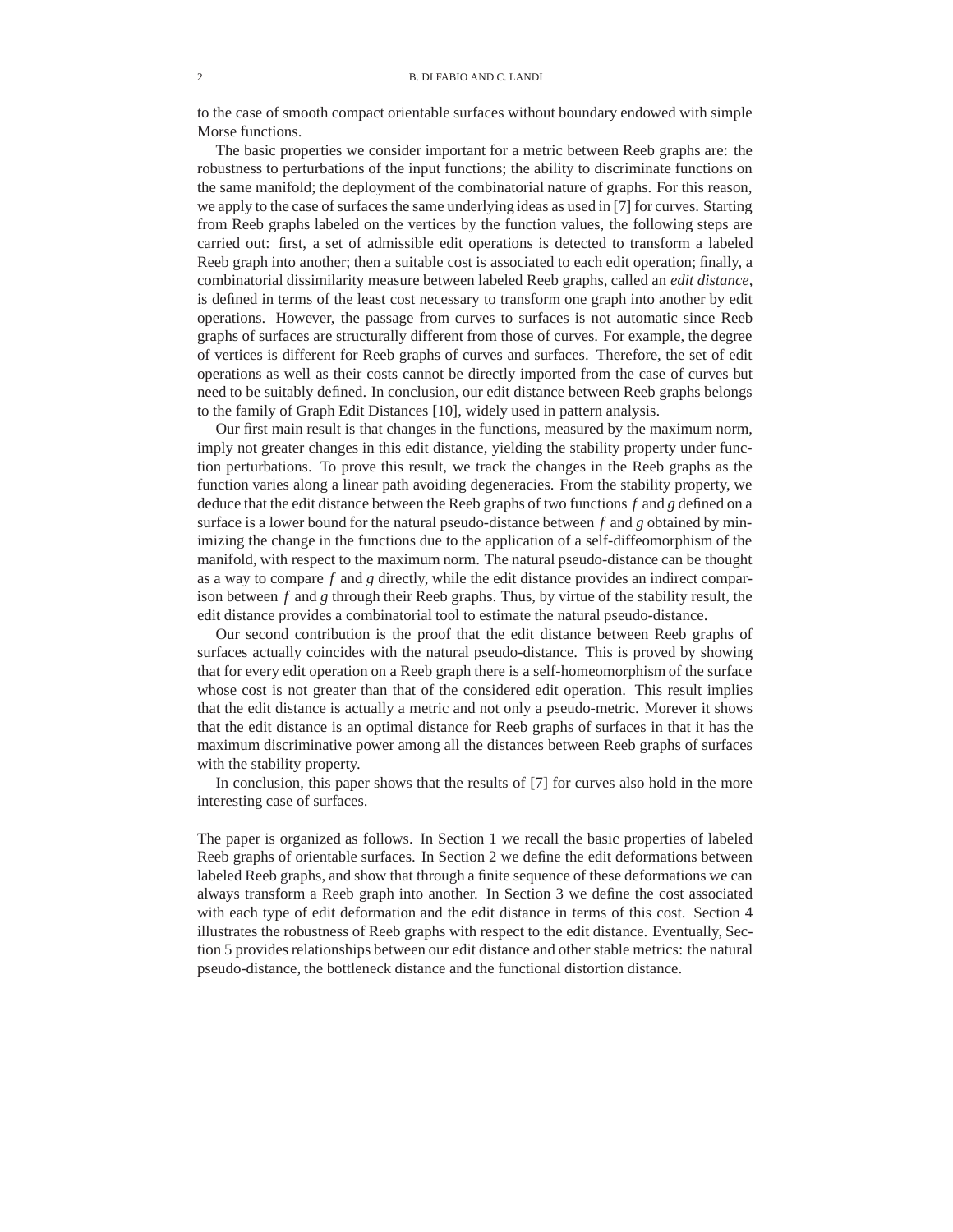A number of questions remain open and are not treated in this paper. The most important one is how to compute the edit distance. Indeed, whereas in some particular cases we can deduce the value of the edit distance from the lower bounds provided by the bottleneck distance of persistence diagrams or the functional distortion distance of Reeb graphs, in general we do not know how to compute it. A second open problem is to which extent the theory developed in this paper for the smooth category can be transported into the piecewise linear category. A third question that would deserve investigation is how to generalize the edit distance to compare functions on non-homeomorphic surfaces as well, and the relationship with the functional distortion distance in that case.

# 1. LABELED REEB GRAPHS OF ORIENTABLE SURFACES

Hereafter, *M* denotes a connected, closed (i.e. compact and without boundary), orientable, smooth surface of genus  $\mathfrak{g}$ , and  $\mathcal{F}(\mathcal{M})$  the set of  $C^{\infty}$  real functions on  $\mathcal{M}$ .

For  $f \in \mathcal{F}(\mathcal{M})$ , we denote by  $K_f$  the set of its critical points. If  $p \in K_f$ , then the real number *f*(*p*) is called a *critical value* of *f*, and the set  $\{q \in \mathcal{M} : q \in f^{-1}(f(p))\}$  is called a *critical level* of *f* . Moreover, a critical point *p* is called *non-degenerate* if the Hessian matrix of  $f$  at  $p$  is non-singular. The *index* of a non-degenerate critical point  $p$  of  $f$  is the dimension of the largest subspace of the tangent space to *M* at *p* on which the Hessian matrix is negative definite. In particular, the index of a point  $p \in K_f$  is equal to 0,1, or 2 depending on whether *p* is a minimum, a saddle, or a maximum point of *f* .

A function  $f \in \mathcal{F}(\mathcal{M})$  is called a *Morse function* if all its critical points are nondegenerate. Besides, a Morse function is said to be *simple* if each critical level contains exactly one critical point. The set of simple Morse functions will be denoted by  $\mathscr{F}^0(\mathscr{M})$ , as a reminder that it is a sub-manifold of  $\mathcal{F}(\mathcal{M})$  of co-dimension 0 (see also Section 4).

**Definition 1.1.** Let  $f \in \mathcal{F}^0(\mathcal{M})$ , and define on  $\mathcal{M}$  the following equivalence relation: for every  $p, q \in M$ ,  $p \sim_f q$  whenever  $p, q$  belong to the same connected component of  $f^{-1}(f(p))$ . The quotient space *M* / ∼ *f* is the *Reeb graph* associated with *f*.

Our assumption that  $f$  is a simple Morse function allows us to consider the space  $M/\sim_f$  as a graph whose vertices correspond bijectively to the critical points of *f*. For this reason, in the following, we will often identify vertices with the corresponding critical points.

**Proposition 1.2.** *(*[20]*)* The Reeb graph  $\Gamma_f$  associated with  $f \in \mathcal{F}^0(\mathcal{M})$  is a finite and *connected simplicial complex of dimension 1. A vertex of* Γ *<sup>f</sup> has degree equal to 1 if it corresponds to a critical point of f of index 0 or 2, while it has degree equal to 2,3, or 4 if it corresponds to a critical point of f of index 1.*

Throughout this paper, Reeb graphs are regarded as combinatorial graphs and not as topological spaces. The vertex set of  $\Gamma_f$  will be denoted by  $V(\Gamma_f)$ , and its edge set by *E*( $\Gamma$ *f*). Moreover, if  $v_1, v_2 \in V(\Gamma_f)$  are adjacent vertices, i.e., connected by an edge, we will write  $e(v_1, v_2) \in E(\Gamma_f)$ .

Our assumptions that *M* is orientable, compact and without boundary ensure that there are no vertices of degree 2 or 4. Moreover, if  $p, q, r$  denote the number of minima, maxima, and saddle points of *f* , from the relationships between the Euler characteristic of *M*,  $\chi(\mathcal{M})$ , and  $p,q,r$ , i.e.  $\chi(\mathcal{M}) = p+q-r$ , and between  $\chi(\mathcal{M})$  and the genus g of  $\mathcal{M}$ , i.e.  $\chi(\mathcal{M}) = 2 - 2g$ , it follows that the cardinality of  $V(\Gamma_f)$ , which is  $p + q + r$ , is also equal to  $2(p+q+g-1)$ , i.e. is even in number. The minimum number of vertices of a Reeb graph is achieved whenever  $p = q = 1$ , and consequently  $r = 2g$ . In this case the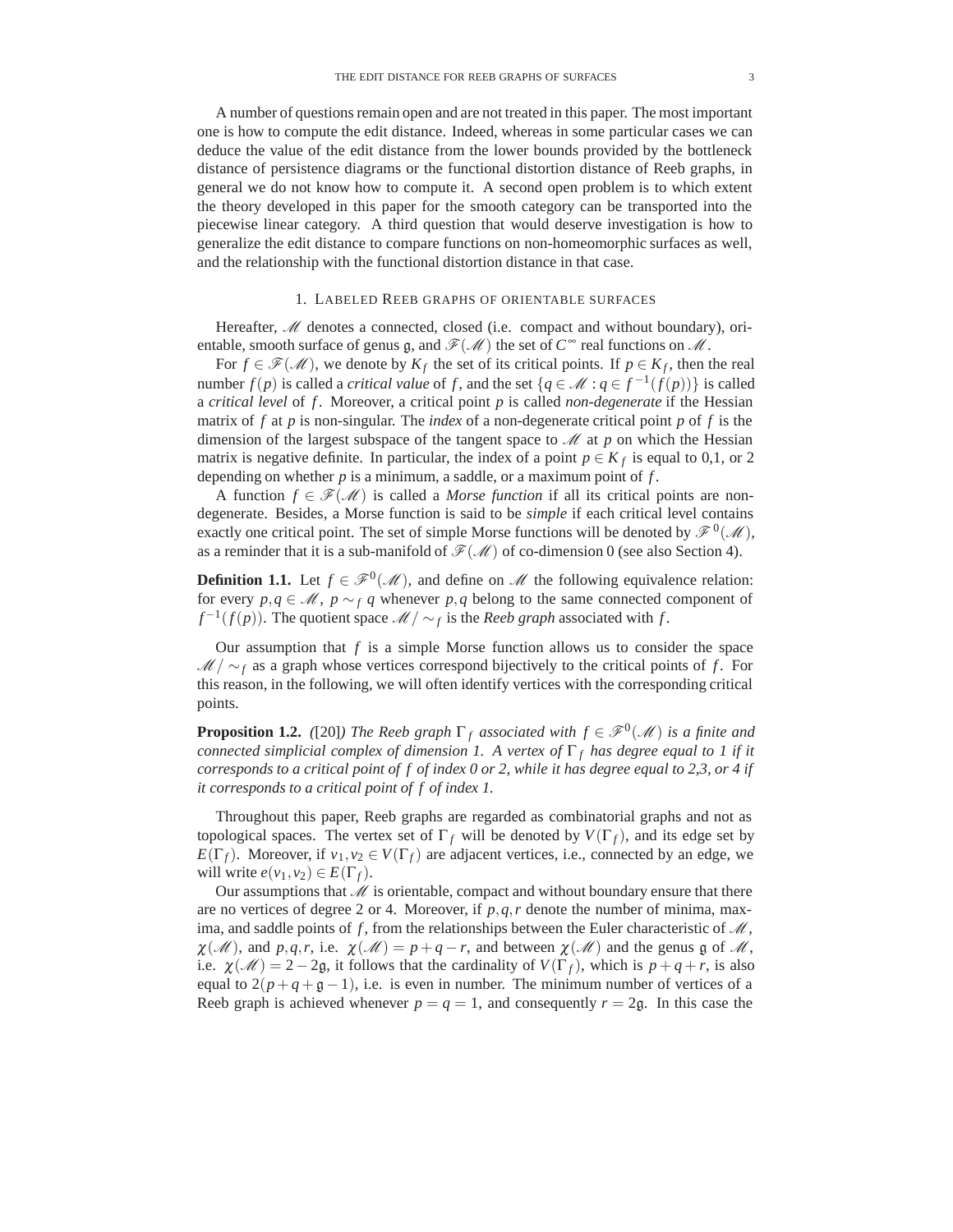cardinality of  $V(\Gamma_f)$  is equal to  $2g + 2$ . In general, if *M* has genus g then  $\Gamma_f$  has exactly g linearly independent cycles. We will call a cycle of length *<sup>m</sup>* in the graph an *<sup>m</sup>*-*cycle*. These observations motivate the following definition.

**Definition 1.3.** We shall call *minimal* the Reeb graph  $\Gamma_f$  of a function *f* having  $p = q = 1$ . Moreover, we say that  $\Gamma_f$  is *canonical* if it is minimal and all its cycles, if any, are 2-cycles.

We underline that our definition of canonical Reeb graph is slightly different from the one in [13]. This choice has been done to simplify the proof of Proposition 2.7.

Examples of minimal and canonical Reeb graphs are displayed in Figure 1.



FIGURE 1. Examples of minimal Reeb graphs. The graph on the right is also canonical.

In what follows, we label the vertices of  $\Gamma_f$  by equipping each of them with the value of *f* at the corresponding critical point. We denote such a labeled graph by  $(\Gamma_f, \ell_f)$ , where  $\ell_f: V(\Gamma_f) \to \mathbb{R}$  is the restriction of  $f: \mathcal{M} \to \mathbb{R}$  to  $K_f$ . In a labeled Reeb graph, each vertex *v* of degree 3 has at least two of its adjacent vertices, say  $v_1$ ,  $v_2$ , such that  $\ell_f(v_1) < \ell_f(v)$  $\ell_f(v_2)$ . An example is displayed in Figure 2.



FIGURE 2. Left: the height function  $f : \mathcal{M} \to \mathbb{R}$ ; center: the surface  $\mathcal{M}$  of genus  $g = 2$ ; right: the associated labeled Reeb graph  $(\Gamma_f, \ell_f)$ .

Let us consider the realization problem, i.e. the problem of constructing a smooth surface and a simple Morse function on it from a graph on an even number of vertices, all of which are of degree 1 or 3, appropriately labeled. We need the following definition.

**Definition 1.4.** We shall say that two labeled Reeb graphs  $(\Gamma_f, \ell_f), (\Gamma_g, \ell_g)$  are *isomorphic*, and we write  $(\Gamma_f, \ell_f) \cong (\Gamma_g, \ell_g)$ , if there exists a graph isomorphism  $\Phi: V(\Gamma_f) \to V(\Gamma_g)$ such that, for every  $v \in V(\Gamma_f)$ ,  $\ell_f(v) = \ell_g(\Phi(v))$  (i.e.  $\Phi$  preserves edges and vertex labels).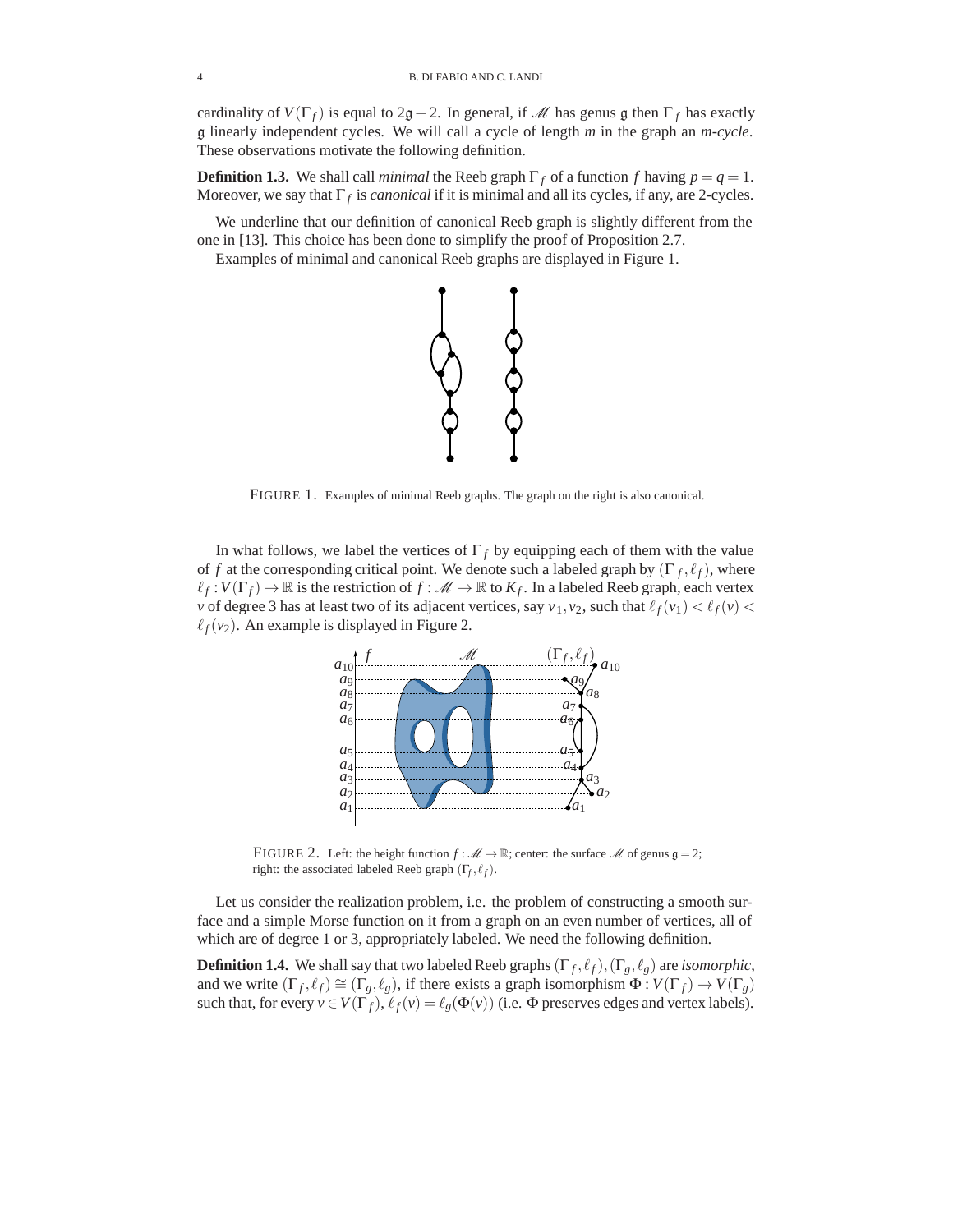**Proposition 1.5** (Realization Theorem). Let  $(Γ, ℓ)$  be a labeled graph, where Γ is a graph *with m linearly independent cycles, on an even number of vertices, all of which are of degree 1 or 3, and*  $\ell : V(\Gamma) \to \mathbb{R}$  *is an injective function such that, for any vertex v of degree 3, at least two among its adjacent vertices, say w,w', are such that*  $\ell(w) < \ell(v)$  <  $\ell(w')$ . Then an orientable closed surface *M* of genus  $\mathfrak{g} = m$ , and a simple Morse function  $f: M \to \mathbb{R}$  exist such that  $(\Gamma_{\ell}, \ell_{\ell}) \cong (\Gamma, \ell)$  $f: \mathscr{M} \to \mathbb{R}$  *exist such that*  $(\Gamma_f, \ell_f) \cong (\Gamma, \ell)$ *.* 

*Proof.* Under our assumption on the degree of vertices of Γ, *M* and *f* can be constructed as in the proof of Thm. 2.1 in [17].

We now deal with the uniqueness problem, up to isomorphism of labeled Reeb graphs. First of all we consider the following two equivalence relations on  $\mathscr{F}^0(\mathscr{M})$ .

**Definition 1.6.** Let  $\mathcal{D}(\mathcal{M})$  be the set of self-diffeomorphisms of  $\mathcal{M}$ . Two functions  $f, g \in$  $\mathscr{F}^0(\mathscr{M})$  are called *right-equivalent* (briefly, *R-equivalent*) if there exists  $\xi \in \mathscr{D}(\mathscr{M})$  such that *f* = *g* ◦ ξ . Moreover, *f*,*g* are called *right-left equivalent* (briefly, *RL-equivalent*) if there exist  $\xi \in \mathcal{D}(\mathcal{M})$  and an orientation preserving self-diffeomorphism  $\eta$  of R such that  $f = \eta \circ g \circ \xi$ .

These equivalence relations on functions are mirrored by Reeb graphs isomorphisms.

**Proposition 1.7** (Uniqueness Theorem). *If*  $f, g \in \mathcal{F}^0(\mathcal{M})$ , then

- *(1) f and g are RL-equivalent if and only if their Reeb graphs* Γ *<sup>f</sup> and* Γ*<sup>g</sup> are isomorphic by an isomorphism*  $\Phi: V(\Gamma_f) \to V(\Gamma_g)$  *that preserves the vertex order, i.e., for every*  $v, w \in V(\Gamma_f)$ ,  $\ell_f(v) < \ell_f(w)$  *if and only if*  $\ell_g(\Phi(v)) < \ell_g(\Phi(w))$ ;
- *(2) f* and *g* are *R*-equivalent if and only if their labeled Reeb graphs  $(\Gamma_f, \ell_f)$  and  $(\Gamma_g, \ell_g)$  are isomorphic.

*Proof.* For the proof of statement (1) see [15, 22]. As for statement (2), we note that two *R*-equivalent functions are, in particular, *RL*-equivalent. Hence, by statement (1), their Reeb graphs are isomorphic by an isomorphism that preserves the vertex order. Since *f* and *g* necessarily have the same critical values, this isomorphism also preserves labels. Vice-versa, if  $(\Gamma_f, \ell_f)$  and  $(\Gamma_g, \ell_g)$  are isomorphic, then *f* and *g* have the same critical values. Moreover, by statement (1), there exist  $\xi \in \mathcal{D}(\mathcal{M})$  and an orientation preserving self-diffeomorphism  $\eta$  of  $\mathbb R$  such that  $f = \eta \circ g \circ \xi$ . Let us set  $h = g \circ \xi$ . The function *h* belongs to  $\mathscr{F}^0(\mathscr{M})$  and has the same critical points with the same indexes as *f*, and the same critical values as *g* and hence as *f* . Thus, we can apply [14, Lemma 1] to *f* and *h* and deduce the existence of a self-diffeomorphism  $\xi'$  of  $\mathcal M$  such that  $f = h \circ \xi'$ . Thus  $f = g \circ \xi \circ \xi'$ , yielding that *f* and *g* are *R*-equivalent. A direct proof of the *R*-equivalence of functions with isomorphic labeled Reeb graphs is also obtainable from Lemma 5.3.  $\Box$ 

### 2. EDIT DEFORMATIONS BETWEEN LABELED REEB GRAPHS

In this section we list the edit deformations admissible to transform labeled Reeb graphs into one another when different simple Morse functions on the same surface are considered. We introduce at first elementary deformations, then, by virtue of the Realization Theorem (Proposition 1.5), the deformations obtained by their composition.

Elementary deformations allow us to insert or delete a vertex of degree 1 together with an adjacent vertex of degree 3 (deformations of *birth* type (B) and *death* type (D)), maintain the same vertices and edges while changing the vertex labels (deformations of *relabeling* type (R)), or change some vertices adjacencies and labels (deformations of type  $(K_1)$ ,  $(K_2)$ ,  $(K_3)$  introduced by Kudryavtseva in [13]). A sketch of these elementary deformations can be found in Table 1. The formal definition is as follows.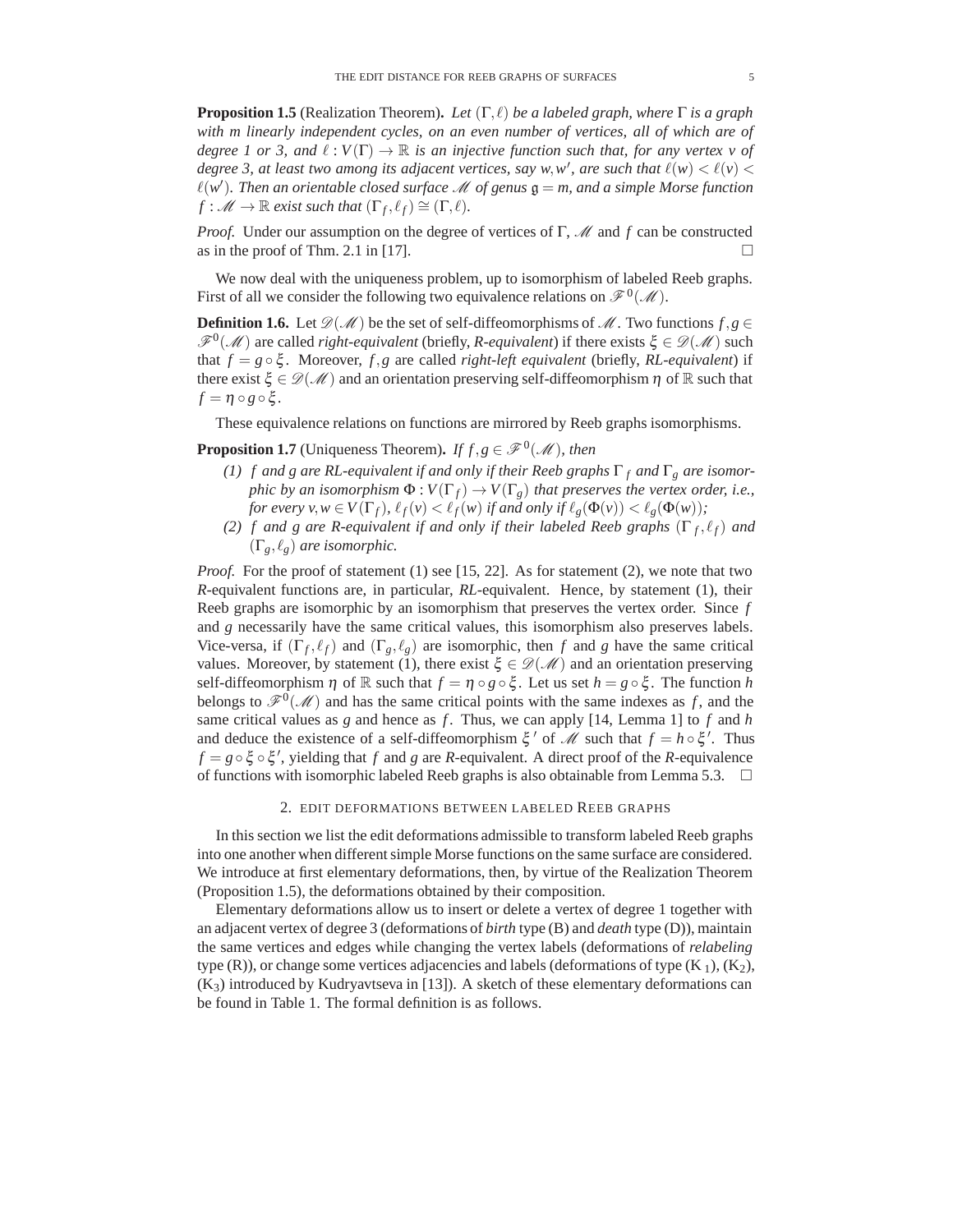**Definition 2.1.** With the convention of denoting the open interval with endpoints  $a, b \in \mathbb{R}$ by  $|a,b|$ , the elementary deformations of type (B), (D), (R), (K<sub>i</sub>),  $i = 1,2,3$ , are defined as follows.

- (B) *T* is an *elementary deformation* of  $(\Gamma_f, \ell_f)$  *of type* (B) if, for a fixed edge  $e(v_1, v_2) \in$  $E(\Gamma_f)$ , with  $\ell_f(v_1) < \ell_f(v_2)$ ,  $T(\Gamma_f, \ell_f)$  is a labeled graph  $(\Gamma, \ell)$  such that
	- **–** *V*(Γ) = *V*(Γ*f*)∪ {*u*1,*u*2};  $\mathcal{L}(F) = (E(\Gamma_f) - \{e(v_1, v_2)\}) \cup \{e(v_1, u_1), e(u_1, u_2), e(u_1, v_2)\};$  $-\ell_{|V(\Gamma_f)} = \ell_f$  and  $\ell_f(v_1) < \ell(u_i) < \ell(u_j) < \ell_f(v_2)$ , with  $\ell^{-1}(|\ell(u_i), \ell(u_j)|) = \emptyset$ , *i*, *j* ∈ {1, 2}, *i*  $\neq$  *j*.
- (D) *T* is an *elementary deformation* of  $(\Gamma_f, \ell_f)$  *of type* (D) if, for fixed edges  $e(\nu_1, u_1)$ ,  $e(u_1, u_2), e(u_1, v_2) \in E(\Gamma_f)$ ,  $u_2$  being of degree 1, such that  $\ell_f(v_1) < \ell_f(u_i) < \ell_f(u_j)$  $\ell_f(v_2)$ , with  $\ell_f^{-1}(\ell_f(u_i), \ell_f(u_j)) = \emptyset$ ,  $i, j \in \{1, 2\}, i \neq j$ ,  $T(\Gamma_f, \ell_f)$  is a labeled graph  $(\Gamma, \ell)$  such that
	- **–** *V*(Γ) = *V*(Γ*f*)− {*u*1,*u*2};
	- $E(\Gamma) = (E(\Gamma_f) \{e(v_1, u_1), e(u_1, u_2), e(u_1, v_2)\}) \cup \{e(v_1, v_2)\};$  $-\ell = \ell_{f|V(\Gamma_f) - \{u_1, u_2\}}$ .
- (R) *T* is an *elementary deformation* of  $(\Gamma_f, \ell_f)$  *of type* (R) if  $T(\Gamma_f, \ell_f)$  is a labeled graph  $(\Gamma, \ell)$  such that
	- $-\Gamma = \Gamma_f$ ;

 $- \ell : V(\Gamma) \to \mathbb{R}$  induces the same vertex-order as  $\ell_f$  except for at most two nonadjacent vertices, say  $u_1, u_2$ , with  $\ell_f(u_1) < \ell_f(u_2)$  and  $\ell_f^{-1}(\ell_f(u_1), \ell_f(u_2)) = \emptyset$ , for which  $\ell(u_1) > \ell(u_2)$  and  $\ell^{-1}([\ell(u_2), \ell(u_1)]) = \emptyset$ .

- $(K_1)$  *T* is an *elementary deformation* of  $(\Gamma_f, \ell_f)$  *of type*  $(K_1)$  if, for fixed edges  $e(\nu_1, u_1)$ ,  $e(u_1, u_2)$ ,  $e(u_1, v_4)$ ,  $e(u_2, v_2)$ ,  $e(u_2, v_3) \in E(\Gamma_f)$ , with two among  $v_2, v_3, v_4$  possibly coincident,  $\ell_f(v_1) < \ell_f(u_1) < \ell_f(u_2) < \ell_f(v_2)$ ,  $\ell_f(v_3)$ ,  $\ell_f(v_4)$ , and  $\ell_f^{-1}(\ell_f(u_1), \ell_f(u_2)) =$ 0 (resp.  $\ell_f(v_2)$ ,  $\ell_f(v_3)$ ,  $\ell_f(v_4) < \ell_f(u_2) < \ell_f(u_1) < \ell_f(v_1)$ , and  $\ell_f^{-1}(\ell_f(u_2), \ell_f(u_1)) =$ 0),  $T(\Gamma_f, \ell_f)$  is a labeled graph  $(\Gamma, \ell)$  such that:  $-V(\Gamma) = V(\Gamma_f);$ 
	- $\mathcal{L}(F) = (E(\Gamma_f) \{e(v_1, u_1), e(u_2, v_2)\}) \cup \{e(v_1, u_2), e(u_1, v_2)\};$
	- $-\ell_{|V(\Gamma) \{u_1, u_2\}} = \ell_f$  and  $\ell_f(v_1) < \ell(u_2) < \ell(u_1) < \ell_f(v_2)$ ,  $\ell_f(v_3)$ ,  $\ell_f(v_4)$ , with  $\ell^{-1}(|\ell(u_2), \ell(u_1)|) = \emptyset$  (resp.  $\ell_f(v_2), \ell_f(v_3), \ell_f(v_4) < \ell(u_1) < \ell(u_2) < \ell_f(v_1)$ ), with  $\ell^{-1}([\ell(u_1), \ell(u_2)]) = \emptyset$ ).
- $(K_2)$  *T* is an *elementary deformation* of  $(\Gamma_f, \ell_f)$  *of type*  $(K_2)$  if, for fixed edges  $e(\nu_1, u_1)$ ,  $e(v_2, u_1)$ ,  $e(u_1, u_2)$ ,  $e(u_2, v_3)$ ,  $e(u_2, v_4) \in E(\Gamma_f)$ , with  $u_1, u_2$  of degree 3,  $v_2, v_3$  possibly coincident with  $v_1, v_4$ , respectively, and  $\ell_f(v_1), \ell_f(v_2) < \ell_f(u_1) < \ell_f(u_2)$  $\ell_f(v_3), \ell_f(v_4)$ , with  $\ell_f^{-1}(\ell_f(u_1), \ell_f(u_2)$  = 0,  $T(\Gamma_f, \ell_f)$  is a labeled graph  $(\Gamma, \ell)$  such that:
	- $-V(\Gamma) = V(\Gamma_f);$
	- $\mathcal{L}(F) = (E(\Gamma_f) \{e(v_1, u_1), e(u_2, v_3)\}) \cup \{e(v_1, u_2), e(u_1, v_3)\};$
	- $-\ell_{|V(\Gamma) \{u_1, u_2\}} = \ell_f$  and  $\ell_f(v_1), \ell_f(v_2) < \ell(u_2) < \ell(u_1) < \ell_f(v_3), \ell_f(v_4)$ , with  $\ell^{-1}([\ell(u_2), \ell(u_1)]) = \emptyset.$
- (K<sub>3</sub>) *T* is an *elementary deformation* of  $(\Gamma_f, \ell_f)$  *of type* (K<sub>3</sub>) if, for fixed edges  $e(\nu_1, u_2)$ ,  $e(u_1, u_2)$ ,  $e(v_2, u_1)$ ,  $e(u_1, v_3)$ ,  $e(u_2, v_4) \in E(\Gamma_f)$ , with  $u_1, u_2$  of degree 3,  $v_2, v_3$  possibly coincident with  $v_1, v_4$ , respectively, and  $\ell_f(v_1), \ell_f(v_2) < \ell_f(u_2) < \ell_f(u_1) < \ell_f(v_3), \ell_f(v_4)$ , with  $\ell_f^{-1}(\ell_f(u_2), \ell_f(u_1)[) = 0$ ,  $T(\Gamma_f, \ell_f)$  is a labeled graph  $(\Gamma, \ell)$  such that:  $-V(\Gamma) = V(\Gamma_f);$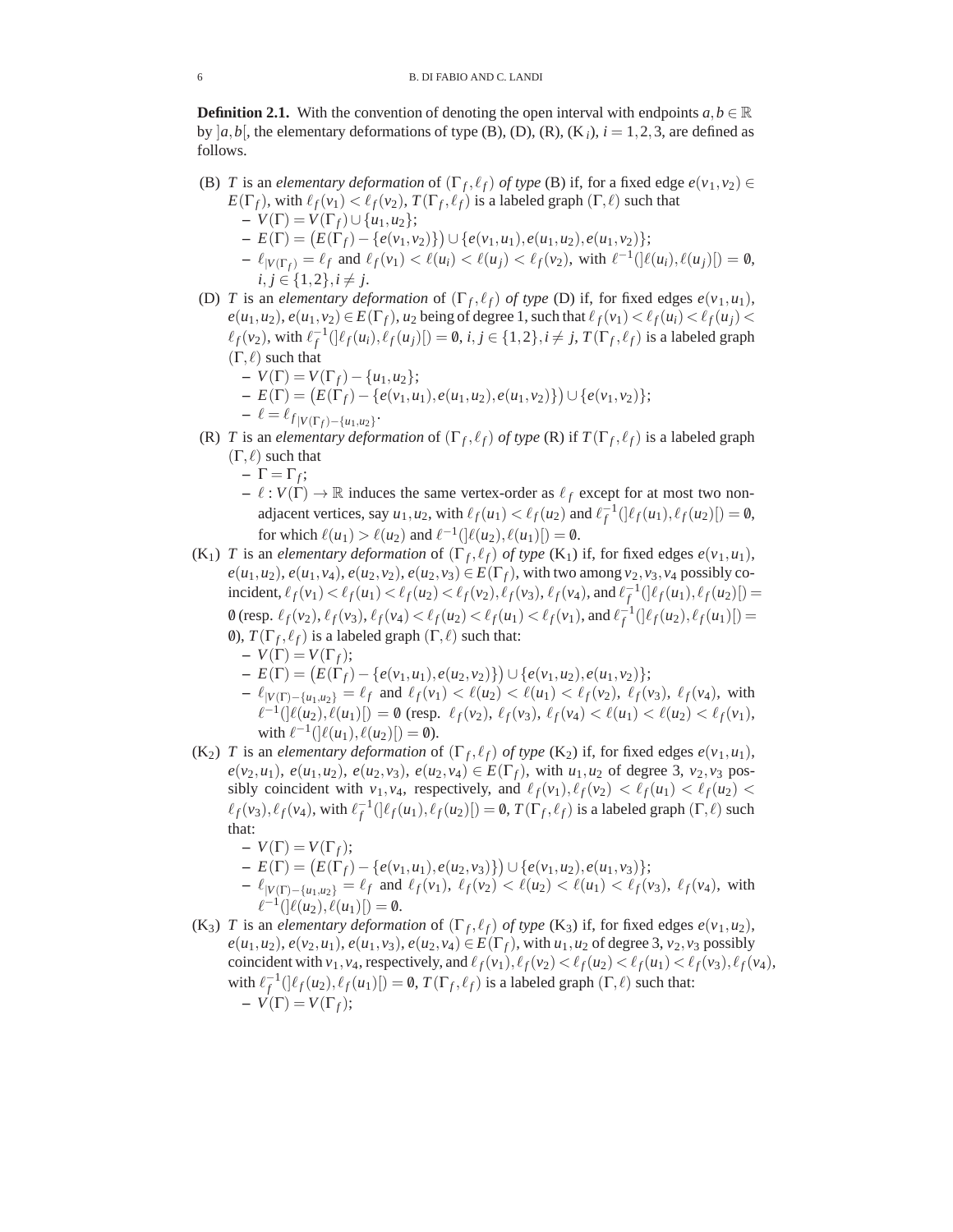$$
- E(\Gamma) = (E(\Gamma_f) - \{e(v_1, u_2), e(u_1, v_3)\}) \cup \{e(v_1, u_1), e(u_2, v_3)\};
$$
  
\n
$$
- \ell_{|V(\Gamma) - \{u_1, u_2\}} = \ell_f \text{ and } \ell_f(v_1), \ell_f(v_2) < \ell(u_1) < \ell(u_2) < \ell_f(v_3), \ell_f(v_4), \text{ with}
$$
  
\n
$$
\ell^{-1}(|\ell(u_1), \ell(u_2)|) = 0.
$$



TABLE 1. A schematization of the elementary deformations of a labeled Reeb graph provided by Definition 2.1.

We underline that the definition of the deformations of type (B), (D) and (R) is essentially different from the definition of analogous deformations in the case of Reeb graphs of curves as given in [7], even if the associated cost will be the same (see Section 3). This is because the degree of the involved vertices is 2 for Reeb graphs of closed curves, whereas it is 1 or 3 for Reeb graphs of surfaces.

**Proposition 2.2.** Let  $f \in \mathscr{F}^0(\mathscr{M})$  and  $(\Gamma, \ell) = T(\Gamma_f, \ell_f)$  for some elementary deformation *T. Then there exists*  $g \in \mathscr{F}^0(\mathscr{M})$  *such that*  $(\Gamma_g, \ell_g) \cong (\Gamma, \ell)$ *.* 

*Proof.* The claim follows from Proposition 1.5.

 $\Box$ 

As a consequence of Proposition 2.2, we can apply elementary deformations iteratively. This fact is used in the next Definition 2.3. Given an elementary deformation *T* of  $(\Gamma_f, \ell_f)$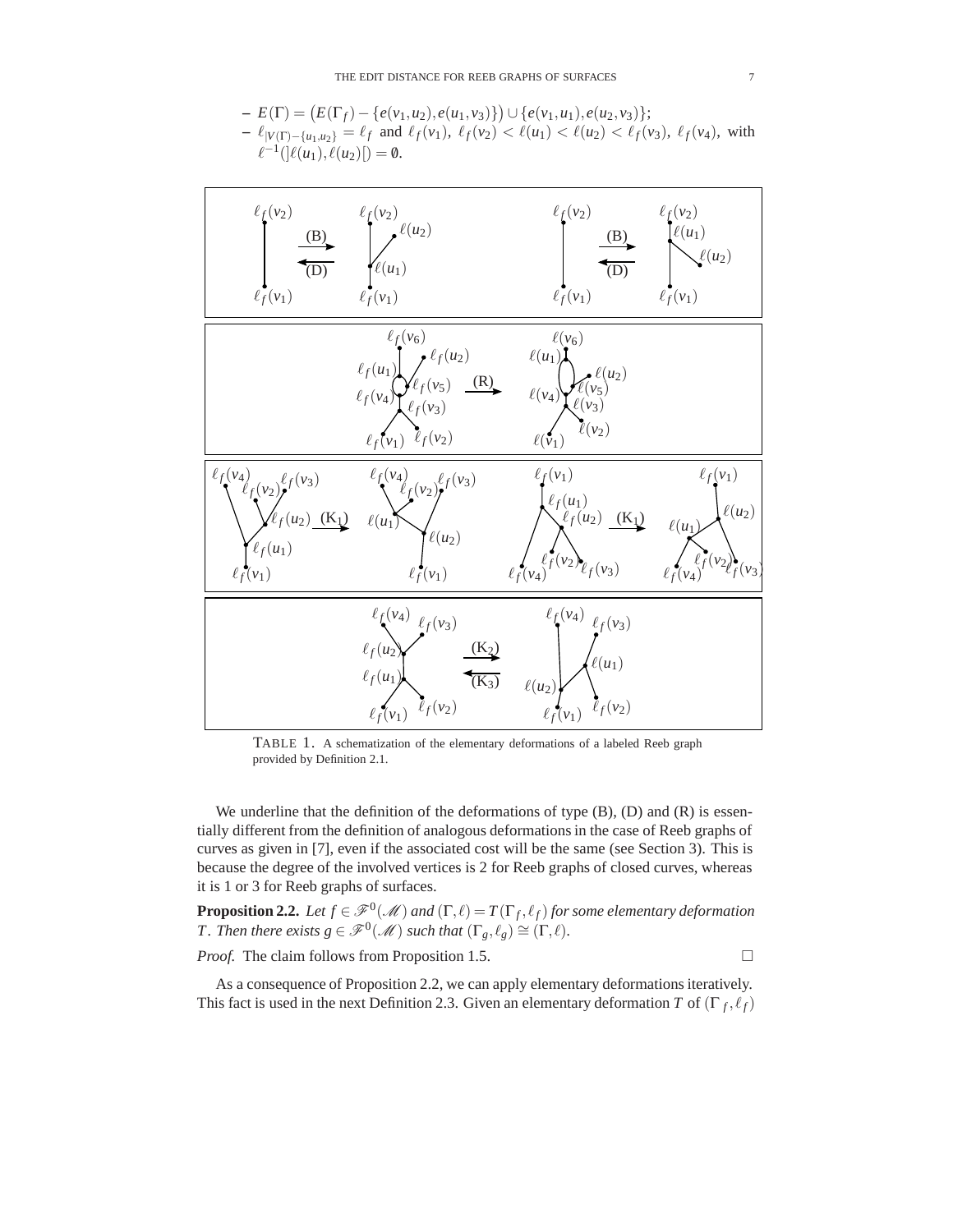and an elementary deformation *S* of  $T(\Gamma_f, \ell_f)$ , the juxtaposition *ST* means applying first *T* and then *S*.

**Definition 2.3.** We shall call *deformation* of  $(\Gamma_f, \ell_f)$  any finite ordered sequence  $T =$  $(T_1, T_2, \ldots, T_r)$  of elementary deformations such that  $T_1$  is an elementary deformation of  $(\Gamma_f, \ell_f)$ ,  $T_2$  is an elementary deformation of  $T_1(\Gamma_f, \ell_f)$ , ...,  $T_r$  is an elementary deformation of  $T_{r-1}T_{r-2}\cdots T_1(\Gamma_f,\ell_f)$ . We shall denote by  $T(\Gamma_f,\ell_f)$  the result of the deformation  $T_r T_{r-1} \cdots T_1$  applied to  $(\Gamma_f, \ell_f)$ .

In the rest of the paper we write  $\mathcal{T}((\Gamma_f, \ell_f), (\Gamma_g, \ell_g))$  to denote the set of deformations turning  $(\Gamma_f, \ell_f)$  into  $(\Gamma_g, \ell_g)$  up to isomorphism:

$$
\mathcal{T}((\Gamma_f,\ell_f),(\Gamma_g,\ell_g)) = \{T = (T_1,\ldots,T_n), n \geq 1 : T(\Gamma_f,\ell_f) \cong (\Gamma_g,\ell_g)\}.
$$

We now introduce the concept of inverse deformation.

**Definition 2.4.** Let  $T \in \mathcal{T}((\Gamma_f, \ell_f), (\Gamma_g, \ell_g))$  and let  $\Phi$  be the labeled graph isomorphism between  $T(\Gamma_f, \ell_f)$  and  $(\Gamma_g, \ell_g)$ . We denote by  $T^{-1}$ , and call it the *inverse* of *T* in  $\mathcal{T}((\Gamma_g, \ell_g), (\Gamma_f, \ell_f))$ , the deformation that acts on the vertices, edges, and labels of  $(\Gamma_g, \ell_g)$  as follows: identifying  $T(\Gamma_f, \ell_f)$  with  $(\Gamma_g, \ell_g)$  via  $\Phi$ ,

- if *T* is an elementary deformation of type (D) deleting two vertices, then *T* <sup>−</sup><sup>1</sup> is of type (B) inserting the same vertices, with the same labels, and viceversa;
- if *T* is an elementary deformation of type (R) relabeling vertices of  $V(\Gamma_f)$ , then  $T^{-1}$  is again of type (R) relabeling these vertices in the inverse way;
- if *T* is an elementary deformation of type  $(K_1)$  relabeling two vertices, then  $T^{-1}$ is again of type  $(K_1)$  relabeling the same vertices in the inverse way;
- if *T* is an elementary deformation of type  $(K_2)$  relabeling two vertices, then  $T^{-1}$ is of type  $(K_3)$  relabeling the same vertices in the inverse way, and viceversa;
- if  $T = (T_1, \ldots, T_r)$ , then  $T^{-1} = (T_r^{-1}, \ldots, T_1^{-1})$ .

From the fact that  $T^{-1}T(\Gamma_f, \ell_f) \cong (\Gamma_f, \ell_f)$  it follows that the set  $\mathcal{T}((\Gamma_f, \ell_f), (\Gamma_g, \ell_g))$ , when non-empty, always contains infinitely many deformations. We end the section proving that for  $f, g \in \mathscr{F}^0(\mathscr{M})$  it is always non-empty. We first need two lemmas which are widely inspired by [13, Lemma 1 and Thm. 1], respectively.

**Lemma 2.5.** *Let*  $(\Gamma_f, \ell_f)$  *be a labeled Reeb graph. The following statements hold:* 

- (*i*) *For any*  $u, v \in V(\Gamma_f)$  *corresponding to two minima or two maxima of f, there exists a deformation T such that u and v are adjacent to the same vertex w in*  $T(\Gamma_f, \ell_f)$ *.*
- (*ii*) *For any m-cycle C in*  $\Gamma_f$ ,  $m \geq 2$ , there exists a deformation T such that C is a 2-cycle in  $T(\Gamma_f, \ell_f)$ .

*Proof.* Let us prove statement (*i*) assuming that in  $(\Gamma_f, \ell_f)$  there exist two vertices  $u, v$ corresponding to two minima of *f*. The case of maxima is analogous.

Let us consider a path  $\gamma$  on  $\Gamma_f$  having *u*, *v* as endpoints, whose length is  $m \geq 2$ , and the finite sequence of vertices through which it passes is  $(w_0, w_1, \ldots, w_m)$ , with  $w_0 = u, w_m = v$ , and  $w_i \neq w_j$  for  $i \neq j$ . We aim at showing that there exists a deformation *T* such that in *T*( $\Gamma_f$ ,  $\ell_f$ ) the vertices *u*, *v* are adjacent to the same vertex *w*, with  $w \in \{w_1, \ldots, w_{m-1}\}$ , and thus the path  $\gamma$  is transformed by *T* into a path  $\gamma'$  which is of length 2 and passes through the vertices *u*,*w*,*v*.

If  $m = 2$ , then it is sufficient to take *T* as the deformation of type (R) such that  $T(\Gamma_f, \ell_f) =$  $(\Gamma_f, \ell_f)$  since  $\gamma$  already coincides with  $\gamma'$ . If  $m > 2$ , let  $w_i = \argmax{\{\ell_f(w_j) : w_j \text{ with } 0 \leq j \}}$  $j \leq m$ . It holds that  $w_i \neq u, v$  because  $u, v$  are minima of f and is unique because f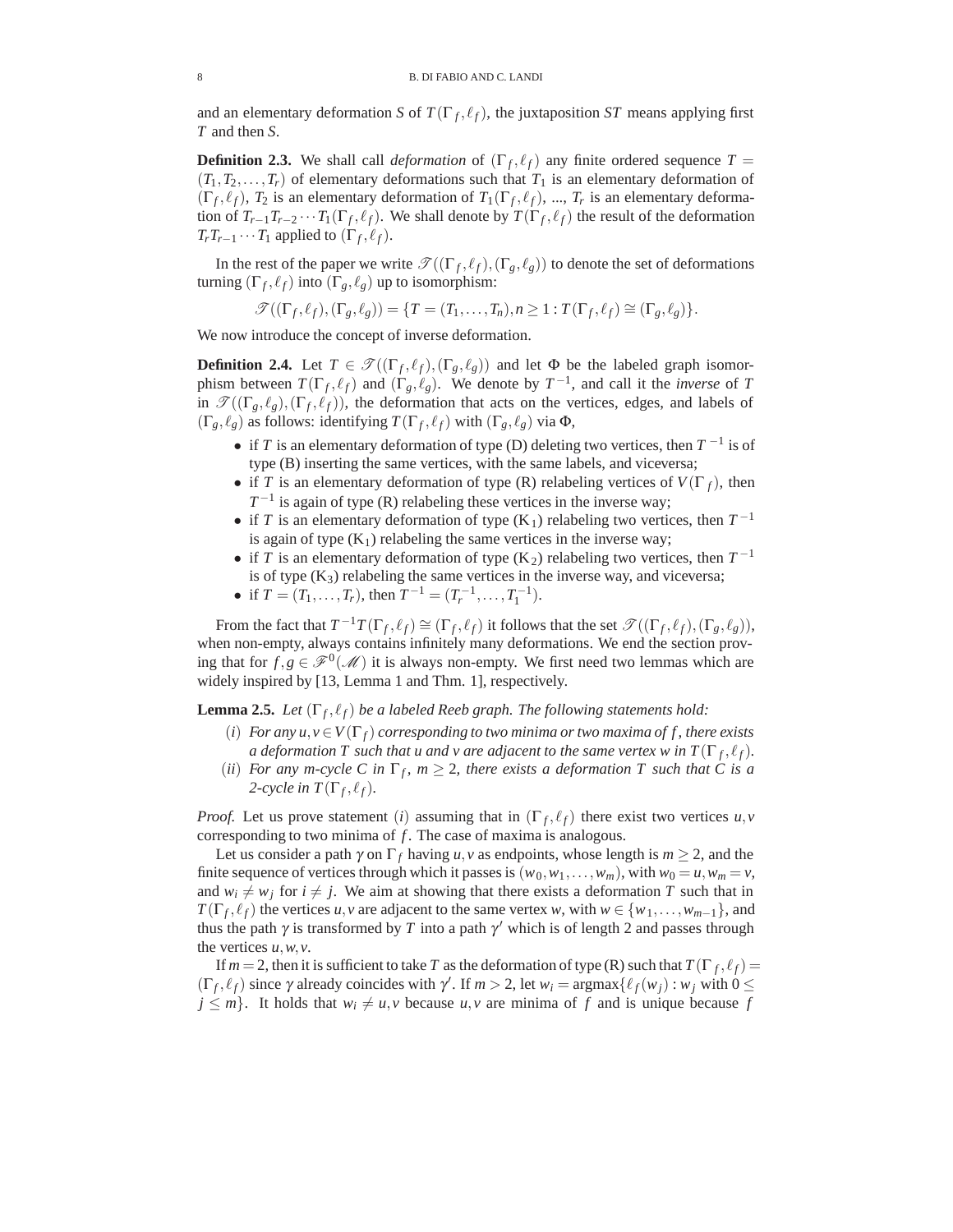is simple. It is easy to observe that, in a neighborhood of  $w_i$ , possibly after a finite sequence of deformations of type  $(R)$ , the graph gets one of the configurations shown in Figure 3 (*a*)−(*e*) (left).



FIGURE 3. Possible configurations of a simple path on a labeled Reeb graph in a neighborhood of its maximum point, and elementary deformations which reduce its length. To facilitate the reader, *f* has been represented as the height function, so that  $\oint_{f}(w_a) < \oint_{f}(w_b)$ if and only if  $w_a$  is lower than  $w_b$  in the pictures.

The same figure shows that a finite sequence of deformations of type  $(K_1)$ ,  $(K_3)$ , and, possibly, (R) transforms the simple path γ, which has length *m*, into a simple path of length *m*−1. Iterating this procedure, we deduce the desired claim.

The proof of statement (*ii*) is analogous to that of statement (*i*), provided that  $\gamma$  is taken to be an *m*-cycle with  $u \equiv v$  of degree 3, and  $u = \text{argmin}\{\ell_f(w_j) : w_j \text{ with } 0 \le j \le n\}$ *m*−1}.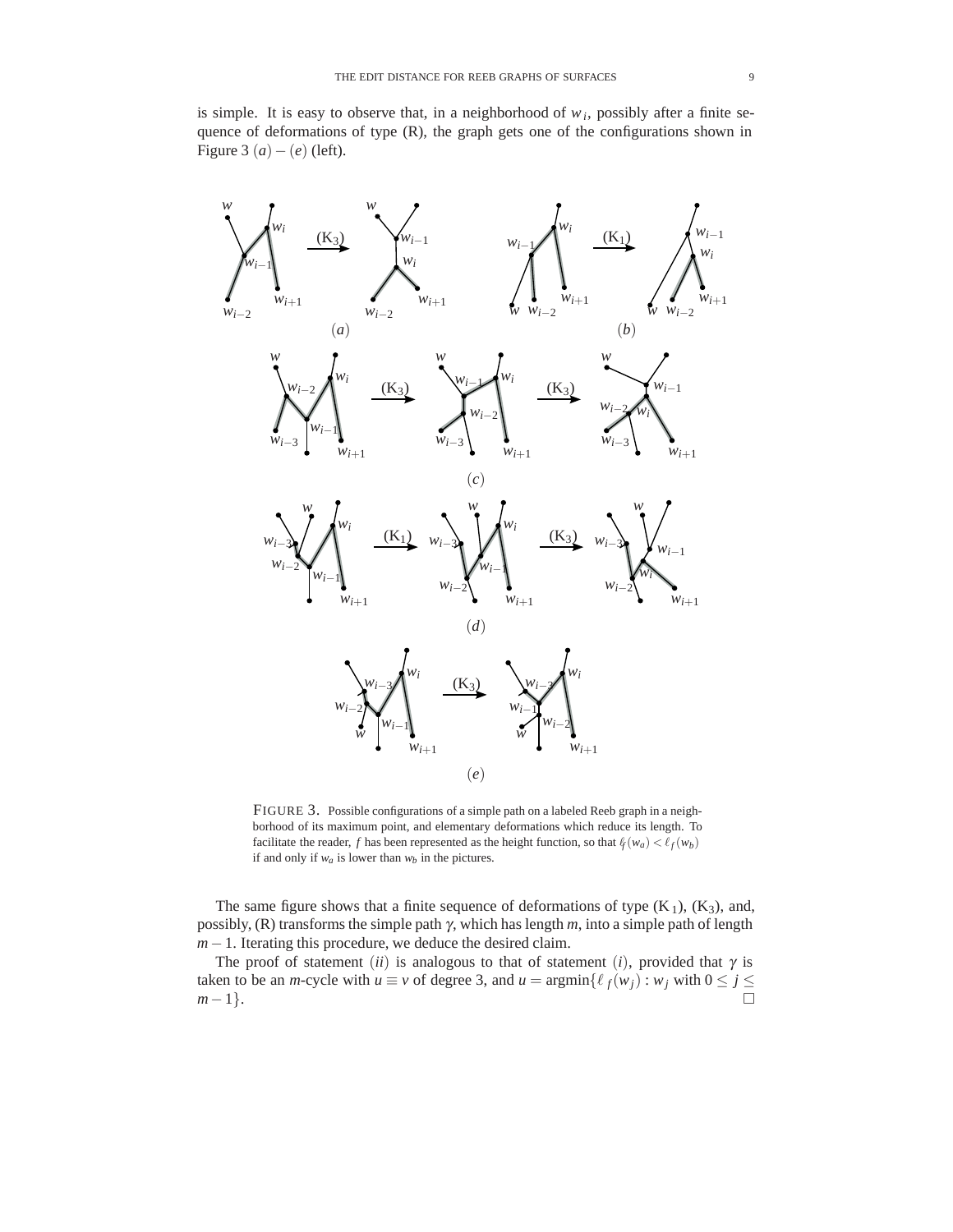**Lemma 2.6.** *Every labeled Reeb graph*  $(\Gamma_f, \ell_f)$  *can be transformed into a canonical one through a finite sequence of elementary deformations.*

*Proof.* Our proof is in two steps: first we show how to transform an arbitrary Reeb graph into a minimal one; then how to reduce a minimal Reeb graph to the canonical form.

The first step is by induction on  $s = p + q$ , with p and q denoting the number of minima and maxima of *f*. If  $s = 2$ , then  $\Gamma_f$  is already minimal (see Definition 1.3). Let us assume that any Reeb graph with  $s \geq 2$  vertices of degree 1 can be transformed into a minimal one through a certain deformation. Let  $\Gamma_f$  have  $s+1$  vertices of degree 1. Thus, at least one between *p* and *q* is greater than one. Let  $p > 1$  (the case  $q > 1$  is analogous). By Lemma 2.5 (*i*), if  $u, v$  correspond to two minima of  $f$ , we can construct a deformation  $T$ such that in  $T(\Gamma_f, \ell_f)$  these vertices are both adjacent to a certain vertex *w* of degree 3. Let  $T(\Gamma_f, \ell_f) = (\Gamma, \ell)$ , with  $\ell(u) < \ell(v) < \ell(w)$ . If there exists a vertex  $w' \in \ell^{-1}(\ell(v), \ell(w))$ , since  $v, w'$  cannot be adjacent, we can apply a deformation of type (R) relabeling only *v*, and get a new labeling  $\ell'$  such that  $\ell'(w')$  is not contained in  $\ell'(v)$ ,  $\ell'(w)$ . Possibly repeating this procedure finitely many times, we get a new labeling, that for simplicity we still denote by  $\ell$ , such that  $\ell^{-1}(\ell(\nu), \ell(w)') = \emptyset$ . Hence, through a deformation of type (D) deleting *v*,*w*, the resulting labeled Reeb graph has *s* vertices of degree 1. By the inductive hypothesis, it can be transformed into a minimal Reeb graph.

Now we prove the second step. Let  $\Gamma_f$  be a minimal Reeb Graph, i.e.  $p = q = 1$ . The total number of splitting saddles (i.e. vertices of degree 3 for which there are two higher adjacent vertices) of  $\Gamma_f$  is g. If  $g = 0$ , then  $\Gamma_f$  is already canonical. Let us consider the case  $g \ge 1$ . Let  $v \in V(\Gamma_f)$  be a splitting saddle such that, for every cycle *C* containing *v*,  $\ell_f(v) = \min_{w \in C} {\ell_f(w)}$ , and let *C* be one of these cycles. By Lemma 2.5 (*ii*), there exists a deformation *T* that transforms *C* into a 2-cycle, still having *v* as the lowest vertex. Let  $v'$ be the highest vertex in this 2-cycle. We observe that no other cycles of  $T(\Gamma_f, \ell_f)$  contain *v* and *v*<sup>'</sup>, otherwise the initial assumption on  $\ell_f(v)$  would be contradicted. Hence *v*, *v*<sup>'</sup> and the edges adjacent to them are not touched when applying again Lemma 2.5 (*ii*) to reduce the length of another cycle. Therefore, iterating the same argument on a different splitting saddle, after at most g iterations (actually at most  $\mathfrak{g} - 1$  would suffice)  $\Gamma_f$  is transformed into a canonical Reeb graph.  $\Box$ 

# **Proposition 2.7.** *Let*  $f, g \in \mathscr{F}^0(\mathscr{M})$ *. The set*  $\mathscr{T}((\Gamma_f, \ell_f), (\Gamma_g, \ell_g))$  *is non-empty.*

*Proof.* By Lemma 2.6 we can find two deformations  $T_f$  and  $T_g$  transforming  $(\Gamma_f, \ell_f)$  and  $(\Gamma_g, \ell_g)$ , respectively, into canonical Reeb graphs. Apart from the labels,  $\Gamma_f$  and  $\Gamma_g$  are isomorphic because associated with the same surface  $\mathcal{M}$ . Hence,  $T_f(\Gamma_f, \ell_f)$  can be transformed into a graph isomorphic to  $T_g(\Gamma_g, \ell_g)$  through an elementary deformation of type (R), say  $T_R$ . Thus  $(\Gamma_g, \ell_g) \cong T_g^{-1} T_R T_f(\Gamma_f, \ell_f)$ , i.e.  $T_g^{-1} T_R T_f \in \mathcal{T}((\Gamma_f, \ell_f), (\Gamma_g, \ell_g))$ .

A simple example illustrating the above proof is given in Figure 4.

# 3. EDIT DISTANCE BETWEEN LABELED REEB GRAPHS

In this section we introduce an edit distance between labeled Reeb graphs, in terms of the cost necessary to transform one graph into another.

We begin by defining the cost of a deformation. For the sake of simplicity, in view of Proposition 2.2, whenever  $(\Gamma_g, \ell_g) \cong (\Gamma, \ell)$ , we identify  $V(\Gamma_g)$  with  $V(\Gamma)$ , and  $\ell_g$  with  $\ell$ . For all the notation referring to the elementary deformations, see Definition 2.1.

**Definition 3.1.** Let  $T \in \mathcal{T}((\Gamma_f, \ell_f), (\Gamma_g, \ell_g))$  be a deformation.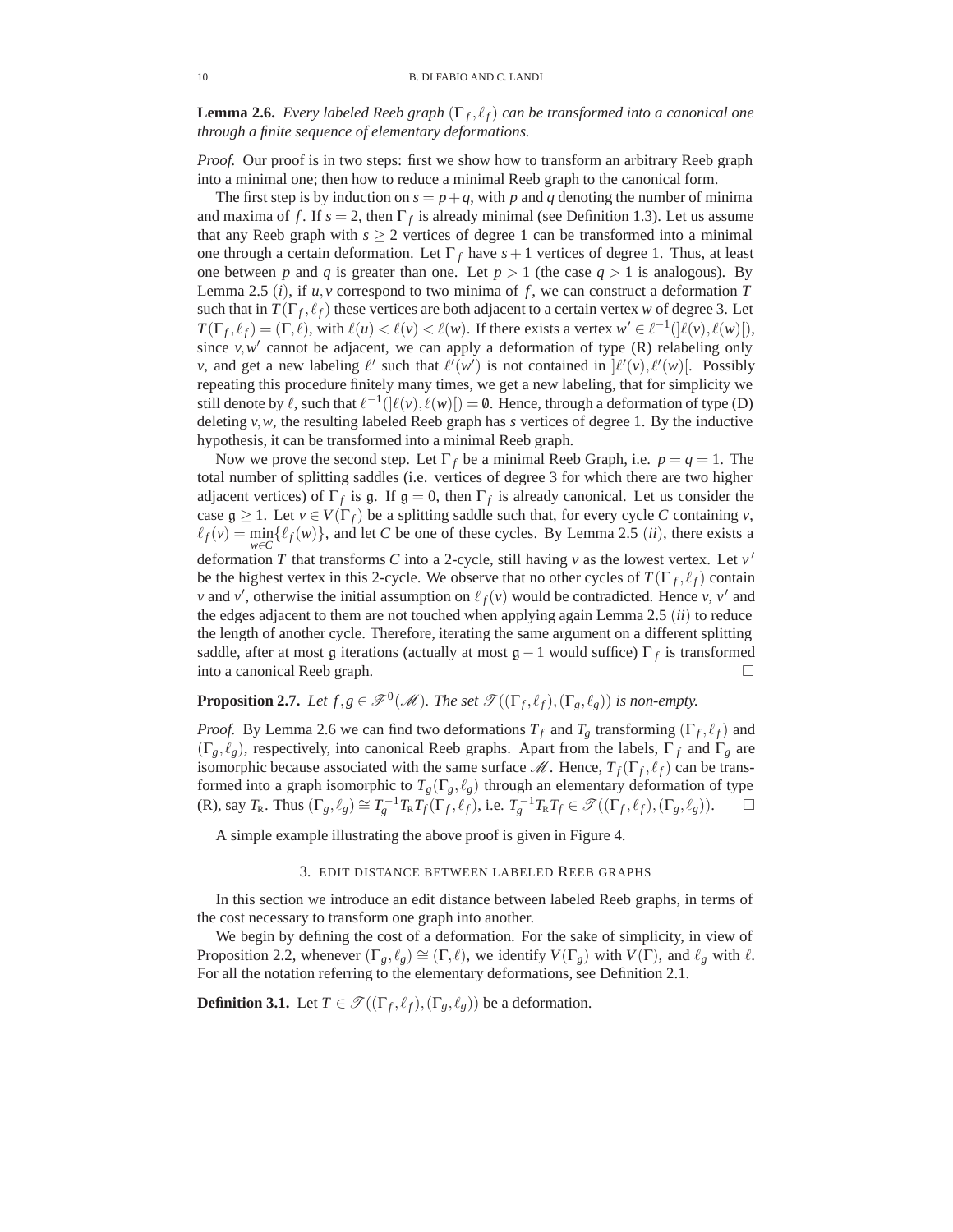(R) (K1) (K2) (K1) (K3) (K3) (K3) (D) (D) (B)

FIGURE 4. Using the procedure followed in the proof of Proposition 2.7, the leftmost labeled Reeb graph is transformed into the rightmost one applying first the deformation which reduces the former into its canonical form, then an elementary deformation of type (R), and eventually the inverse of the deformation which reduces the latter into its canonical form.

• For *T* elementary of type (B), inserting the vertices  $u_1, u_2 \in V(\Gamma_g)$ , the associated cost is

$$
c(T) = \frac{|\ell_g(u_1) - \ell_g(u_2)|}{2}.
$$

• For *T* elementary of type (D), deleting the vertices  $u_1, u_2 \in V(\Gamma_f)$ , the associated cost is

$$
c(T) = \frac{|\ell_f(u_1) - \ell_f(u_2)|}{2}.
$$

• For *T* elementary of type (R), relabeling the vertices  $v \in V(\Gamma_f) = V(\Gamma_g)$ , the associated cost is

$$
c(T) = \max_{v \in V(\Gamma_f)} |\ell_f(v) - \ell_g(v)|.
$$

• For *T* elementary of type  $(K_i)$ , with  $i = 1, 2, 3$ , relabeling the vertices  $u_1, u_2 \in$  $V(\Gamma_f)$ , the associated cost is

$$
c(T) = \max\{|\ell_f(u_1) - \ell_g(u_1)|, |\ell_f(u_2) - \ell_g(u_2)|\}.
$$

• For  $T \in \mathcal{T}((\Gamma_f, \ell_f), (\Gamma_g, \ell_g))$ , with  $T = (T_1, \ldots, T_r)$ , the associated cost is

$$
c(T) = \sum_{i=1}^{r} c(T_i).
$$

**Proposition 3.2.** *For every deformation*  $T \in \mathcal{T}((\Gamma_f, \ell_f), (\Gamma_g, \ell_g))$ ,  $c(T^{-1}) = c(T)$ *.* 

*Proof.* It is sufficient to observe that, for every deformation  $T = (T_1, \ldots, T_r)$  such that  $T(\Gamma_f, \ell_f) \cong (\Gamma_g, \ell_g)$ , Definitions 3.1 and 2.4 imply the following equalities:

$$
c(T) = \sum_{i=1}^{r} c(T_i) = \sum_{i=1}^{r} c(T_i^{-1}) = c(T^{-1}).
$$

**Theorem 3.3.** *For every f*,  $g \in \mathcal{F}^0(\mathcal{M})$ *, we set* 

$$
d_E((\Gamma_f, \ell_f), (\Gamma_g, \ell_g)) = \inf_{T \in \mathcal{T}((\Gamma_f, \ell_f), (\Gamma_g, \ell_g))} c(T).
$$

It holds that  $d_E$  *is a pseudo-metric on isomorphism classes of labeled Reeb graphs.* 

*Proof.* By Proposition 2.7,  $d_E$  is a real number. The coincidence property can be verified by observing that the deformation of type (R) such that  $T(\Gamma_f, \ell_f) = (\Gamma_f, \ell_f)$  has a cost equal to 0; the symmetry property is a consequence of Proposition 3.2; the triangle inequality can be proved in the standard way.  $\Box$ 

 $\Box$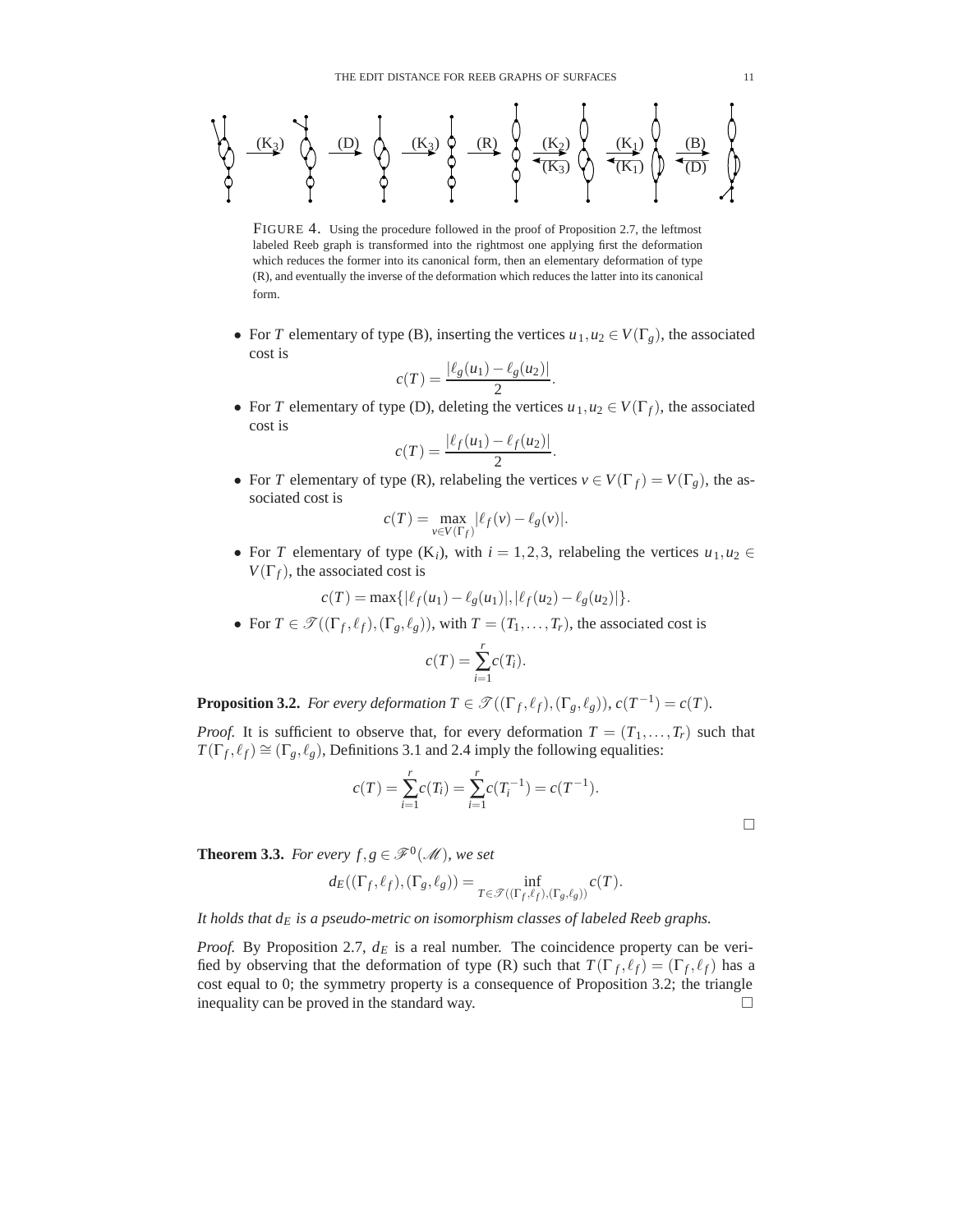In order to say that  $d_E$  is actually a metric, we need to prove that if  $d_E((\Gamma_f, \ell_f), (\Gamma_g, \ell_g))$ vanishes then  $(\Gamma_f, \ell_f) \cong (\Gamma_g, \ell_g)$ . This will be done in Section 5. Nevertheless, for simplicity, we already refer to  $d_E$  as to the *edit distance*.

The following proposition shows that when a labeled Reeb graph can be transformed into another one through a finite sequence of deformations of type (D), the same transformation can be realized also through a cheaper deformation which involves a relabeling of vertices. Analogous propositions can be given for other types of deformations. These results yield, in some cases, sharper estimates of the edit distance between labeled Reeb graphs.

**Proposition 3.4.** *For*  $T \in \mathcal{T}((\Gamma_f, \ell_f), (\Gamma_g, \ell_g))$ , if  $T = (T_1, \ldots, T_n)$  and  $T_i$  is an elemen*tary deformation of type (D) for each i* = 1,...,*n*, *then there exists a deformation*  $S \in$  $\mathscr{T}((\Gamma_f, \ell_f), (\Gamma_g, \ell_g))$ , with  $S = (S_0, S_1, \ldots, S_n)$  *such that*  $S_0$  *is an elementary deformation of type*  $(R)$ ,  $S_1, \ldots, S_n$  *are elementary deformations of type*  $(D)$ *, and*  $c(S) = \max_{i=1,\ldots,n} c(T_i)$ *.* 

*Hence*  $c(S) < c(T)$  *when*  $n > 1$ *.* 

*Proof.* Let  $T = (T_1, \ldots, T_n)$ , with each  $T_i$  of type (D), and let  $v_i, w_i$  be the vertices of  $\Gamma_f$ deleted by  $T_i$ . It is not restrictive to assume that  $\ell_f(v_i) < \ell_f(w_i)$ . For  $n = 1$ , it is sufficient to take *S*<sup>0</sup> as the elementary deformation of type (R) such that  $S_0(\Gamma_f, \ell_f) = (\Gamma_f, \ell_f)$ and  $S_1 = T_1$ . For  $n > 1$ , for every *i*, *j* with  $1 \le i, j \le n$ , let us set  $T_i \le T_j$  if and only if  $[\ell_f(v_i), \ell_f(w_i)] \subseteq [\ell_f(v_j), \ell_f(w_j)]$ . Let us denote by  $T_{r_1}, \ldots, T_{r_m}$  the maximal elements of the poset  $({T_1},\ldots,T_n), \preceq$ ).

We observe that, for  $1 \le i \le n$ , there exists exactly one value *k*, with  $1 \le k \le m$ , for which  $[\ell_f(v_i), \ell_f(w_i)] \subseteq [\ell_f(v_{r_k}), \ell_f(w_{r_k})]$ . Moreover,  $[\ell_f(v_i), \ell_f(w_i)] \cap [\ell_f(v_{r_h}), \ell_f(w_{r_h})] = \emptyset$  for every  $h \neq k$  because  $T_i$  is an elementary deformation of type (D).

To define  $S_0$ , we take  $\ell : V(\Gamma_f) \to \mathbb{R}$  as follows. Let  $0 < \varepsilon < \min_{k=1,\dots,m}$  $\frac{\ell_f(w_{r_k}) - \ell_f(v_{r_k})}{2}$ . For  $1 \le k \le m$ , we set  $\ell(v_{r_k}) = \frac{\ell_f(w_{r_k}) + \ell_f(v_{r_k})}{2} - \varepsilon$  and  $\ell(w_{r_k}) = \frac{\ell_f(w_{r_k}) + \ell_f(v_{r_k})}{2} + \varepsilon$ . Next, for  $1 \le i \le n$ , assuming  $[\ell_f(v_i), \ell_f(w_i)] \subseteq [\ell_f(v_{r_k}), \ell_f(w_{r_k})]$ , we let  $\lambda_i, \mu_i \in [0, 1]$ be the unique values for which  $\ell_f(v_i) = (1 - \lambda_i)\ell_f(v_{r_k}) + \lambda_i\ell_f(w_{r_k})$  and  $\ell_f(w_i) = (1 - \lambda_i)\ell_f(w_{r_k})$  $\mu_i\ell_f(v_{r_k}) + \mu_i\ell_f(w_{r_k})$ , and we set  $\ell(v_i) = (1 - \lambda_i)\ell(v_{r_k}) + \lambda_i\ell(w_{r_k})$  and  $\ell(w_i) = (1 - \lambda_i)\ell(v_{r_k}) + \lambda_i\ell(w_{r_k})$  $\mu_i(\nu_{r_k}) + \mu_i(\nu_{r_k})$ . We observe that  $\ell$  preserves the vertex order induced by  $\ell_f$  and, therefore, *S*<sub>0</sub> defined by setting  $S_0(\Gamma_f, \ell_f) = (\Gamma_f, \ell)$  is an elementary deformation of type (R). By Definition 3.1, the cost of  $S_0$  is

$$
c(S_0) = \max_{i=1,\dots,n} \{ \max \{ |\ell_f(v_i) - \ell(v_i)|, |\ell_f(w_i) - \ell(w_i)| \} \}.
$$

A direct computation shows that  $\ell(v_i) - \ell_f(v_i) \leq \ell(v_{r_k}) - \ell_f(v_{r_k})$  and  $\ell_f(v_i) - \ell(v_i) \leq$  $\ell_f(w_{r_k}) - \ell(w_{r_k})$ . Analogously,  $\ell(w_i) - \ell_f(w_i) \leq \ell(v_{r_k}) - \ell_f(v_{r_k})$  and  $\ell_f(w_i) - \ell(w_i) \leq$  $\ell_f(w_{r_k}) - \ell(w_{r_k})$ . Hence

(3.1) 
$$
c(S_0) = \max_{k=1,...,m} \{ \max \{ \ell(v_{r_k}) - \ell_f(v_{r_k}), \ell_f(w_{r_k}) - \ell(w_{r_k}) \} \}
$$

$$
= \max_{k=1,...,m} \frac{\ell_f(w_{r_k}) - \ell_f(v_{r_k})}{2} - \varepsilon = \max_{k=1,...,m} c(T_{r_k}) - \varepsilon.
$$

Now we set  $S_i$ , for  $i = 1, \ldots, n$ , to be the elementary deformation of type (D) that deletes the vertices  $v_i, w_i$  from  $S_0(\Gamma_f, \ell_f)$ . If  $[\ell_f(v_i), \ell_f(w_i)] \subseteq [\ell_f(v_{r_k}), \ell_f(w_{r_k})]$ , then

(3.2) 
$$
c(S_i) = \frac{\ell(w_i) - \ell(v_i)}{2} \le \frac{\ell(w_{r_k}) - \ell(v_{r_k})}{2} = \varepsilon.
$$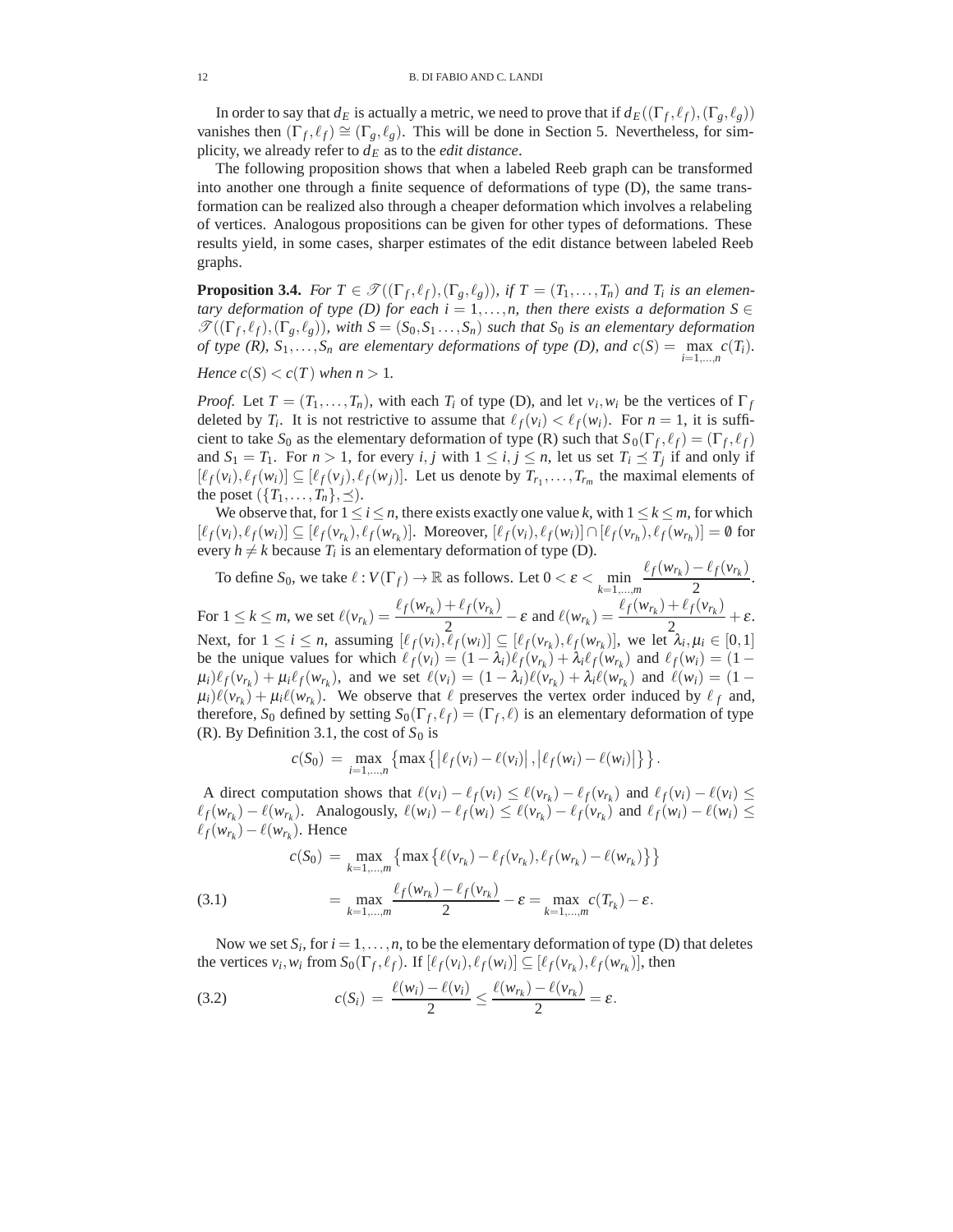Setting  $S = (S_0, S_1, \ldots, S_n)$ , we have  $S \in \mathcal{T}((\Gamma_f, \ell_f), (\Gamma_g, \ell_g))$ , and by formulas (3.1) and (3.2):

$$
c(S) = c(S_0) + \sum_{i=1}^n c(S_i) \le \max_{k=1,\dots,m} c(T_{r_k}) - \varepsilon + n \cdot \varepsilon.
$$

Therefore,  $\max_{k=1,\dots,m} c(T_{r_k}) - \varepsilon \le c(S) \le \max_{k=1,\dots,m} c(T_{r_k}) + (n-1)\varepsilon$ . By the arbitrariness of  $\varepsilon$ , we get  $c(S) = \max_{k=1,\dots,m} c(T_{r_k})$ , yielding the claim.

 $\Box$ 

# 4. STABILITY

This section is devoted to proving that Reeb graphs of orientable surfaces are stable under function perturbations. More precisely, it will be shown that arbitrary changes in simple Morse functions with respect to the  $C^0$ -norm imply not greater changes in the edit distance between the associated labeled Reeb graphs. Formally:

**Theorem 4.1.** *For every f*,*g* ∈  $\mathcal{F}^0(\mathcal{M})$ *, letting*  $||f - g||_{C^0} = \max_{p \in \mathcal{M}} |f(p) - g(p)|$ *, we have*  $d_E((\Gamma_f, \ell_f), (\Gamma_g, \ell_g)) \leq ||f - g||_{C^0}.$ 

We observe that such a result is strictly related the way the cost of an elementary deformation of type (R) was defined as the following Example 1 shows.

**Example 1.** Let  $f, g : \mathcal{M} \to \mathbb{R}$  with  $f, g \in \mathcal{F}^0(\mathcal{M})$  as illustrated in Figure 5.



FIGURE 5. The functions  $f, g \in \mathcal{F}^0(\mathcal{M})$  considered in Example 1.

Let  $f(q_i) - f(p_i) = a$ ,  $i = 1, 2, 3$ . Up to re-parameterization of *M*, we have  $||f - g||_{C^0} =$  $\frac{a}{2}$ . The deformation *T* that deletes the three edges  $e(p_i, q_i) \in E(\Gamma_f)$  has cost  $c(T) = 3 \cdot \frac{a}{2}$ ,  $\limplying d_E((\Gamma_f, \ell_f), (\Gamma_g, \ell_g)) \leq 3 \cdot ||f - g||_{C^0}$ . On the other hand, applying Proposition 3.4 we see that actually  $d_E((\Gamma_f, \ell_f), (\Gamma_g, \ell_g)) \leq ||f - g||_{C^0}$ . Indeed, for every  $0 < \varepsilon < \frac{a}{2}$ , we can apply to  $(\Gamma_f, \ell_f)$  a deformation of type (R), that relabels the vertices  $p_i, q_i, i = 1, 2, 3$ , in such a way that  $\ell_f(p_i)$  is increased by  $\frac{a}{2} - \varepsilon$ , and  $\ell_f(q_i)$  is decreased by  $\frac{a}{2} - \varepsilon$ , composed with three deformations of type (D) that delete  $p_i$ ,  $q_i$  and the edge  $e(p_i, q_i)$ , for  $i = 1, 2, 3$ respectively.

In order to prove Theorem 4.1, we consider the set  $\mathcal{F}(\mathcal{M})$  of smooth real-valued functions on *M* endowed with the  $C^2$  topology, which may be defined as follows. Let  $\{U_\alpha\}$  be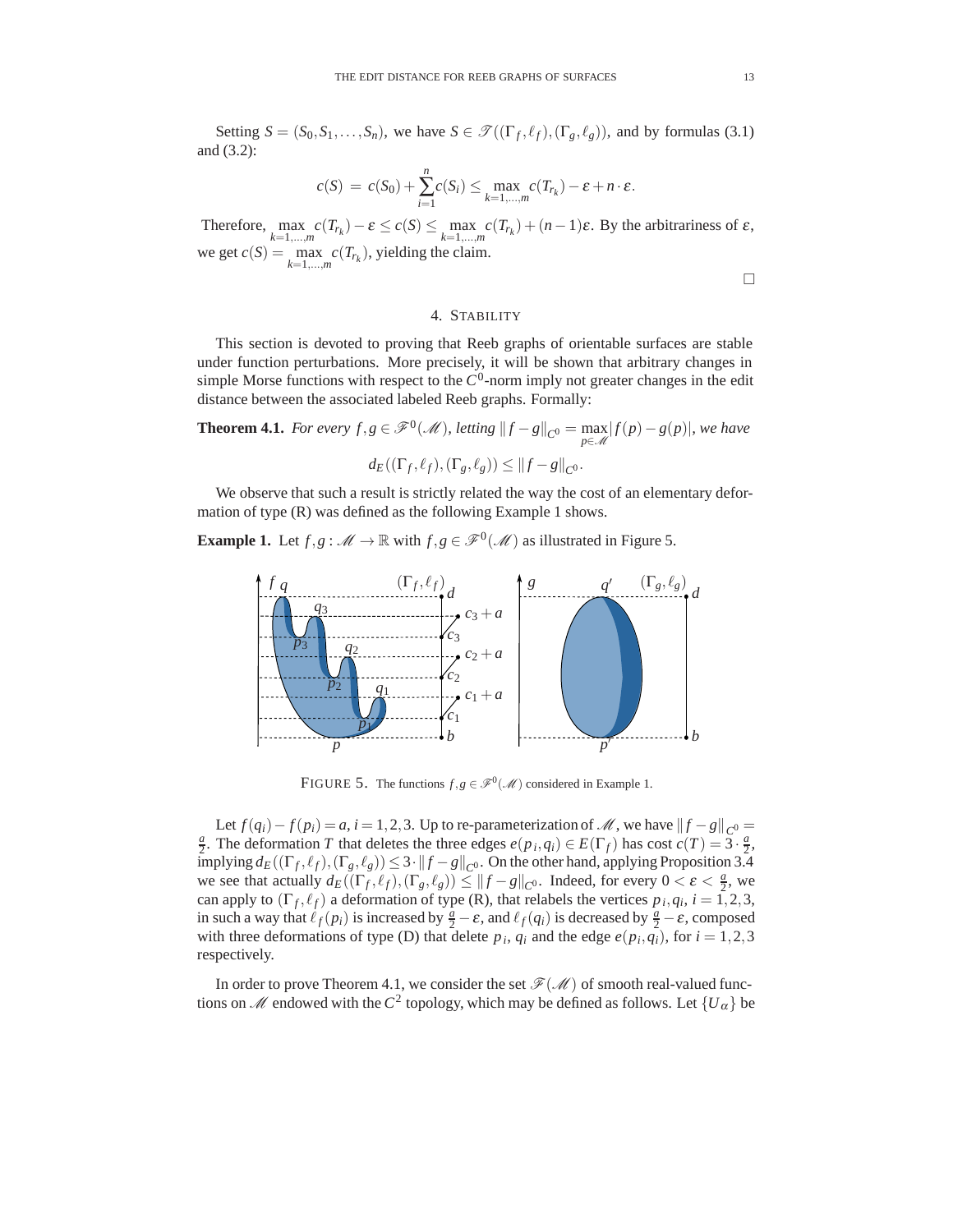a coordinate covering of *M* with coordinate maps  $\varphi_{\alpha}: U_{\alpha} \to \mathbb{R}^2$ , and let  $\{C_{\alpha}\}\$ be a compact refinement of  $\{U_{\alpha}\}\$ . For every positive constant  $\delta > 0$  and every  $f \in \mathcal{F}(\mathcal{M})$ , define *N*(*f*,  $\delta$ ) as the subset of  $\mathcal{F}(\mathcal{M})$  consisting of all maps *g* such that, denoting  $f_{\alpha} = f \circ \varphi_{\alpha}^{-1}$ and  $g_{\alpha} = g \circ \varphi_{\alpha}^{-1}$ , it holds that  $\max_{i+j \leq 2}$  ∂*i*+*j*  $\left| \frac{\partial^{i+j}}{\partial x^i \partial y^j} (f_\alpha - g_\alpha) \right| < \delta$  at all points of  $\varphi_\alpha(C_\alpha)$ . The  $C^2$ 

topology is the topology obtained by taking the sets  $N(f, \delta)$  as a base of neighborhoods.

Next we consider the strata  $\mathscr{F}^0(\mathscr{M})$  and  $\mathscr{F}^1(\mathscr{M})$  of the *natural stratification* of  $\mathscr{F}(\mathscr{M})$ , as presented by Cerf in [4].

- The stratum  $\mathscr{F}^0(\mathscr{M})$  is the set of simple Morse functions.
- The stratum  $\mathscr{F}^1(\mathscr{M})$  is the disjoint union of two sets  $\mathscr{F}^1_\alpha(\mathscr{M})$  and  $\mathscr{F}^1_\beta(\mathscr{M})$ , where
	- $-\mathscr{F}_{\alpha}^1(\mathscr{M})$  is the set of functions whose critical levels contain exactly one critical point, and the critical points are all non-degenerate, except exactly one.
	- $-\mathcal{F}_{\beta}^{1}(\mathcal{M})$  is the set of Morse functions whose critical levels contain at most one critical point, except for one level containing exactly two critical points.

*F*<sup>1</sup>(*M*) is a sub-manifold of co-dimension 1 of  $\mathcal{F}^0(\mathcal{M}) \cup \mathcal{F}^1(\mathcal{M})$ , and the complement of  $\mathscr{F}^0(\mathscr{M}) \cup \mathscr{F}^1(\mathscr{M})$  in  $\mathscr{F}(\mathscr{M})$  is of co-dimension greater than 1. Hence, given two functions  $f, g \in \mathcal{F}^0(\mathcal{M})$ , we can always find  $\widehat{f}, \widehat{g} \in \mathcal{F}^0(\mathcal{M})$  arbitrarily near to  $f, g$ , respectively, for which

•  $f$ ,  $\hat{g}$  are RL-equivalent to  $f$ ,  $g$ , respectively,

- and the path  $h(\lambda) = (1 \lambda)f + \lambda \hat{g}$ , with  $\lambda \in [0, 1]$ , is such that
	- $h(\lambda)$  belongs to  $\mathscr{F}^0(\mathscr{M}) \cup \mathscr{F}^1(\mathscr{M})$  for every  $\lambda \in [0,1]$ ;
	- $h(\lambda)$  is transversal to  $\mathscr{F}^1(\mathscr{M})$ .

As a consequence,  $h(\lambda)$  belongs to  $\mathscr{F}^1(\mathscr{M})$  for at most a finite collection of values  $\lambda$ , and does not traverse strata of co-dimension greater than 1 (see, e.g., [9]).

With these preliminaries set, the stability theorem will be proven by considering a path that connects *f* to *g* via *f*,  $h(\lambda)$ , and  $\hat{g}$  as aforementioned. This path can be split into a finite number of linear sub-paths whose endpoints are such that the stability theorem holds on them, as will be shown in some preliminary lemmas. In conclusion, Theorem 4.1 will be proven by applying the triangle inequality of the edit distance.

In the following preliminary lemmas, *f* and *g* belong to  $\mathscr{F}^0(\mathscr{M})$  and  $h:[0,1] \to \mathscr{F}(\mathscr{M})$ denotes their convex linear combination:  $h(\lambda) = (1 - \lambda)f + \lambda g$ .

**Lemma 4.2.** 
$$
||h(\lambda') - h(\lambda'')||_{C^0} = |\lambda' - \lambda''| \cdot ||f - g||_{C^0} \text{ for every } \lambda', \lambda'' \in [0, 1].
$$
  
\n*Proof.*  
\n $||h(\lambda') - h(\lambda'')||_{C^0} = ||(1 - \lambda')f + \lambda'g - (1 - \lambda'')f - \lambda''g||_{C^0}$   
\n $= ||(\lambda'' - \lambda')f - (\lambda'' - \lambda')g||_{C^0} = |\lambda' - \lambda''| \cdot ||f - g||_{C^0}.$ 

**Lemma 4.3.** *If*  $h(\lambda) \in \mathscr{F}^0(\mathscr{M})$  for every  $\lambda \in [0,1]$ , then  $d_E((\Gamma_f, \ell_f), (\Gamma_g, \ell_g)) \leq ||f - g||_{C^0}$ . *Proof.* The statement can be proved in the same way as [7, Prop. 5.4].

 $\Box$ 

**Lemma 4.4.** *Let*  $h(\lambda)$  *intersect*  $\mathcal{F}^1(\mathcal{M})$  *transversely at*  $h(\overline{\lambda})$ *,*  $0 < \overline{\lambda} < 1$ *, and nowhere else. Then, for every constant value*  $\delta > 0$ , there exist two real numbers  $\lambda', \lambda''$  with  $0 < \lambda$  $\lambda' < \overline{\lambda} < \lambda'' < 1$ , such that

$$
d_E((\Gamma_{h(\lambda')}, \ell_{h(\lambda')}), (\Gamma_{h(\lambda'')}, \ell_{h(\lambda'')})) \leq \delta.
$$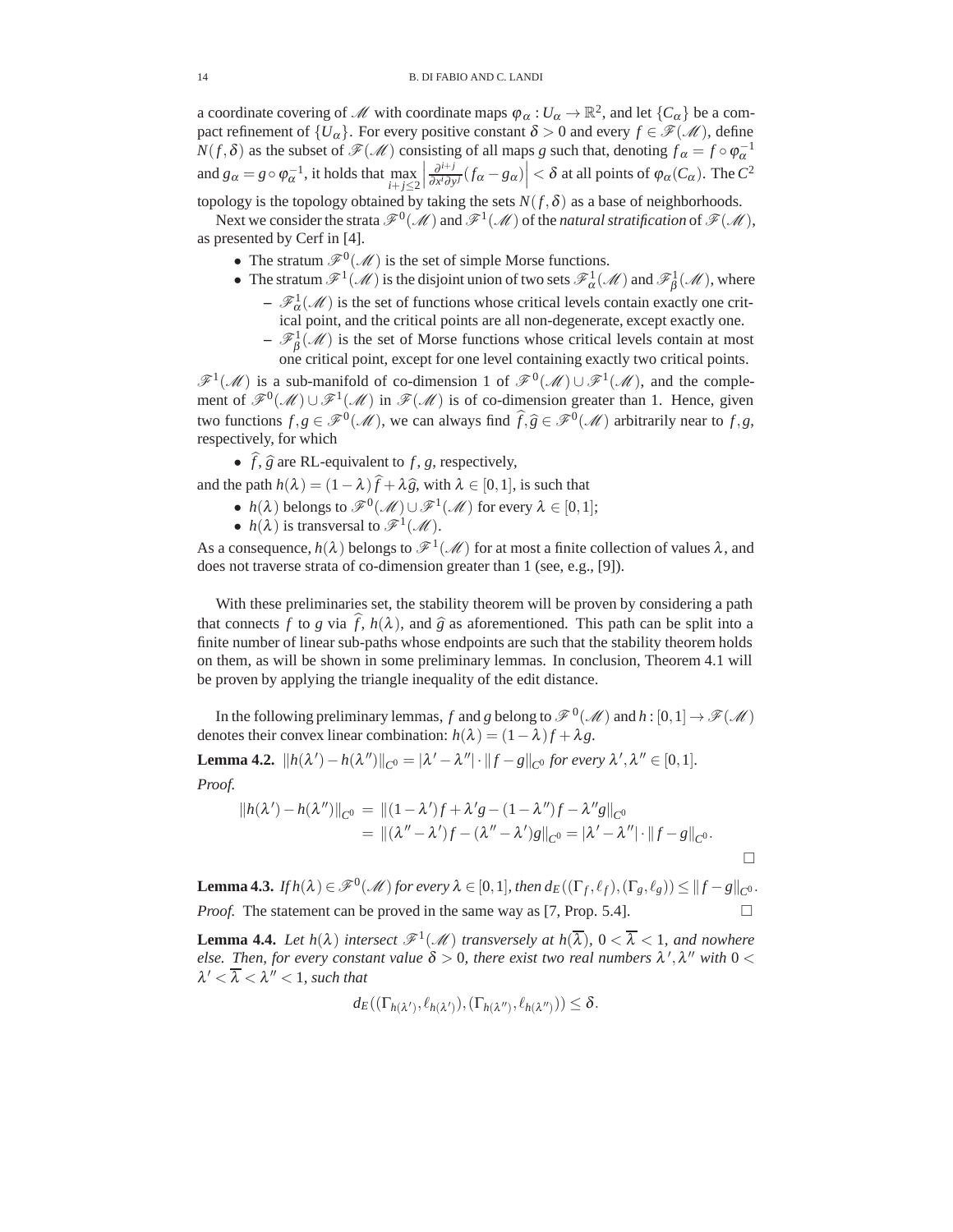*Proof.* In this proof we use the notion of universal deformation of a function. More details on universal deformations may be found in [16, 21]. In particular, we will consider two different universal deformations *F* and *G* of  $\overline{h} = h(\overline{\lambda})$ . Firstly we show how *F* and *G* yield the claim, and then construct them.

We use the fact that, being two universal deformations of  $\overline{h} \in \mathcal{F}^1(\mathcal{M})$ , *F* and *G* are equivalent. This means that there exist a diffeomorphism  $\eta(s)$  of R with  $\eta(0) = 0$ , and a local diffeomorphism  $\phi(s,(x,y))$ , with  $\phi(s,(x,y)) = (\eta(s), \psi(\eta(s),(x,y)))$  and  $\phi(0,(x,y)) =$  $(0,(x,y))$ , such that  $F = (\eta^*G) \circ \phi$ . Hence, apart from the labels, the Reeb graphs of  $F(s,\cdot)$ and  $G(\eta(s),\cdot)$  are isomorphic. Moreover, the difference the labels at corresponding vertices in the Reeb graphs of  $F(s, \cdot)$  and  $G(\eta(s), \cdot)$  continuously depends on *s*, and is 0 for  $s = 0$ . Therefore, for every  $\delta > 0$ , taking |s| sufficiently small, it is possible to transform the labeled Reeb graph of  $F(s, \cdot)$  into that of  $G(\eta(s), \cdot)$ , or viceversa, by a deformation of type (R) whose cost is not greater than  $\delta/3$ . Moreover, as equality (4.3) will show, for every  $\delta > 0$ , |s| can be taken sufficiently small that the distance between the labeled Reeb graphs of  $G(\eta(s),\cdot)$  and  $G(\eta(-s),\cdot)$  is not greater that  $\delta/3$ . Thus, applying the triangle inequality, we deduce that, for every  $\delta > 0$ , there exists a sufficiently small  $s > 0$  such that the distance between the labeled Reeb graphs of  $F(s, \cdot)$  and  $F(-s, \cdot)$  is not greater than  $\delta$ . The claim follows taking  $\lambda' = \overline{\lambda} - s$  and  $\lambda'' = \overline{\lambda} + s$ .

We now construct the universal deformations  $F(s, p)$  and  $G(s, p)$ , with  $s \in \mathbb{R}$  and  $p \in$ *M*. We define *F* by setting  $F(s, p) = \overline{h}(p) + s \cdot (g - f)(p)$ . This deformation is universal because  $h(\lambda)$  intersects  $\mathscr{F}^1(\mathscr{M})$  transversely at  $h(\overline{\lambda})$ . In order to construct *G*, let us consider separately the two cases  $\mathscr{F}_{\alpha}^{1}(\mathscr{M})$  and  $\mathscr{F}_{\beta}^{1}(\mathscr{M})$ .

*Case*  $\overline{h} \in \mathscr{F}_{\alpha}^{1}(\mathscr{M})$ *:* Let  $\overline{p}$  be the sole degenerate critical point of  $\overline{h}$ . Let  $(x, y)$  be a suitable local coordinate system around  $\bar{p}$  in which the canonical expression of  $\bar{h}$  is  $\overline{h}(x,y) = \overline{h}(\overline{p}) \pm x^2 + y^3$ . Let  $\omega : \mathcal{M} \to \mathbb{R}$  be a smooth function equal to 1 in a neighbor-



FIGURE 6. Center: A function  $\overline{h} \in \mathcal{F}^1_\alpha(\mathcal{M})$ ; left-right: The universal deformation  $G(\eta, \cdot)$  with the associated labeled Reeb graphs for  $\eta < 0$  and  $\eta > 0$ .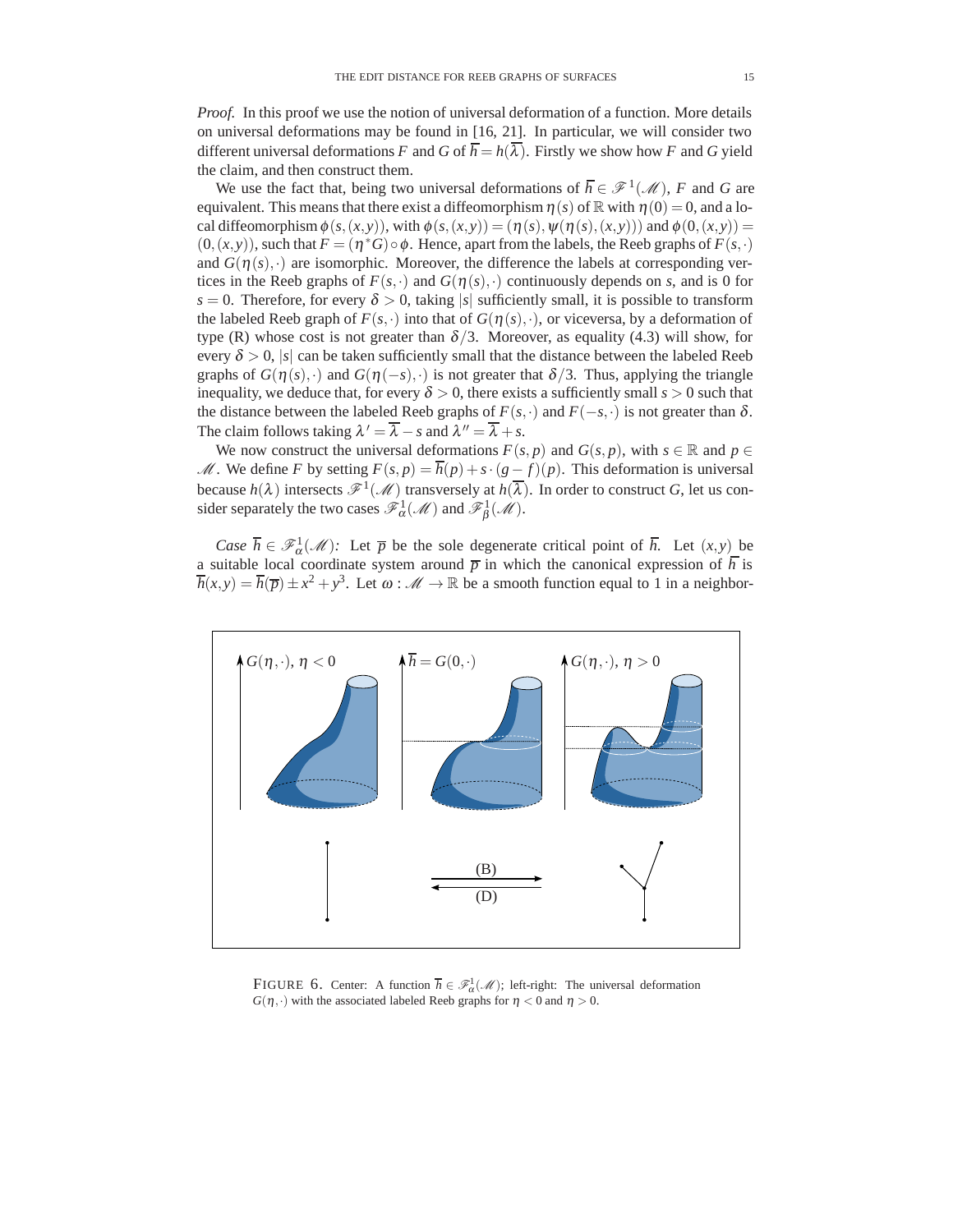hood of  $\bar{p}$ , which decreases moving from  $\bar{p}$ , and whose support is contained in the chosen coordinate chart around  $\overline{p}$ . Finally, let  $G(\eta,(x,y)) = \overline{h}(x,y) - \eta \cdot \omega(x,y) \cdot y$ , where  $\eta \in \mathbb{R}$ . For  $\eta < 0$ ,  $G(\eta, \cdot)$  has no critical points in the support of  $\omega$  and is equal to  $\overline{h}$  everywhere else, while, for  $\eta > 0$ ,  $G(\eta, \cdot)$  has exactly two critical points in the support of  $\omega$ , precisely  $p_1 = \left(0, -\sqrt{\frac{\eta}{3}}\right)$ 3 ) and  $p_2 = \left(0, \sqrt{\frac{\eta}{3}}\right)$ 3 ), and is equal to  $\overline{h}$  everywhere else (see Figure 6). Therefore, for every  $\eta > 0$  sufficiently small, the labeled Reeb graph of  $G(-\eta, \cdot)$  can be transformed into that of  $G(\eta, \cdot)$  by an elementary deformation *T* of type (B). Obviously, in the case  $\eta$  < 0, the deformation we consider is of type (D).

By Definition 3.1 and Proposition 3.2, a direct computation shows that the cost of *T* is

(4.1) 
$$
c(T) = 2 \cdot \left(\frac{|\eta|}{3}\right)^{3/2}.
$$

*Case*  $\overline{h} \in \mathcal{F}_{\beta}^{1}(\mathcal{M})$ : Let  $\overline{p}$  and  $\overline{q}$  be the critical points of  $\overline{h}$  such that  $\overline{h}(\overline{p}) = \overline{h}(\overline{q})$ . Since  $\overline{p}$ is non-degenerate, there exists a suitable local coordinate system  $(x, y)$  around  $\overline{p}$  in which the canonical expression of  $\overline{h}$  is  $\overline{h}(x,y) = \overline{h}(\overline{p}) + x^2 + y^2$  if  $\overline{p}$  is a minimum, or  $\overline{h}(x,y) =$  $\overline{h}(\overline{p}) - x^2 - y^2$  if  $\overline{p}$  is a maximum, or  $\overline{h}(x, y) = \overline{h}(\overline{p}) \pm x^2 \mp y^2$  if  $\overline{p}$  is a saddle point. Let  $\omega : \mathcal{M} \to \mathbb{R}$  be a smooth function equal to 1 in a neighborhood of  $\overline{p}$ , which decreases moving from  $\bar{p}$ , and whose support is contained in the coordinate chart around  $\bar{p}$  in which  $\overline{h}$  has one of the above expressions. Finally, let  $G(\eta,(x,y)) = \overline{h}(x,y) + \eta \cdot \omega(x,y)$ , where  $\eta = \eta(s)$ ,  $s \in \mathbb{R}$ . For every  $\eta \in \mathbb{R}$ , with  $|\eta|$  sufficiently small,  $G(\eta, \cdot)$  has the same critical points, with the same indices, as  $\bar{h}$ . As for critical values, they are the same as well, apart from the value taken at  $\overline{p}$ :  $G(\eta, \overline{p}) = \overline{h}(\overline{p}) + \eta$ .

We distinguish the following two situations illustrated in Figures 7 and 8:

(1) the points  $\overline{p}$  and  $\overline{q}$  belong to two different connected components of  $\overline{h}^{-1}(\overline{h}(\overline{p}))$ ;



FIGURE 7. Two critical points in different connected components of the same critical level. The dark (resp. light) regions correspond to points below (resp. above) this critical level. Possibly inverting the colors of one or both the components, we have all the possible cases.

(2) the points  $\overline{p}$  and  $\overline{q}$  belong to the same connected component of  $\overline{h}^{-1}(\overline{h}(\overline{p}))$ .

In the situation (1), for every  $\eta > 0$  sufficiently small, the labeled Reeb graphs of  $G(-\eta, \cdot)$  and  $G(\eta, \cdot)$  can be obtained one from the other through an elementary deformation  $T$  of type  $(R)$  (see, e.g., Figure 9).

In the situation (2), the following elementary deformations need to be considered:

- If  $\overline{p}$  and  $\overline{q}$  are as in Figure 8 (*a*), then, for every  $\eta > 0$  sufficiently small, the labeled Reeb graphs of  $G(-\eta, \cdot)$  and  $G(\eta, \cdot)$  can be obtained one from the other through an elementary deformation *T* of type  $(K_1)$  (see, e.g., Figure 10).
- If  $\overline{p}$  and  $\overline{q}$  are as in Figure 8 (*b*), then, for every  $\eta > 0$  sufficiently small, the labeled Reeb graphs of  $G(-\eta, \cdot)$  and  $G(\eta, \cdot)$  can be obtained one from the other through an elementary deformation *T* of type  $(K_3)$  or  $(K_2)$  (see, e.g., Figure 11).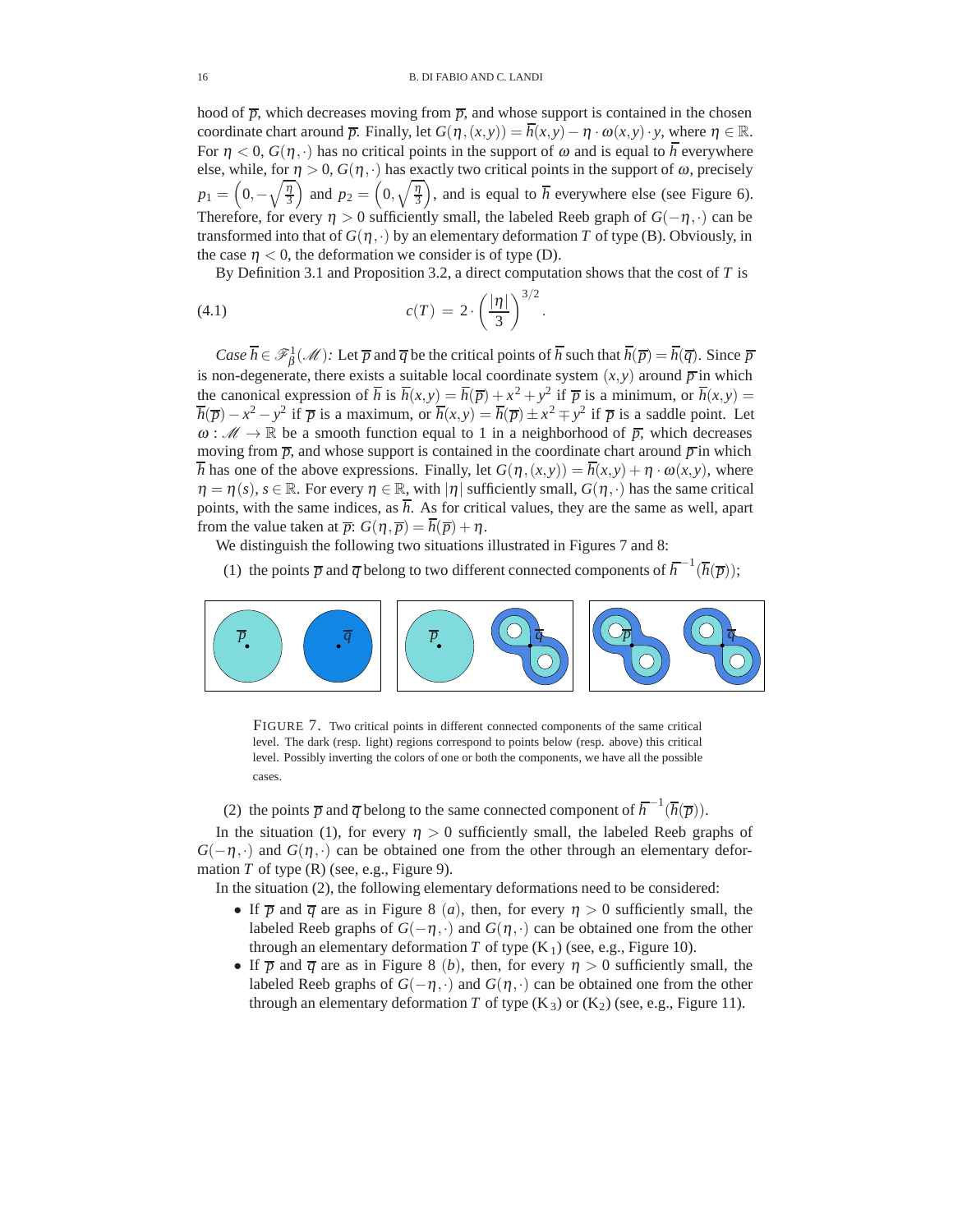

FIGURE 8. Two critical points in the same connected component of the same critical level. The dark (resp. light) regions correspond to points below (resp. above) this critical level. Possibly inverting the colors of this component, we have all the possible cases.



FIGURE 9. Center: A function  $\overline{h} \in \mathcal{F}^1_\beta(\mathcal{M})$  as in case (1); left-right: The universal deformation  $G(\eta, \cdot)$  with the associated labeled Reeb graphs for  $\eta < 0$  and  $\eta > 0$ .

• If  $\overline{p}$  and  $\overline{q}$  are as in Figure 8 (*c*) or (*d*), then, for every  $\eta > 0$  sufficiently small, the labeled Reeb graphs of  $G(-\eta, \cdot)$  and  $G(\eta, \cdot)$  can be obtained one from the other through an elementary deformation *T* of type (R) (see, e.g., Figures 12-13).

In all the cases, for every  $\eta > 0$  sufficiently small, the cost of the considered deformation *T* is:

(4.2) 
$$
c(T) = |\overline{h}(\overline{p}) - \eta - (\overline{h}(\overline{p}) + \eta)| = 2\eta.
$$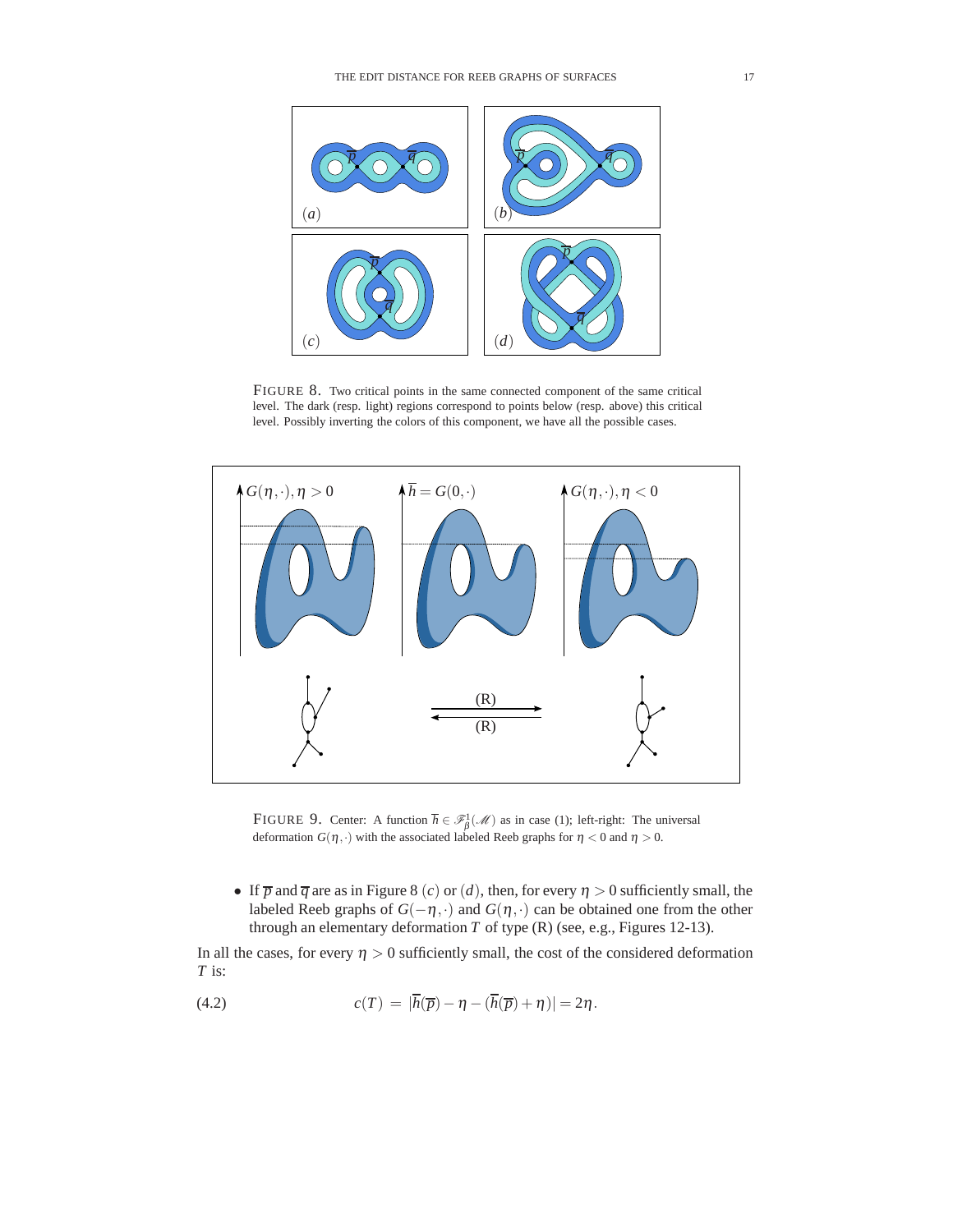In conclusion, from equalities (4.1) and (4.2), for every  $\eta > 0$  sufficiently small, we get

$$
d_E((\Gamma_{G(-\eta,\cdot)},\ell_{G(-\eta,\cdot)}),(\Gamma_{G(\eta,\cdot)},\ell_{G(\eta,\cdot)})) \leq \max\left\{2\cdot\left(\frac{\eta}{3}\right)^{3/2},2\eta\right\}
$$

Thus, for every  $\delta > 0$ , we can always take a value |s| sufficiently small that  $|\eta(s)|$  results small enough to imply the following inequality:

(4.3) 
$$
d_E((\Gamma_{G(-\eta(s),\cdot)},\ell_{G(-\eta(s),\cdot)}),(\Gamma_{G(\eta(s),\cdot)},\ell_{G(\eta(s),\cdot)}))\leq \delta/3.
$$

 $\Box$ 

.

**Lemma 4.5.** *If h*( $\lambda$ ) *belongs to*  $\mathscr{F}^0(\mathscr{M})$  *for every*  $\lambda \in [0,1]$  *apart from one value*  $0 < \overline{\lambda} <$ 1 *at which h transversely intersects*  $\mathscr{F}^1(\mathscr{M})$ , then  $d_E((\Gamma_f, \ell_f), (\Gamma_g, \ell_g)) \leq ||f - g||_{C^0}$ .

*Proof.* Let  $\overline{h} = h(\overline{\lambda})$ . By Lemma 4.4, for every real number  $\delta > 0$ , we can find two values  $0 < \lambda' < \overline{\lambda} < \lambda'' < 1$  such that  $d_E((\Gamma_{h(\lambda')}, \ell_{h(\lambda')}), (\Gamma_{h(\lambda'')}, \ell_{h(\lambda'')})) \leq \delta$ .

Applying the triangle inequality, we have:

$$
d_E((\Gamma_f, \ell_f), (\Gamma_g, \ell_g)) \leq d_E((\Gamma_f, \ell_f), (\Gamma_{h(\lambda')}, \ell_{h(\lambda')})) + d_E((\Gamma_{h(\lambda')}, \ell_{h(\lambda')}), (\Gamma_{h(\lambda'')}, \ell_{h(\lambda'')})) + d_E((\Gamma_{h(\lambda'')}, \ell_{h(\lambda'')}), (\Gamma_g, \ell_g)).
$$

Moreover, we get

$$
d_E((\Gamma_f,\ell_f),(\Gamma_{h(\lambda')},\ell_{h(\lambda')}))\leq ||f-h(\lambda')||_{C^0}=\lambda'\cdot||f-g||_{C^0},
$$

and

$$
d_E((\Gamma_{h(\lambda'')},\ell_{h(\lambda'')}),(\Gamma_g,\ell_g))\leq ||h(\lambda'')-g||_{C^0}=(1-\lambda'')\cdot||f-g||_{C^0},
$$

where the inequalities follow from Lemma 4.3, and equalities from Lemma 4.2 with  $f =$  $h(0), g = h(1)$ . Hence,

$$
d_E((\Gamma_f, \ell_f), (\Gamma_g, \ell_g)) \leq (1 + \lambda' - \lambda'') \cdot ||f - g||_{C^0} + \delta.
$$

In conclusion, given that  $0 < \lambda' < \lambda''$ , the inequality  $d_E((\Gamma_f, \ell_f), (\Gamma_g, \ell_g)) \leq ||f - g||_{C^0} + \delta$ holds. This yields the claim by the arbitrariness of  $\delta$ .

We are now ready to prove the stability Theorem 4.1.

*Proof of Theorem 4.1.* Recall from [12] that  $\mathcal{F}^0(\mathcal{M})$  is open in  $\mathcal{F}(\mathcal{M})$  endowed with the  $C^2$  topology. Thus, for every sufficiently small real number  $\delta > 0$ , the neighborhoods  $N(f, \delta)$  and  $N(g, \delta)$  are contained in  $\mathscr{F}^0(\mathscr{M})$ . Take  $\hat{f} \in N(f, \delta)$  and  $\hat{g} \in N(g, \delta)$  such that the path  $h : [0,1] \to \mathcal{F}(\mathcal{M})$ , with  $h(\lambda) = (1 - \lambda)\hat{f} + \lambda\hat{g}$ , belongs to  $\mathcal{F}^0(\mathcal{M})$  for every  $\lambda \in [0,1]$ , except for at most a finite number *n* of values,  $\mu_1, \mu_2, \dots, \mu_n$ , at which *h* transversely intersects  $\mathcal{F}^1(\mathcal{M})$ . We begin by proving our statement for  $\hat{f}$  and  $\hat{g}$ , and then show its validity for *f* and *g*. We proceed by induction on *n*. If  $n = 0$  or  $n = 1$ , the inequality  $d_E((\Gamma_{\widehat{f}},\ell_{\widehat{f}}),(\Gamma_{\widehat{g}},\ell_{\widehat{g}})) \leq ||f-\widehat{g}||_{C^0}$  holds because of Lemma 4.3 or 4.5, respectively. Let us assume the claim is true for  $n \ge 1$ , and prove it for  $n+1$ . Let  $0 < \mu_1 < \lambda_1 < \mu_2 < \lambda_2 < \ldots <$  $\mu_n < \lambda_n < \mu_{n+1} < 1$ , with  $h(0) = \hat{f}$ ,  $h(1) = \hat{g}$ ,  $h(\mu_i) \in \mathcal{F}^1(\mathcal{M})$ , for every  $i = 1, \ldots, n+1$ 1, and  $h(\lambda_i) \in \mathcal{F}^0(\mathcal{M})$ , for every  $j = 1, ..., n$ . We consider *h* as the concatenation of the paths  $h^1,h^2:[0,1]\to \mathscr{F}(\mathscr{M})$ , defined, respectively, as  $h^1(\lambda)=(1-\lambda)\widehat{f}+\lambda h(\lambda_n)$ , and  $h^2(\lambda) = (1 - \lambda)h(\lambda_n) + \lambda \hat{g}$ . The path  $h^1$  transversally intersect  $\mathscr{F}^1(\mathscr{M})$  at *n* values  $\mu_1, \ldots, \mu_n$ . Hence, by the inductive hypothesis, we have  $d_E((\Gamma_{\hat{f}}, \ell_{\hat{f}}), (\Gamma_{h(\lambda_n)}, \ell_{h(\lambda_n)})) \leq$  $||\hat{f} - h(\lambda_n)||_{C^0}$ . Moreover, the path  $h^2$  transversally intersect  $\mathcal{F}^1(\mathcal{M})$  only at the value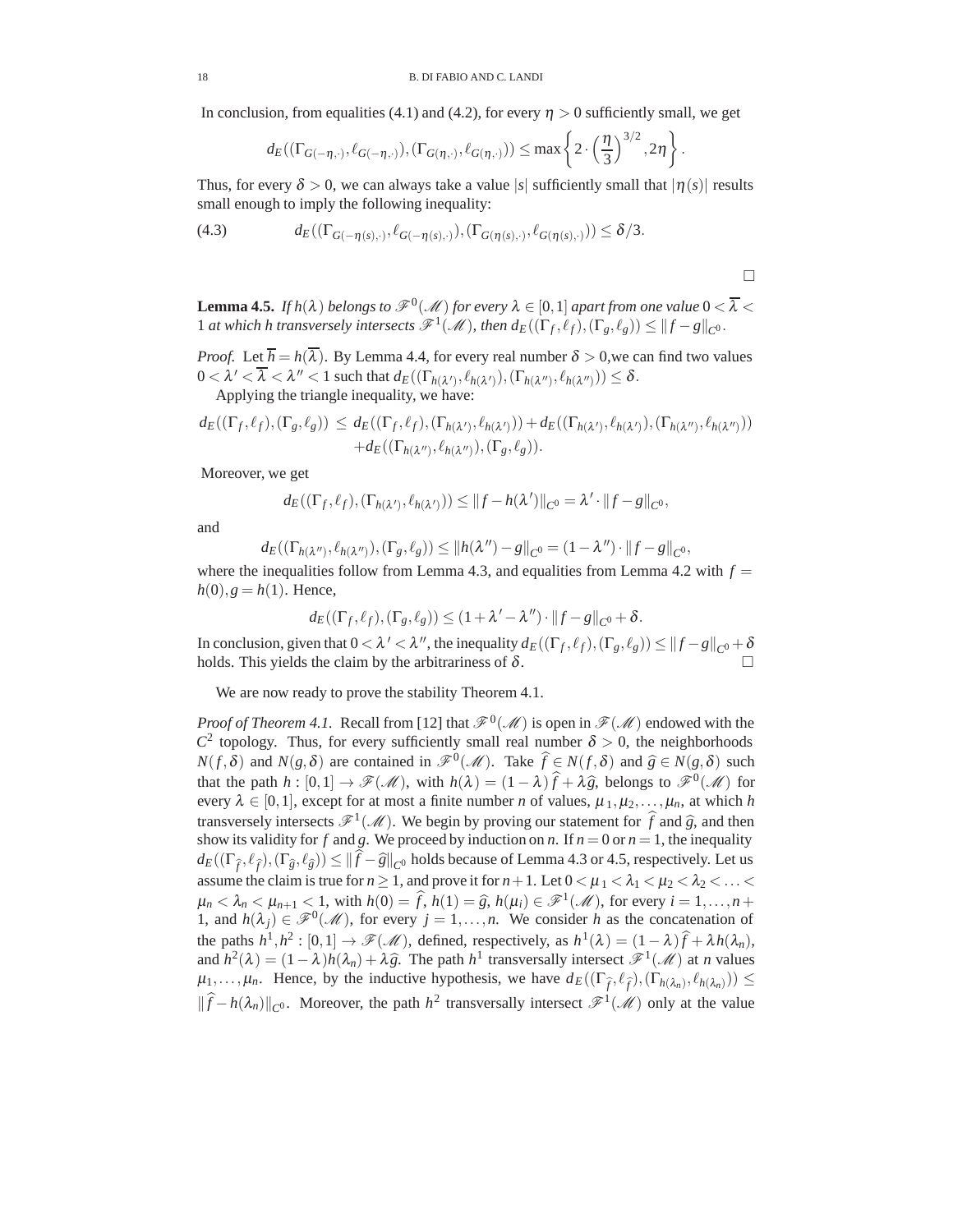

FIGURE 10. Center: A function  $\overline{h} \in \mathcal{F}_{\beta}^1(\mathcal{M})$  as in case (2) with  $\overline{p}, \overline{q}$  as in Figure 8 (*a*); left-right: The universal deformation  $G(\eta, \cdot)$  with the associated labeled Reeb graphs for  $\eta < 0$  and  $\eta > 0$ .



FIGURE 11. Center: A function  $\overline{h} \in \mathcal{F}_{\beta}^1(\mathcal{M})$  as in case (2) with  $\overline{p}, \overline{q}$  as in Figure 8 (*b*); left-right: The universal deformation  $G(\eta, \cdot)$  with the associated labeled Reeb graphs for  $\eta < 0$  and  $\eta > 0.$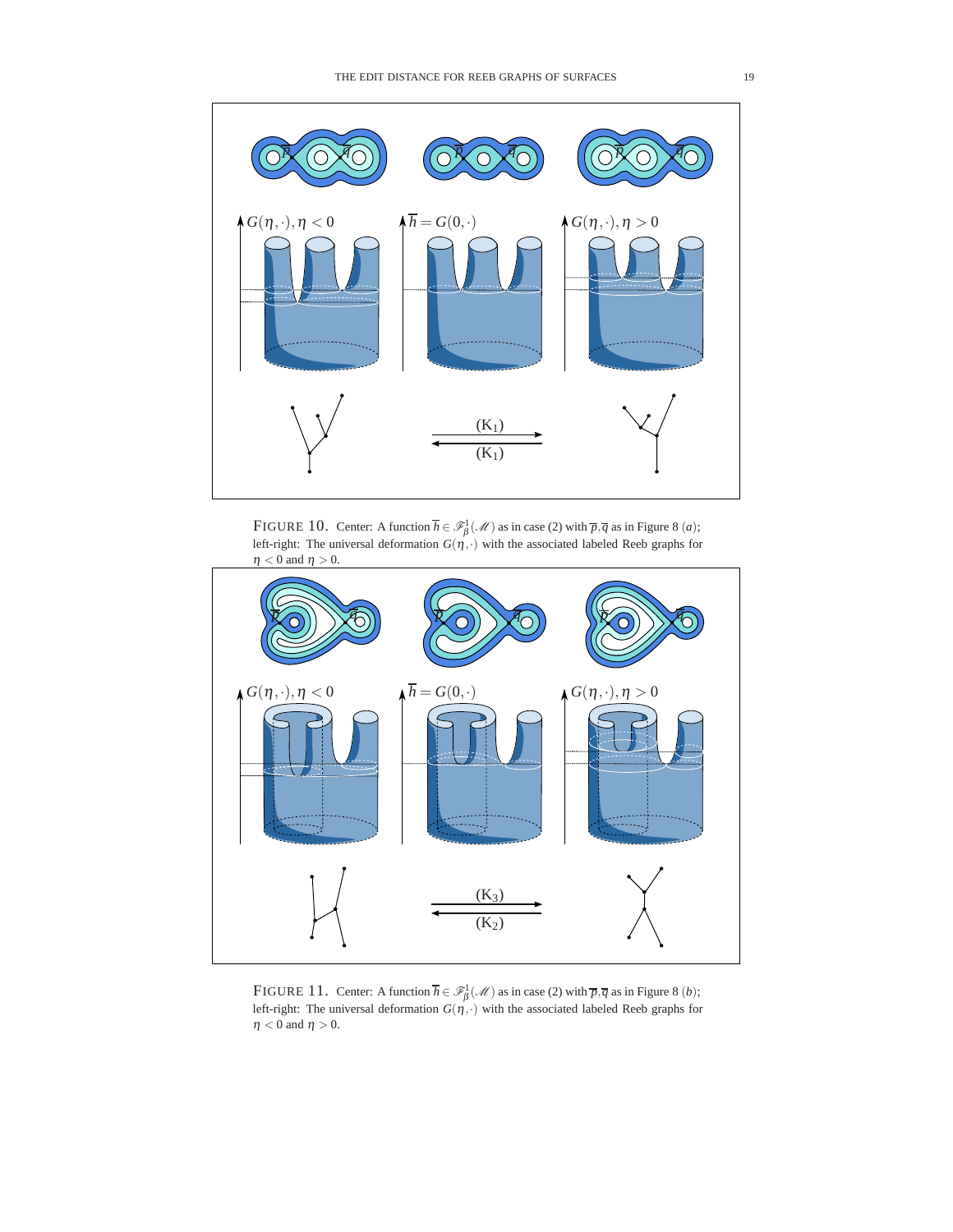

FIGURE 12. Center: A function  $\overline{h} \in \mathcal{F}_{\beta}^1(\mathcal{M})$  as in case (2) with  $\overline{p}, \overline{q}$  as in Figure 8 (*c*); left-right: The universal deformation  $G(\eta, \cdot)$  with the associated labeled Reeb graphs for  $\eta < 0$  and  $\eta > 0$ .



FIGURE 13. Center: A function  $\overline{h} \in \mathcal{F}_{\beta}^1(\mathcal{M})$  as in case (2) with  $\overline{p}, \overline{q}$  as in Figure 8 (*d*); left-right: The universal deformation  $G(\eta, \cdot)$  with the associated labeled Reeb graphs for  $\eta < 0$  and  $\eta > 0$ .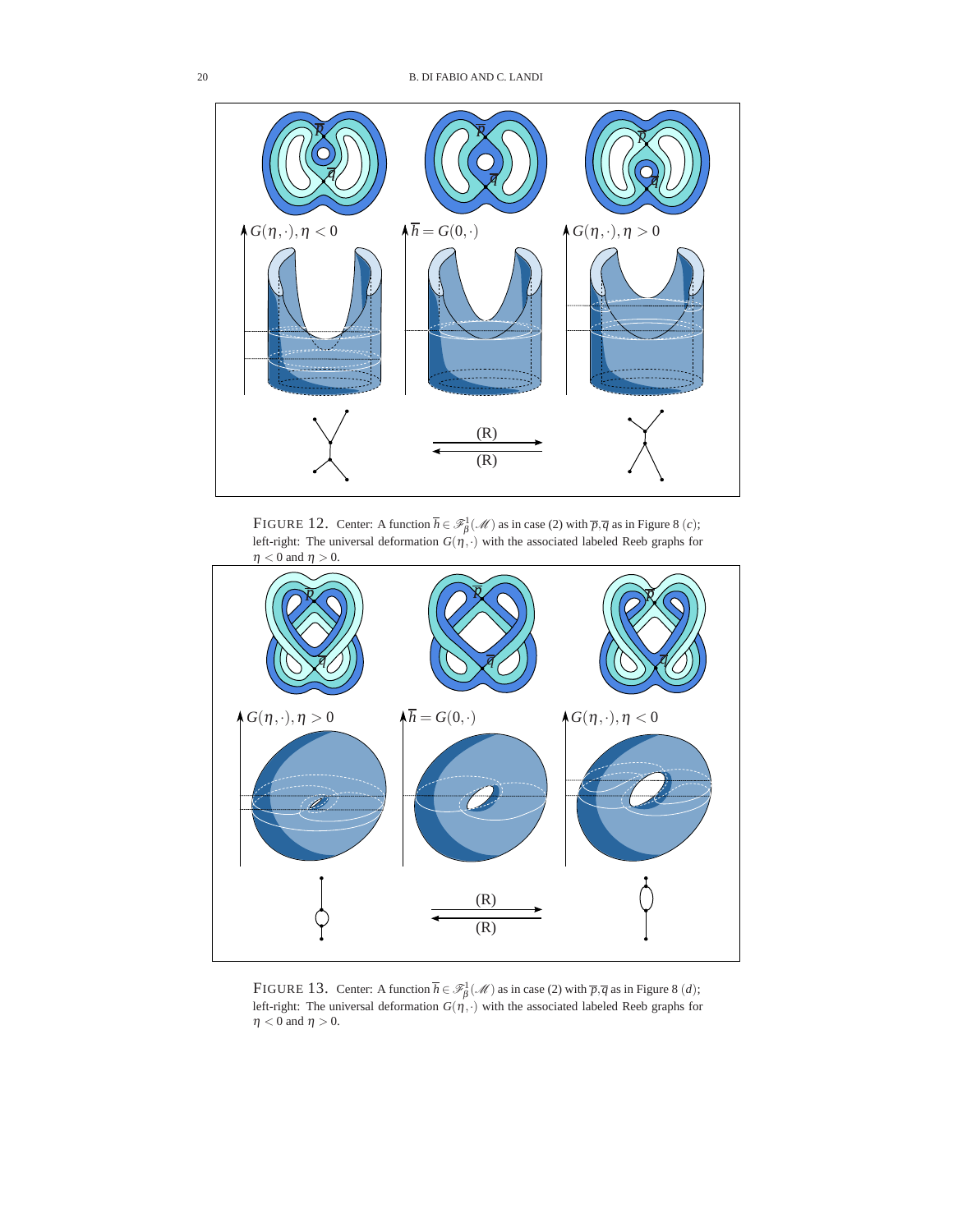$\mu_{n+1}$ . Consequently, by Lemma 4.5, we have  $d_E((\Gamma_{h(\lambda_n)}, \ell_{h(\lambda_n)}), (\Gamma_{\widehat{g}}, \ell_{\widehat{g}})) \leq ||h(\lambda_n) - \widehat{g}||_{C^0}$ . Using the triangle inequality and Lemma 4.2, we can conclude that:

$$
d_E((\Gamma_{\widehat{f}},\ell_{\widehat{f}}),(\Gamma_{\widehat{g}},\ell_{\widehat{g}})) \leq d_E((\Gamma_{\widehat{f}},\ell_{\widehat{f}}),(\Gamma_{h(\lambda_n)},\ell_{h(\lambda_n)})) + d_E((\Gamma_{h(\lambda_n)},\ell_{h(\lambda_n)}),(\Gamma_{\widehat{g}},\ell_{\widehat{g}}))
$$
  
(4.4) 
$$
\leq \lambda_n \|\widehat{f} - \widehat{g}\|_{C^0} + (1 - \lambda_n) \|\widehat{f} - \widehat{g}\|_{C^0} = \|\widehat{f} - \widehat{g}\|_{C^0}.
$$

Let us now estimate  $d_E((\Gamma_f, \ell_f), (\Gamma_g, \ell_g))$ . By the triangle inequality, we have:  $d_E((\Gamma_f, \ell_f), (\Gamma_g, \ell_g)) \leq d_E((\Gamma_f, \ell_f), (\Gamma_{\widehat{f}}, \ell_{\widehat{f}})) + d_E((\Gamma_{\widehat{f}}, \ell_{\widehat{f}}), (\Gamma_{\widehat{g}}, \ell_{\widehat{g}})) + d_E((\Gamma_{\widehat{g}}, \ell_{\widehat{g}}), (\Gamma_g, \ell_g)).$ Since  $\hat{f}$  ∈  $N(f, \delta)$  ⊂  $\mathcal{F}^0(\mathcal{M})$  and  $\hat{g}$  ∈  $N(g, \delta)$  ⊂  $\mathcal{F}^0(\mathcal{M})$ , the following facts hold: (*a*) for every  $\lambda \in [0,1]$ ,  $(1-\lambda)f + \lambda \widehat{f}$ ,  $(1-\lambda)g + \lambda \widehat{g} \in \mathscr{F}^0(\mathscr{M})$ ;  $(b)$   $||f - \widehat{f}||_{C^0} \le \delta$  and  $\|\hat{g} - g\|_{C^0} \leq \delta$ . Hence, from (*a*) and Lemma 4.3, we get  $d_E((\Gamma_f, \ell_f), (\Gamma_{\hat{f}}, \ell_{\hat{f}})) \leq ||f - f||_{C^0}$ , and  $d_E((\Gamma_g, \ell_g), (\Gamma_{\widehat{g}}, \ell_{\widehat{g}})) \le ||\widehat{g} - g||_{C^0}$ . Using inequality (4.4) and the triangle inequality of  $\|\cdot\|_{C^0}$ , we deduce that

$$
d_E((\Gamma_f, \ell_f), (\Gamma_g, \ell_g)) \leq ||f - \hat{f}||_{C^0} + ||\hat{f} - \hat{g}||_{C^0} + ||\hat{g} - g||_{C^0}
$$
  

$$
\leq ||f - g||_{C^0} + 2(||f - \hat{f}||_{C^0} + ||\hat{g} - g||_{C^0}).
$$

Hence, from  $(b)$ , we have  $d_E((\Gamma_f, \ell_f), (\Gamma_g, \ell_g)) \le ||f - g||_{C^0} + 4\delta$ . This yields the conclusion by the arbitrariness of  $\delta$ .  $\Box$ 

# 5. RELATIONSHIPS WITH OTHER STABLE METRICS

In this section, we consider relationships between the edit distance and other metrics for shape comparison: the natural pseudo-distance between functions [8], the functional distortion distance between Reeb graphs [1], and the bottleneck distance between persistence diagrams [6]. More precisely, the main result we are going to show states that the natural pseudo-distance between two simple Morse functions *f* and *g* and the edit distance between the corresponding Reeb graphs actually coincide (Theorem 5.6). As a consequence, we deduce that the edit distance is a metric (Corollary 5.7), and that it is more discriminative than the bottleneck distance between persistence diagrams (Corollary 5.8) and the functional distortion distance between Reeb graphs (Corollary 5.9).

The natural pseudo-distance is a dissimilarity measure between any two functions defined on the same compact manifold obtained by minimizing the difference in the functions via a re-parameterization of the manifold [8]. In general, the natural pseudo-distance is only a pseudo-metric. However it turns out to be a metric in some particular cases such as the case of simple Morse functions on a smooth closed connected surface, considered up to *R*-equivalence, as proved in [3]. We give the definition in this context.

**Definition 5.1.** The *natural pseudo-distance* between *R*-equivalence classes of simple Morse functions  $f$ ,  $g$  on the same surface  $\mathcal M$  is defined as

$$
d_N([f],[g]) = \inf_{\xi \in \mathscr{D}(\mathscr{M})} ||f - g \circ \xi||_{C^0},
$$

where  $\mathscr{D}(\mathscr{M})$  is the set of self-diffeomorphisms on  $\mathscr{M}$ .

In order to study  $d_N$ , it is often useful to consider the following fact.

**Proposition 5.2.** Letting  $H(M)$  be the set of self-homeomorphisms on  $M$ , it holds that  $d_N([f],[g]) = \inf_{\xi \in \mathscr{H}(\mathscr{M})} ||f - g \circ \xi||_{C^0}.$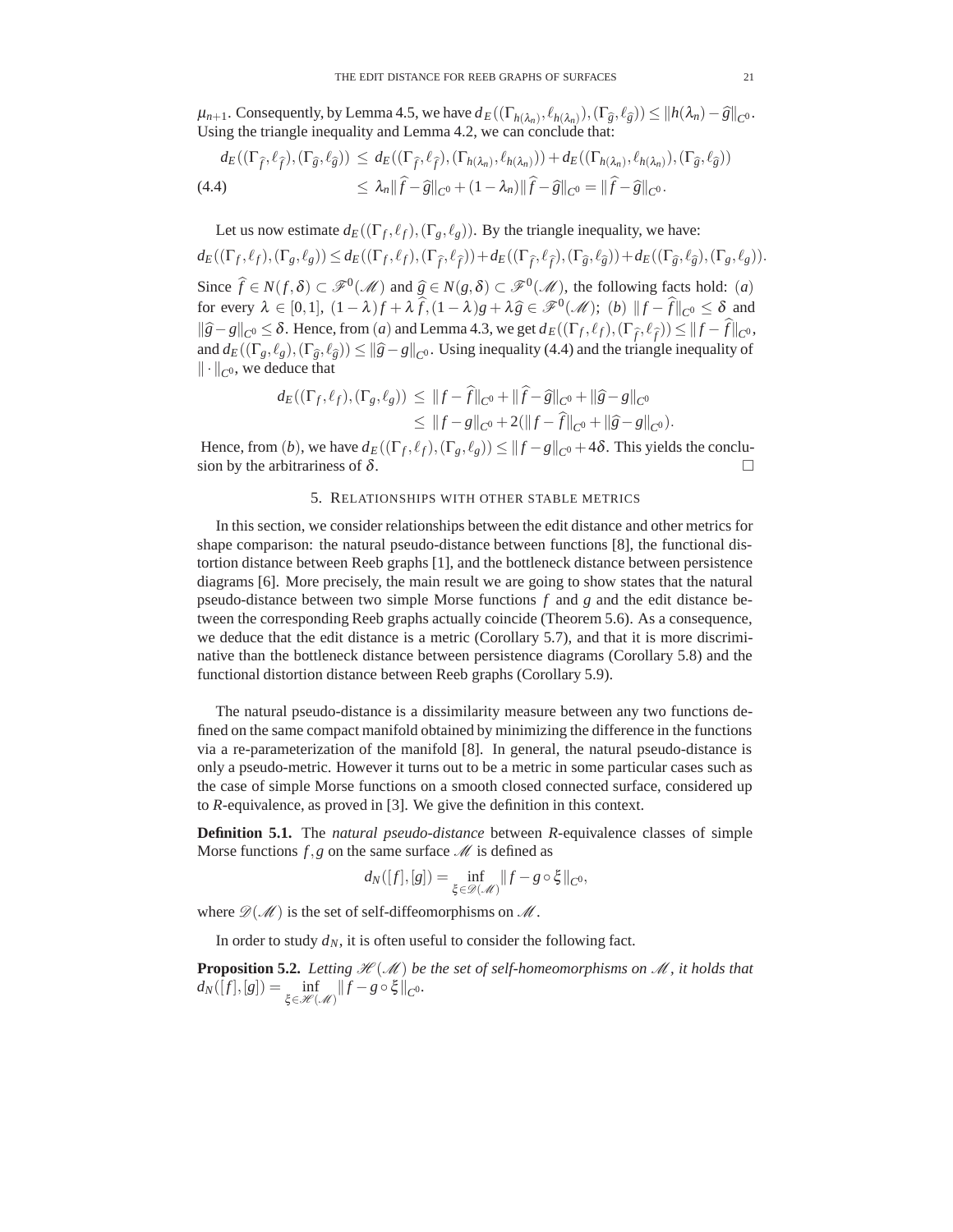*Proof.* Let  $d = d_N([f],[g])$ . Clearly  $\inf_{\xi \in \mathcal{H}(\mathcal{M})} ||f - g \circ \xi||_{C^0} \le d$ . By contradiction, assuming that  $\inf_{\xi \in \mathcal{H}(\mathcal{M})} ||f - g \circ \xi||_{C^0} < d$ , there exists a homeomorphism  $\xi$  such that  $||f - g \circ \xi||_{C^0} <$ *d*. On the other hand, by [25, Cor. 1.18], for every metric  $\delta$  on  $\mathcal{M}$  and for every  $n \in \mathbb{N}$ , there exists a diffeomorphism  $\xi_n$ :  $\mathcal{M} \to \mathcal{M}$  such that  $\delta(\xi_n(p), \xi(p)) < 1/n$ , for every  $p \in M$ . Hence, by the continuity of *g*, and applying the reverse triangle inequality, we deduce that

$$
\lim_{n\to\infty}\Big|\|f-g\circ\overline{\xi}\|_{C^0}-\|f-g\circ\xi_n\|_{C^0}\Big|\leq \lim_{n\to\infty}\|g\circ\xi_n-g\circ\overline{\xi}\|_{C^0}=0.
$$

Therefore, for *n* sufficiently large, there exists a diffeomorphism  $\xi_n$  such that  $\|f - g\|$  $\|\xi_n\|_{C^0} < d$ , yielding a contradiction.

The following Lemmas 5.3-5.5 state that the cost of each elementary deformation upperbounds the natural pseudo-distance. Their proofs deploy the concepts of elementary cobordism and rearrangement, whose detailed treatment can be found in [18].

**Lemma 5.3.** *For every elementary deformation*  $T \in \mathcal{T}((\Gamma_f, \ell_f), (\Gamma_g, \ell_g))$  *of type* (*R*),  $c(T) \geq d_N([f],[g]).$ 

*Proof.* Since *T* is of type (R), there exists an edge preserving bijection  $\Phi: V(\Gamma_f) \to$  $V(\Gamma_g)$ . Hence, *f* and *g* have the same number of critical points of the same type:  $K_f =$  $\{p_1, \ldots, p_n\}, K_g = \{p'_1, \ldots, p'_n\}, \text{with } \Phi(p_i) = p'_i \text{, and } p_i, p'_i \text{ both being of index } 0, 1, \text{ or } 2.$ Let  $c_i = f(p_i)$  and  $c'_i = g(p'_i)$  for  $i = 1, ..., n$ . We shall construct a homeomorphism  $\xi : \mathcal{M} \to \mathcal{M}$  such that  $\xi_{|K_f} = \Phi$  and  $||f - g \circ \xi||_{C^0} = \max_{i=1,\dots,n} |c_i - c'_i| = c(T)$ . By Proposi-

tion 5.2, this will yield the claim.

Let us endow  $\mathcal M$  with a Riemannian metric, and consider the smooth vector field  $X =$  $-\frac{\nabla f}{\|\nabla f\|^2}$  on  $\mathcal{M}\setminus K_f$ , and the smooth vector field  $Y = \frac{\nabla g}{\|\nabla g\|^2}$  on  $\mathcal{M}\setminus K_g$ . Let us denote by  $\varphi_t(p)$  and  $\psi_t(p)$  the flow lines defined by *X* and *Y*, on  $\mathcal{M} \setminus K_f$  and  $\mathcal{M} \setminus K_g$ , respectively. We observe that *f* strictly decreases along *X*-trajectories, while *g* strictly increases along *Y*-trajectories. Moreover, no two *X*-trajectories (resp. *Y*-trajectories) pass through the same *p*. Hence,  $\varphi_t(p)$  and  $\psi_t(p)$  are injective functions of *t* and *p*, separately. By [19, Prop. 1.3],  $\varphi$  and  $\psi$  are continuous in *t* and *p* when restricted to compact submanifolds of  $\mathcal{M} \setminus K_f$  and  $\mathcal{M} \setminus K_g$ , respectively.

Let us fix a real number  $\varepsilon > 0$  sufficiently small so that, for  $i = 1, \ldots, n, f^{-1}([c_i - \varepsilon, c_i +$  $\mathcal{E}$ ))  $\cap K_f = \{p_i\}$  and  $g^{-1}([c'_i - \varepsilon, c'_i + \varepsilon]) \cap K_g = \{p'_i\}.$ 

In order to construct the desired homeomorphism ξ on *M*, the main idea is to cut *M* into cobordisms and define suitable homeomorphisms on each of these cobordisms that can be glued together to obtain ξ . The fact that ξ is not required to be differentiable but only continuous facilitates the gluing process.

Let us consider the cobordisms obtained cutting *M* along the level curves  $f^{-1}(c_i \pm \varepsilon)$ and  $g^{-1}(c_i' \pm \varepsilon)$  for  $i = 1, ..., n$ . According to whether these cobordisms contain points of maximum, minimum, saddle points, or no critical points at all, we treat the cases differently.

**Case 1:** Let  $p_i$ ,  $p'_i$  be points of maximum or minimum of  $f$  and  $g$ , respectively. Let  $D = D_i$  $(\text{resp. } D' = D'_i)$  be the connected component of  $f^{-1}([c_i - \varepsilon, c_i + \varepsilon])$  (resp.  $g^{-1}([c'_i - \varepsilon, c'_i + \varepsilon])$ )  $\mathcal{E}$ [)) that contains  $p_i$  (resp.  $p'_i$ ). *D* and *D'* are topolological disks. Let  $\sigma^D : \partial D \to \partial D'$  be a given homeomorphism between the boundaries of *D* and *D* .

**Claim 1.** There exists a homeomorphism  $\xi^{D}: D \to D'$  such that: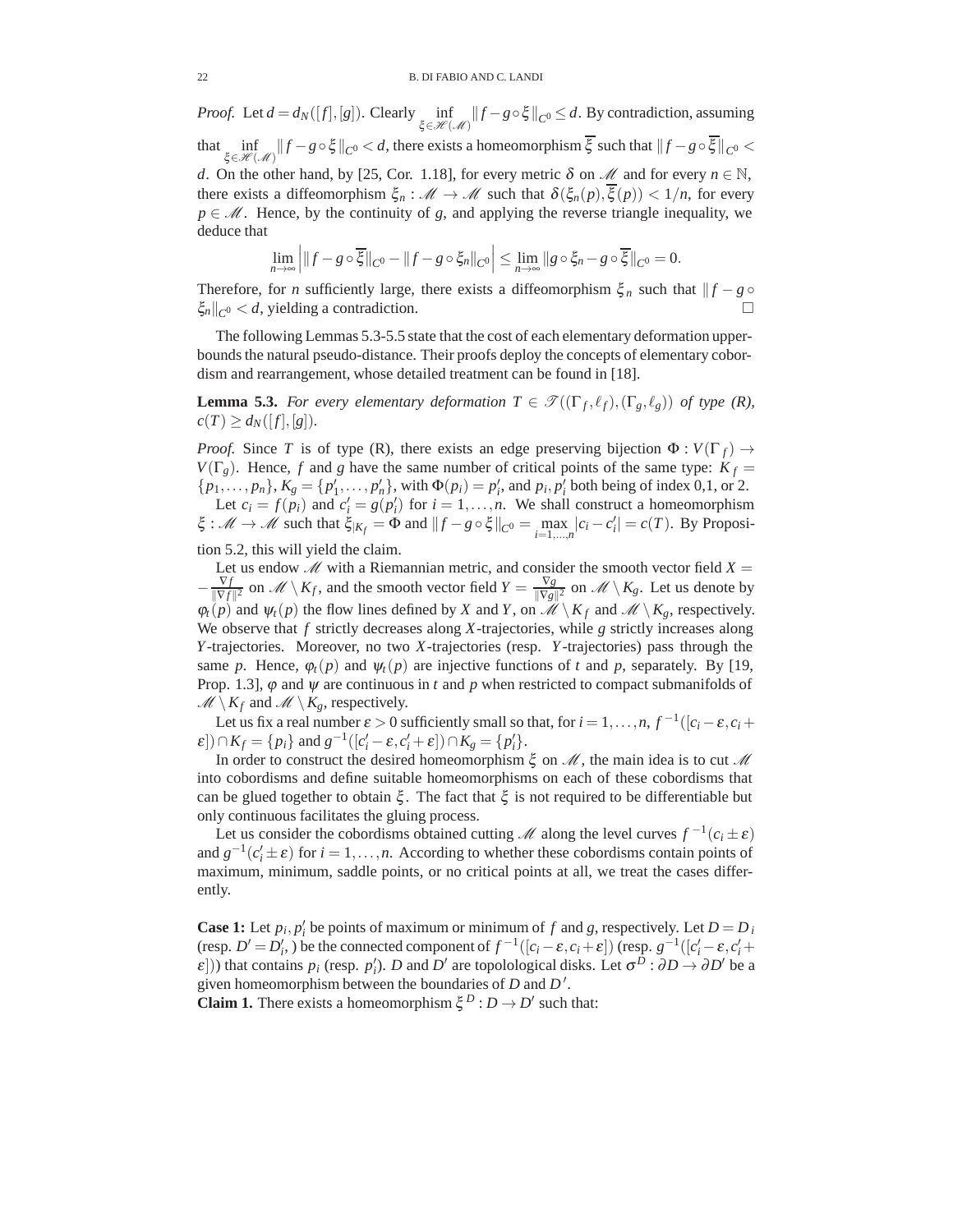$$
\begin{array}{ll} (a_1) & \xi^D|_{\partial D} = \sigma^D; \\ (b_1) & \max_{p \in D} |f(p) - g \circ \xi^D(p)| = |c_i - c'_i|. \end{array}
$$

*Proof of Claim 1.* We first prove Claim 1 for maxima. We set  $\xi^{D}(p_{i}) = p'_{i}$ , and, for every  $p \in D \setminus \{p_i\}, \xi^D(p) = p'$ , where  $p' = \psi_{f(p) - c_i + \varepsilon} \circ \sigma^D \circ \phi_{f(p) - c_i + \varepsilon}(p)$ . In plain words, for each *p* ∈ *D* we follow the *X*-flow downwards until the intersection with  $f^{-1}(c_i - \varepsilon)$ ; then we apply the homeomorphism  $\sigma^D$  to go from  $f^{-1}(c_i - \varepsilon)$  to  $g^{-1}(c'_i - \varepsilon)$ ; finally, we follow the *Y*-flow upwards.

The function  $\xi^D$  is injective as can be seen using the aforementioned injectivity property of  $\varphi$  and  $\psi$ . Moreover,  $\xi^D$  is surjective because, for every  $p \in D \setminus \{p_i\}$ , there exists a flow line passing for *p*. Furthermore,  $\xi^D$  is continuous on  $D \setminus \{p_i\}$  because composition of continuous functions. The continuity can be extended to the whole *D* as can be seen taking a sequence  $(q_i)$  in  $D \setminus \{p_i\}$  converging to  $p_i$ . Since  $\lim_j f(q_j) = c_i$ , by construction of  $\xi^D$  it holds that  $\lim_{j} g(\xi^{D}(q_j)) = c'_i$ . We see that  $\lim_{j} \xi^{D}(q_j) = p'_i$  because  $p'_i$  is the only point of *D*<sup> $\prime$ </sup> where *g* takes value equal to *c*<sup> $\prime$ </sup><sub>*i*</sub>. Therefore ξ<sup>*D*</sup> is continuous on *D*. Moreover, since ξ<sup>*D*</sup> is a continuous bijection from a compact space to a Hausdorff space, it is a homeomorphism. Finally, property  $(a_1)$  holds by construction and property  $(b_1)$  holds because, for every  $p \in D$ ,  $g(\xi^D(p)) = f(p) + c'_i - c_i$ .

To prove Claim 1 when  $p_i$ ,  $p'_i$  are minimum points of  $f$  and  $g$ , it is sufficient to replace  $\varphi_{f(p)-c_i+\varepsilon}(p)$  and  $\psi_{f(p)-c_i+\varepsilon}(p)$  by  $\varphi_{f(p)-c_i-\varepsilon}(p)$  and  $\psi_{f(p)-c_i-\varepsilon}(p)$ , respectively.

**Case 2:** Let  $p_i$ ,  $p'_i$  be two splitting saddle points or two joining saddle points of  $f$  and *g*, respectively, and let *P* and *P'* be the connected component of  $f^{-1}([c_i - \varepsilon, c_i + \varepsilon])$  and  $g^{-1}([c_i'-\varepsilon,c_i'+\varepsilon])$ , respectively, that contain *p<sub>i</sub>* and *p*<sub>*i*</sub>. Let  $\sigma^P : \partial^- P \to \partial^- P'$  be a given homeomorphism between the lower boundaries of *P* and *P* .

**Claim 2.** There exists a homeomorphism  $\xi^P : P \to P'$  such that:

$$
\begin{array}{ll} (a_2) & \xi^P|_{\partial - P} = \sigma^P; \\ (b_2) & \max_{p \in P} |f(p) - g \circ \xi^P(p)| = |c_i - c'_i|. \end{array}
$$

*Proof of Claim 2.* Let us consider the case  $p_i$ ,  $p'_i$  are two splitting saddle points of f and *g* respectively, so that *P* and *P'* are two upside-down pairs of pants. We let  $p_a$ ,  $p_b$  be the only two points of intersection of  $f^{-1}(c_i - \varepsilon/2)$  with the trajectories of the gradient vector field *X* coming from  $p_i$ . Analogously, we let  $p'_a$ ,  $p'_b$  be the only two points of intersection of  $g^{-1}(c_i' - \varepsilon/2)$  with the trajectories of the gradient vector field *Y* leading to  $p_i'$ .

The pair of pants *P* can be decomposed into  $P = M \cup N \cup O$  with  $M = \{p \in P : f(p) \in$  $[c_i - \varepsilon, c_i - \varepsilon/2]$ ,  $N = \{p \in P : f(p) \in [c_i - \varepsilon/2, c_i]\}$  and  $O = \{p \in P : f(p) \in [c_i, c_i + \varepsilon]\}.$ Analogously, the pair of pants *P'* can be decomposed into  $P' = M' \cup N' \cup O'$  with  $M' =$  ${p' \in P' : g(p') \in [c'_i - \varepsilon, c'_i - \varepsilon/2]}, N' = {p' \in P' : g(p') \in [c'_i - \varepsilon/2, c'_i]}$ , and  $O' = {p' \in P'}$  $P' : g(p') \in [c'_i, c'_i + \varepsilon]$ .

The construction of  $\xi^P$  is based on gluing three homeomorphisms  $\xi^M : M \to M'$ ,  $\xi^N$ :  $N \rightarrow N', \xi^O : O \rightarrow O'$  together.

First, we observe that, *M* and *M'* being cylinders, it is possible to construct a homeomorphism  $\xi^M$  that extends  $\sigma^P$  to *M* in such a way that  $\xi^M(p_a) = p'_a$  and  $\xi^M(p_b) = p'_b$ , also sending the level-sets of *f* into those of *g*. In this way  $\max_{p \in M} |f(p) - g \circ \xi^M(p)| = |c_i - c'_i|$ .

Next, we define  $\xi^N$  by setting  $\xi^N(p_i) = p'_i$ , and, for every  $p \neq p_i$ ,  $\xi^N(p) = p'$ , where  $p' = \psi_{f(p)-c_i+\varepsilon/2} \circ \xi^M \circ \phi_{f(p)-c_i+\varepsilon/2}(p)$ . It agrees with  $\xi^M$  on  $\partial M \cap \partial N$  and  $\max_{p \in N} |f(p)-p|$ 

 $g \circ \xi^N(p) = |c_i - c'_i|$ . Moreover,  $\xi^N$  is bijective and continuous on  $N \setminus \{p_i\}$  by arguments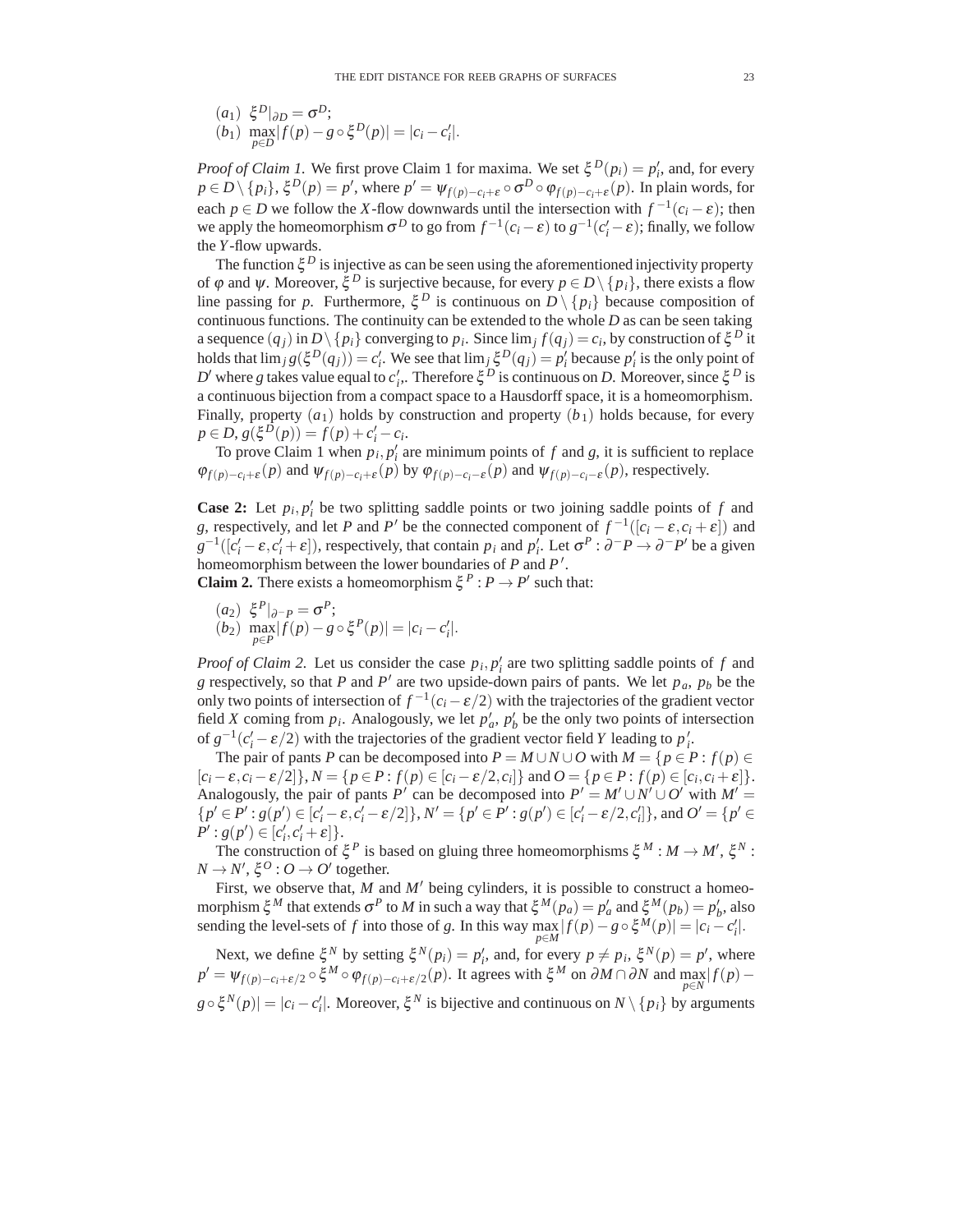similar to those used in the proof of Claim 1. To see that continuity extends to  $p_i$ , let  $(q_j)$  be a sequence converging to  $p_i$ . The sequence  $(\varphi_{f(p)-c_i+\varepsilon/2}(q_j))$  has at most two accumulating points, precisely the points  $p_a$ , and  $p_b$ . By the construction of  $\xi^M$ ,  $\xi^M(p_a)$  = *p*<sup>'</sup><sub>*a*</sub> and ξ<sup>*M*</sup>(*p<sub>b</sub>*) = *p*<sup>'</sup><sub>*b*</sub>, hence the sequence (ξ<sup>*N*</sup>(*q<sub>j</sub>*)) converges to *p*<sup>'</sup><sub>*i*</sub>. In conclusion, ξ<sup>*N*</sup> is bijective and continuous, therefore it is a homeomorphism.

Finally, we construct  $\xi^0$  by using again the trajectories of *X* and *Y*: for each  $p \in O$ we follow the flow of *X* downwards until the intersection with  $f^{-1}(c_i)$ . If the intersection point *q* is different from  $p_i$ , we set  $\xi^O(p)$  equal to the point  $p'$  on the trajectory of  $\xi^N(q)$ such that  $p' = \psi_{f(p) - c_i}(\xi^N(q))$ . Otherwise, if  $q = p_i$ , we consider a sequence  $(r_j)$  of points in the same connected component of  $O \setminus \{p_i\}$  as  $p$  and converging to  $p$ . The intersection of  $f^{-1}(c_i)$  with the downward flow through  $r_j$ ,  $j \in \mathbb{N}$ , gives a sequence  $(q_j)$  converging to *p<sub>i</sub>* and belonging to one and the same component of  $f^{-1}(c_i) \setminus \{p_i\}$  as *p*. By the continuity of  $\xi^N$  the sequence  $(\xi^N(q_j))$  converges to  $p'_i$  and its points belong to one and the same component of  $g^{-1}(c_i') \setminus \{p_i'\}$ . Hence the sequence  $(\psi_{f(r_j)-c_i}(\xi^N(q_j)))$  converges to a point *p*<sup>'</sup>. We set  $\xi^{O}(p) = p'$ . By the continuity of  $\varphi$  and  $\psi$ , this definition does not depend on the choice of the sequence  $(r_i)$ . By construction,  $\xi^0$  is continuous and the proof that it is a homeomorphism can be handled by arguments similar to those used for ξ *<sup>N</sup>*. Moreover, it agrees with  $\xi^N$  on  $\partial N \cap \partial O$  and  $\max_{p \in N} |f(p) - g \circ \xi^N(p)| = |c_i - c'_i|.$ 

In conclusion, ξ*<sup>P</sup>* can be constructed by gluing the homeomorphisms ξ *<sup>M</sup>*, ξ*N*, ξ*<sup>O</sup>* together and the properties  $(a_2)$  and  $(b_2)$  hold by construction.

The case when  $p_i$ ,  $p'_i$  are two joining saddle points of  $f$  and  $g$ , respectively, can be treated analogously. We have only to take into account that *P* is now a pairs of pants, and hence  $M = \{p \in P : f(p) \in [c_i - \varepsilon, c_i - \varepsilon/2]\}$  is a pair of cylinders each containing one point of intersection between  $f^{-1}(c_i - \varepsilon/2)$  and the trajectories of the gradient vector field *X* coming from *pi*. Similarly for *P* .

**Case 3:** Let  $p_i$ ,  $p_j$  (resp.  $p'_i$ ,  $p'_j$ ) be critical points connected by an edge in the Reeb graph of *f* (resp. *g*), and assume  $c_i < c_j$  (resp.  $c'_i < c'_j$ ). Let  $C = \{p \in \mathcal{M} : [p] \in e(p_i, p_j), c_i + \varepsilon \leq \varepsilon \}$  $f(p) \le c_j - \varepsilon$  and  $C' = \{p \in \mathcal{M} : [p] \in e(p_i^j, p_j'), c_i' + \varepsilon \le g(p) \le c_j' - \varepsilon\}$ . C and C' are two topological cylinders. Let  $\sigma^C : \partial^-C \to \partial^-C'$  be a given homeomorphism between the lower boundaries of *C* and *C* .

**Claim 3.** There exists a homeomorphism  $\xi^C : C \to C'$  such that:

 $(a_3) \xi^C|_{\partial C} = \sigma^C;$  $(b_3)$   $\max_{p \in C} |f(p) - g \circ \xi^C(p)| = \max\{|c_i - c'_i|, |c_j - c'_j|\}.$ 

*Proof of Claim 3.* To prove Claim 3, for every  $p \in C$ , we set  $\lambda_p$  equal to the only value in [0,1] for which  $f(p) = (1 - \lambda_p)(c_i + \varepsilon) + \lambda_p(c_j - \varepsilon)$ , and define  $\xi^C(p) = p'$ , with  $p' =$  $\Psi_{\lambda_p(c'_j-c'_i-2\varepsilon)} \circ \sigma^C \circ \varphi_{\lambda_p(c_j-c_i-2\varepsilon)}(p).$ 

By the same arguments as used to prove the previous Claims 1 and 2,  $\xi^C$  is a homeomorphism. It satisfies property  $(a_3)$  by construction. To prove  $(b_3)$ , it is sufficient to observe that, for every  $p \in C$ ,

$$
|f(p) - g(\xi^C(p))| = |(1 - \lambda_p)(c_i + \varepsilon) + \lambda_p(c_j - \varepsilon) - (c'_i + \varepsilon + \lambda_p(c'_j - c'_i - 2\varepsilon))|
$$
  
= |(1 - \lambda\_p)(c\_i - c'\_i) + \lambda\_p(c\_j - c'\_j)|.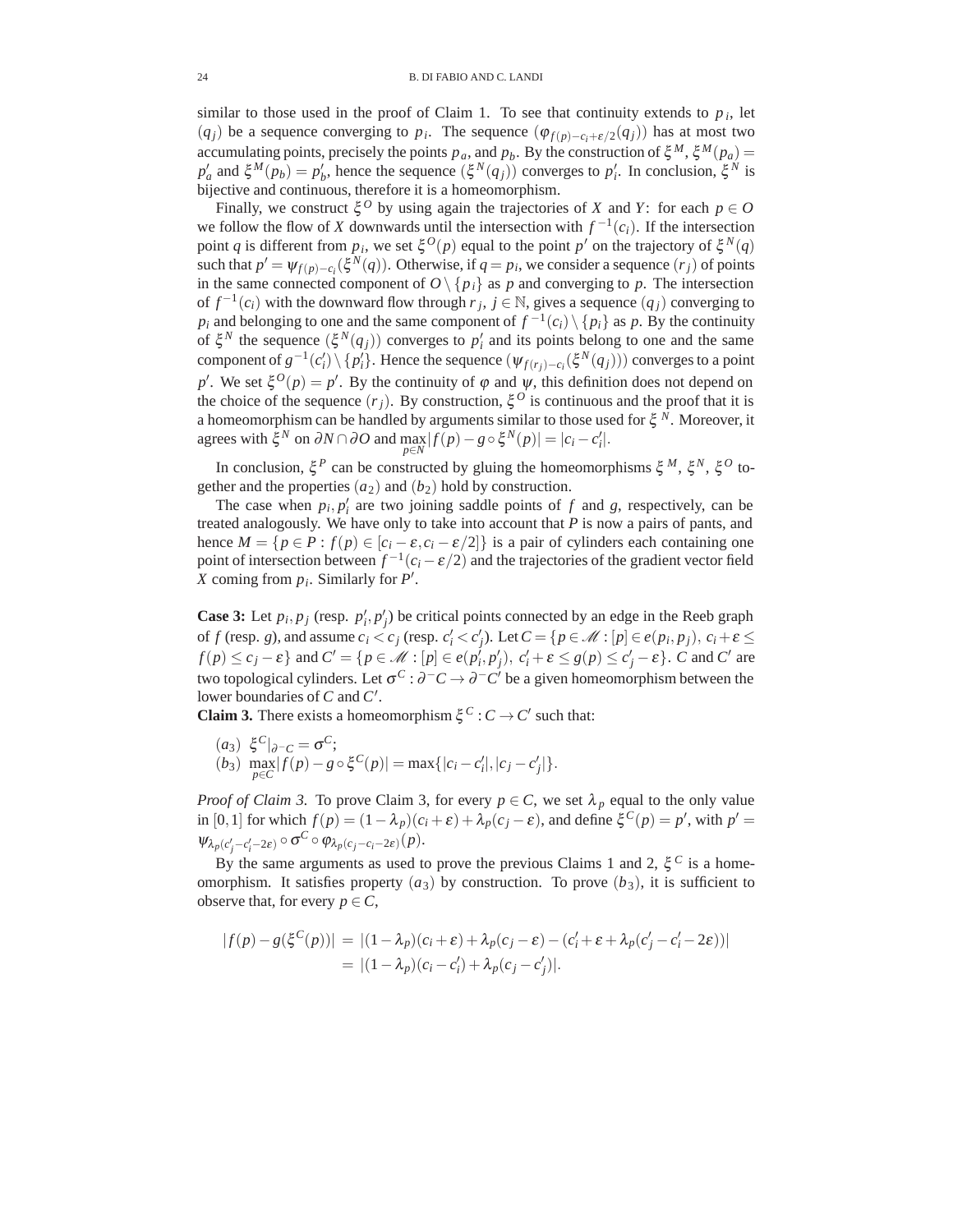Let us now construct the desired homeomorphism  $\xi : \mathcal{M} \to \mathcal{M}$ . Let  $\{p_1, \ldots, p_s\} \subseteq K_f$ , *s*  $\leq$  *n*, be the set of critical points of *f* of index 0 or 2, and, for *i* = 1,...,*s*, let *D i*, *D'*<sub>*i*</sub> be as in Claim 1.

The spaces  $W = \overline{\mathcal{M} \setminus \bigcup_{i=1}^s D_i}$  and  $W' = \overline{\mathcal{M} \setminus \bigcup_{i=1}^s D_i'}$  can be decomposed into the union of cobordisms containing either no critical points or exactly one critical point of index 1. By Claims 2 and 3, it is possible to extend a given homeomorphism  $\sigma^{W}$ :  $\partial^-W \to \partial^-W'$ defined between the lower boundaries of *W* and *W'* to a homeomorphism  $\xi^{W}$ :  $W \to W'$ by gluing all the homeomorphisms on cobordisms along their boundary components in the direction of the increasing of the functions *f* and *g*. Next, by Claim 1, we can glue this homeomorphism ξ*<sup>W</sup>* along each boundary component of *W* to a homeomorphism ξ *Di* :  $D_i \rightarrow D'_i$ , for  $i = 1, \ldots, s$ . As a result, we get the desired self-homeomorphism  $\xi$  of *M* such that  $\max_{p \in \mathcal{M}} |f(p) - g \circ \xi(p)| = \max_{i=1,\dots,n} |c_i - c'_i|$  $\Box$ 

**Lemma 5.4.** *For every elementary deformation*  $T \in \mathcal{T}((\Gamma_f, \ell_f), (\Gamma_g, \ell_g))$  *of type* (B) *or*  $(C)$ *),*  $c(T) \geq d_N([f],[g]).$ 

*Proof.* We prove the assertion only for the case when *T* is of type (D), because the other case will then follow from  $c(T^{-1}) = c(T)$  and the symmetry property of  $d_N$ .

By definition of elementary deformation of type (D), *T* transforms  $(\Gamma_f, \ell_f)$  into a labeled Reeb graph that differs from  $(\Gamma_f, \ell_f)$  in that two vertices, say  $p_1, p_2 \in K_f$ , have been deleted together with their connecting edges. Otherwise vertices, adjacencies and labels are the same. Assuming  $f(p_1) = c_1, f(p_2) = c_2$ , with  $c_1 < c_2$ , we have  $c(T) = \frac{c_2 - c_1}{2}$ . We recall that  $f^{-1}([c_1, c_2]) \cap K_f = \{p_1, p_2\}$ . By Proposition 3.4, there exists a deformation  $S = (S_0, S_1) \in \mathcal{T}((\Gamma_f, \ell_f), (\Gamma_g, \ell_g))$ ,  $S_0$  being of type (R),  $S_1$  of type (D), such that  $c(S) = c(T)$ . In particular, as shown in the proof of the same proposition (formulas (3.1) and (3.2)), for every  $\varepsilon > 0$  sufficiently small,  $S_0$  and  $S_1$  can be built so that  $c(S_0) = \frac{c_2 - c_1}{2} - \varepsilon$ and  $c(S_1) = \varepsilon$ .

For any  $h_{\varepsilon}$  for which  $S_0(\Gamma_f, \ell_f) \cong (\Gamma_{h_{\varepsilon}}, \ell_{h_{\varepsilon}})$ , by Lemma 5.3 we have  $d_N([f], [h_{\varepsilon}]) \leq$  $c(S_0) = \frac{c_2 - c_1}{2} - \varepsilon$ . Thus,

$$
d_N([f],[g])\leq d_N([f],[h_{\varepsilon}])+d_N([h_{\varepsilon}],[g])\leq \frac{c_2-c_1}{2}-\varepsilon+d_N([h_{\varepsilon}],[g]).
$$

Therefore, proving that  $d_N([h_{\varepsilon}], [g]) \leq 4\varepsilon$  will yield the claim, by the arbitrariness of  $\varepsilon > 0$ .

Let  $W_{\varepsilon}$  be the connected component of  $h_{\varepsilon}^{-1} \left( \left[ \frac{c_1+c_2}{2} - 2\varepsilon, \frac{c_1+c_2}{2} + 2\varepsilon \right] \right)$  containing  $p_1, p_2$ , and let us assume that  $\varepsilon$  is so small that  $h_{\varepsilon}^{-1}([\frac{c_1+c_2}{2}-2\varepsilon,\frac{c_1+c_2}{2}+2\varepsilon])$  does not contain other critical points of  $h_{\varepsilon}$ . By the Cancellation Theorem in [18, Sect. 5], it is possible to define a new simple Morse function  $h'_\varepsilon : \mathcal{M} \to \mathbb{R}$  which coincides with  $h_\varepsilon$  on  $\mathcal{M} \setminus W_\varepsilon$ , and has no critical points in  $W_{\varepsilon}$ . In particular,  $(\Gamma_{h'_{\varepsilon}}, \ell_{h'_{\varepsilon}}) \cong (\Gamma_g, \ell_g)$ , implying that  $h'_{\varepsilon}$  and *g* are *R*-equivalent. It necessarily holds that

$$
d_N([h_{\varepsilon}], [h'_{\varepsilon}]) \leq \max_{p \in \mathscr{M}} |h_{\varepsilon}(p) - h'_{\varepsilon}(p)| = \max_{p \in W_{\varepsilon}} |h_{\varepsilon}(p) - h'_{\varepsilon}(p)| \leq 4\varepsilon.
$$

Moreover, by the *R*-equivalence of  $h'_\varepsilon$  and *g*, we have  $d_N([h'_\varepsilon],[g]) = 0$ , so that  $d_N([h_\varepsilon],[g]) \leq$ 4 $\varepsilon$  by the triangle inequality property of  $d_N$ .

**Lemma 5.5.** *For every elementary deformation*  $T \in \mathcal{T}((\Gamma_f, \ell_f), (\Gamma_g, \ell_g))$  *of type*  $(K_i)$ ,  $i = 1, 2, 3, c(T) \geq d_N([f], [g]).$ 

*Proof.* For an elementary deformation *T* of type  $(K_i)$ ,  $i = 1, 2, 3$ , the sets  $K_f$  and  $K_g$  have the same cardinality, and all but at most two of the critical values of *f* and *g* coincide. Let  $K_f = \{p_1, ..., p_n\}$  and  $K_g = \{p'_1, ..., p'_n\}$ , with  $f(p_k) = c_k$ ,  $g(p'_k) = c'_k$  for every  $k =$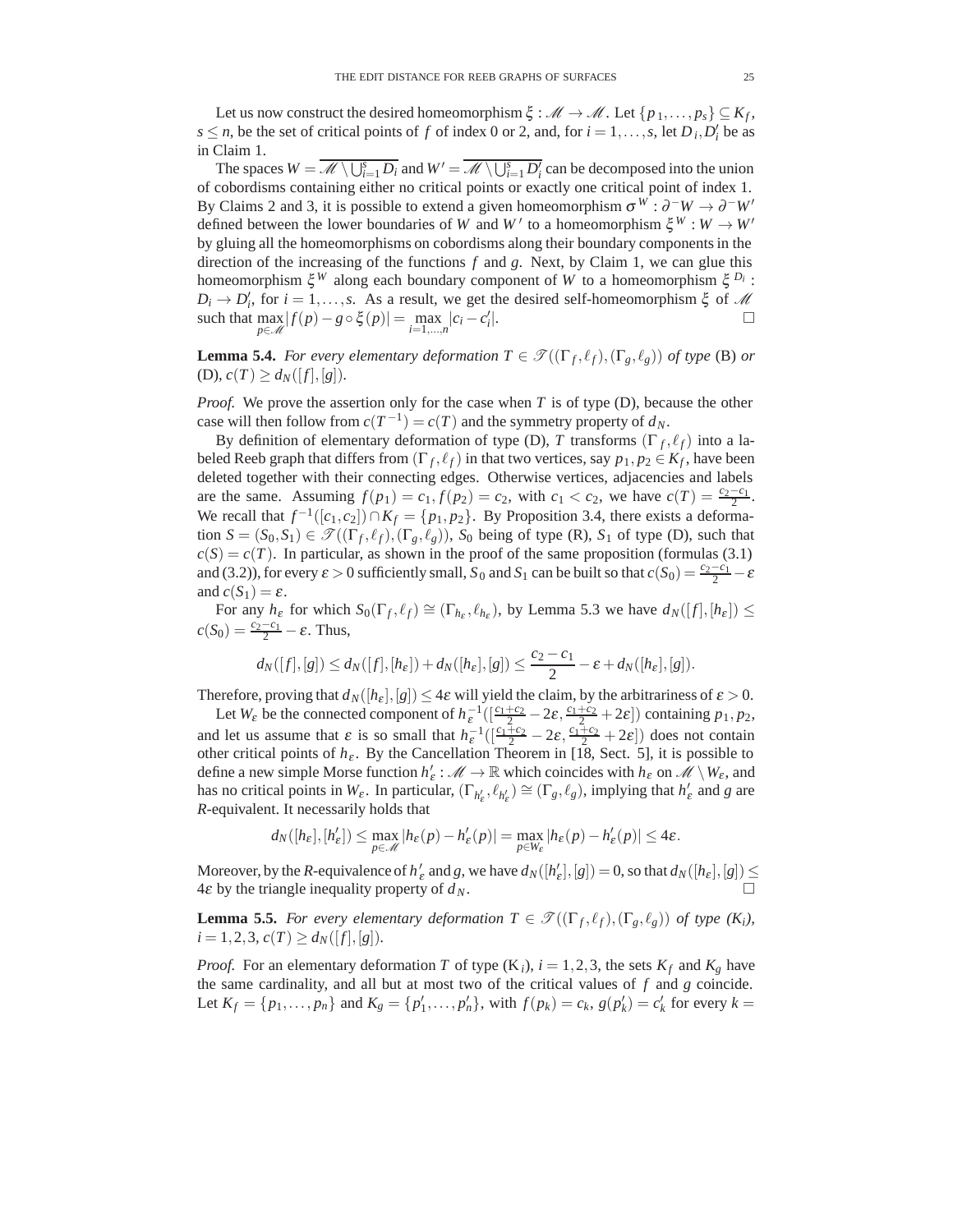1,...,*n*. Assuming that the points *p*1, *p*<sup>2</sup> correspond to the vertices *u*1,*u*<sup>2</sup> of Γ*<sup>f</sup>* shown in Table 1, rows 3-4, it holds that  $c_1 < c_2$ ,  $c'_1 > c'_2$ , and  $c_k = c'_k$  for  $k = 3, ..., n$ . Moreover, *K<sub>f</sub>* ∩  $f^{-1}([c_1, c_2]) = \{p_1, p_2\}$  and  $K_g \cap g^{-1}([c'_2, c'_1]) = \{p'_1, p'_2\}$ . Since  $f, g \in \mathcal{F}^0(\mathcal{M})$ , there exist  $a, b \in \mathbb{R}$ , with  $a < b$ , such that  $c_1, c_2$  and  $c'_1, c'_2$  are the sole critical values of  $f$  and  $g$ , respectively, that belong to the interval  $[a, b]$ . Let us denote by  $W$  the connected component of  $f^{-1}([a,b])$  containing  $p_1, p_2$ . Under our assumptions, we can apply the Preliminary Rearrangement Theorem [18, Thm 4.1], and deduce that, for some choice of a gradient-like vector field *X* for *f*, there exists a Morse function  $h: W \to \mathbb{R}$  that has the same gradient-like vector field as *f*, coincides with  $f_{\vert W}$  near  $\partial W$  and is equal to *f* plus a constant in some neighborhood of  $p_1$  and in some neighborhood of  $p_2$ . Moreover,  $K_h = K_{f|W}$ ,  $h(p_1) = c'_1$ ,  $h(p_2) = c'_2$ . We can extend *h* to the whole surface by defining

$$
\widehat{h}(p) = \begin{cases} f(p), & \text{if } p \in \mathcal{M} \setminus W, \\ h & \text{if } p \in W. \end{cases}
$$

Hence,  $\hat{h} \in \mathscr{F}^0(\mathscr{M})$  and  $(\Gamma_{\hat{h}}, \ell_{\hat{h}}) \cong T(\Gamma_f, \ell_f)$ , implying that  $\hat{h}$  is *R*-equivalent to *g*. Therefore, by Definition 1.6,  $d_N([f], [g]) = d_N([f], [h]).$ 

Let us prove that  $d_N([f],[h]) \le c(T)$ . We observe that, by the definitions of  $d_N$  and  $h$ , we get:

(5.1) 
$$
d_N([f],[\hat{h}]) \leq ||f-\hat{h}||_{C^0} = \max_{p \in \mathscr{M}} |f(p)-\hat{h}(p)| = \max_{p \in W} |f(p)-h(p)|.
$$

To estimate the value of  $\max_{p \in W} |f(p) - h(p)|$ , we review the construction of the function *h*, as given in [18]. Let  $\mu : W \to [a, b]$  be a smooth function that is constant on each trajectory of *X*, zero near the set of points on trajectories going to or from  $p_1$ , and one near the set of points on trajectories going to or from  $p_2$ . Then the function *h* can be defined as  $h(p) = G(f(p), \mu(p))$ , where  $G : [a,b] \times [0,1] \rightarrow [a,b]$  is a smooth function defined as  $G(x,t) = (1-t) \cdot G(x,0) + t \cdot G(x,1)$ , with the following properties (see also Figure 14):

•  $\frac{\partial G}{\partial x}(x,0) = 1$  for *x* in a neighborhood of *c*<sub>1</sub> (in particular  $G(x,0) = x + c'_1 - c_1$  for  $\overline{x}$  in a neighborhood of  $c_1$ ),

 $\frac{\partial G}{\partial x}(x,1) = 1$  for *x* in a neighborhood of *c*<sub>2</sub> (in particular  $G(x,1) = x + c'_2 - c_2$  for *x* in a neighborhood of  $c_2$ );

- For all *x* and *t*,  $G(x,t)$  monotonically increases from *a* to *b* as *x* increases from *a* to *b*;
- $G(x,t) = x$  for *x* near to *a* or *b* and for every  $t \in [0,1]$ .

By the construction of *h* and the inequality (5.1), we have:

$$
d_N([f],[h]) \le \max_{p \in W} |f(p) - G(f(p), \mu(p))| = \max\{|f(p) - G(f(p), 0)|, |f(p) - G(f(p), 1)|\}
$$
  
=  $\max\{|c_1 - c'_1|, |c_2 - c'_2|\} = c(T).$ 

 $\Box$ 

**Theorem 5.6.** *Let*  $f, g \in \mathscr{F}^0(\mathscr{M})$ , and  $(\Gamma_f, \ell_f)$ ,  $(\Gamma_g, \ell_g)$  *be the associated labeled Reeb graphs. Then*  $d_E((\Gamma_f, \ell_f), (\Gamma_g, \ell_g)) = d_N([f], [g]).$ 

*Proof.* The inequality  $d_E((\Gamma_f, \ell_f), (\Gamma_g, \ell_g)) \ge d_N([f], [g])$  holds because, for every deformation  $T \in \mathcal{T}((\Gamma_f, \ell_f), (\Gamma_g, \ell_g))$ ,  $c(T) \ge d_N([f], [g])$ . To see this, let  $T = (T_1, \ldots, T_n)$ , and set  $T_i \cdots T_1(\Gamma_f, \ell_f) \cong (\Gamma_{f^{(i)}}, \ell_{f^{(i)}}), f = f^{(0)}, g = f^{(n)}$ . From Lemmas 5.3-5.5 and the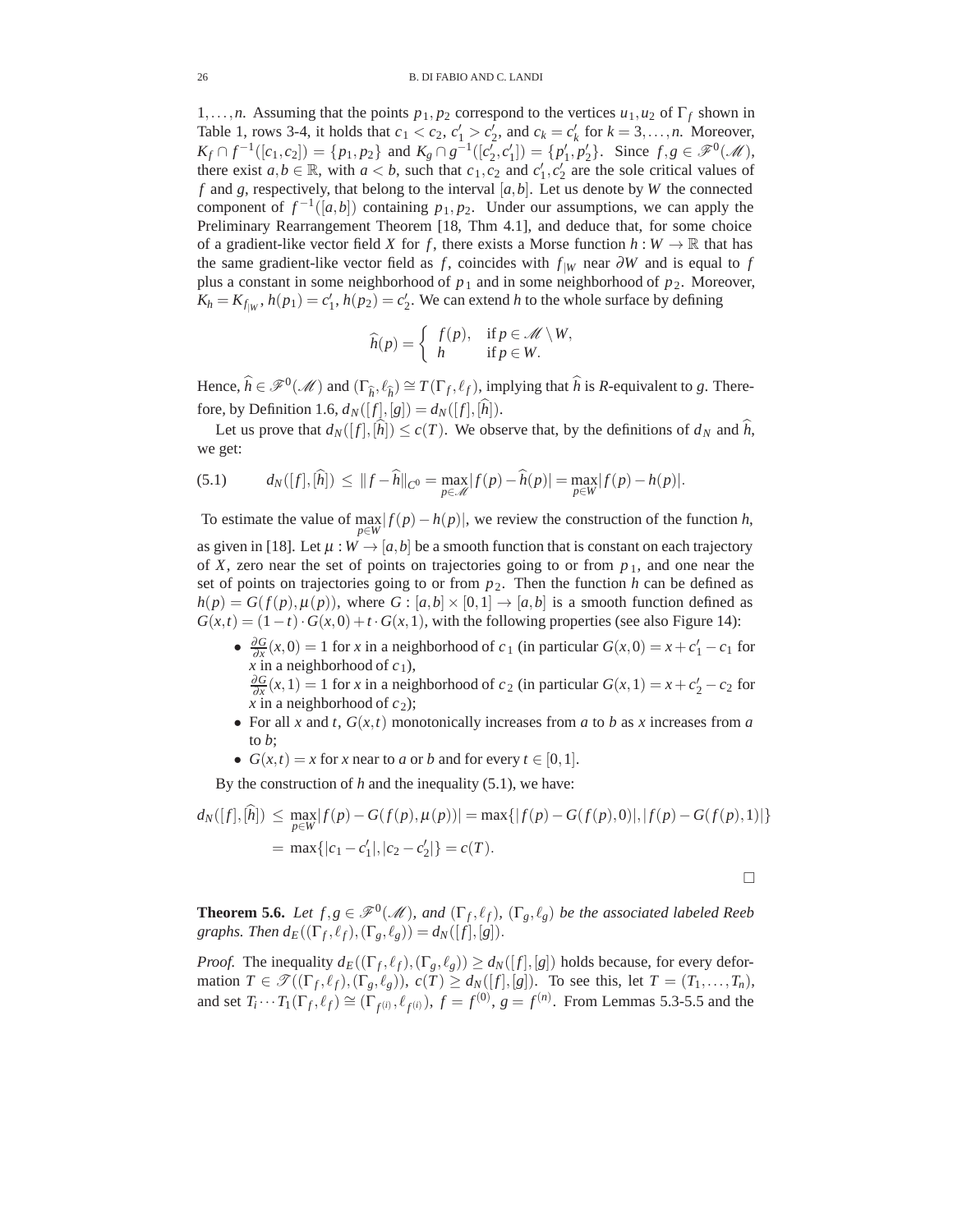

FIGURE 14. The function *G* introduced in [18] and used in the proof of Lemma 5.5.

triangle inequality property of  $d_N$ , we get

$$
c(T) = \sum_{i=1}^{n} c(T_i) \ge \sum_{i=1}^{n} d_N([f^{(i-1)}],[f^{(i)}]) \ge d_N([f],[g]).
$$

Conversely, by Theorem 4.1,  $d_E((\Gamma_f, \ell_f), (\Gamma_{g \circ \xi}, \ell_{g \circ \xi})) \leq ||f - g \circ \xi||_{C^0}$ , for every  $\xi \in$  $\mathscr{D}(\mathscr{M})$ . Therefore  $d_E((\Gamma_f, \ell_f), (\Gamma_g, \ell_g)) \le \inf_{\xi \in \mathscr{D}(\mathscr{M})} ||f - g \circ \xi||_{C^0} = d_N([f],[g])$  because  $d_E((\Gamma_f, \ell_f), (\Gamma_g, \ell_g)) = d_E((\Gamma_f, \ell_f), (\Gamma_{g \circ \xi}, \ell_g))$ *g*∘ξ)). □

**Corollary 5.7.** *For every*  $f, g \in \mathcal{F}^0(\mathcal{M})$ *, the edit distance between the associated labeled Reeb graphs is a metric on isomorphism classes of labeled Reeb graphs.*

*Proof.* The claim is an immediate consequence of Theorem 5.6 together with [3, Thm. 4.2], which states that the natural pseudo-distance is actually a metric on the space  $\mathcal{F}^0(\mathcal{M})$ .  $\Box$ 

**Corollary 5.8.** *For every f*,*g*  $\in \mathscr{F}^0(\mathscr{M})$ ,  $d_E((\Gamma_f, \ell_f), (\Gamma_g, \ell_g)) \geq d_B(D_f, D_g)$ , where  $d_B$ *denotes the bottleneck distance between the persistence diagrams D <sup>f</sup> and Dg of f and g. In some cases this inequality is strict.*

*Proof.* The inequality  $d_E((\Gamma_f, \ell_f), (\Gamma_g, \ell_g)) \geq d_B(D_f, D_g)$  holds because of Theorem 5.6 and the fact that the bottleneck distance is a lower bound for the natural pseudo-distance (cf. [5]).

As for the second statement, an example showing that the edit distance between the labeled Reeb graphs of two functions  $f, g \in \mathscr{F}^0(\mathscr{M})$  can be strictly greater than the bottleneck distance between the persistence diagrams of *f* and *g* is displayed in Figure 15. Indeed, *f* and *g* have the same persistence diagrams for any homology degree implying that  $d_B(D_f, D_g) = 0$ , whereas the labeled Reeb graphs are not isomorphic, implying that  $d_E((\Gamma_f, \ell_f), (\Gamma_g, \ell_g)) > 0.$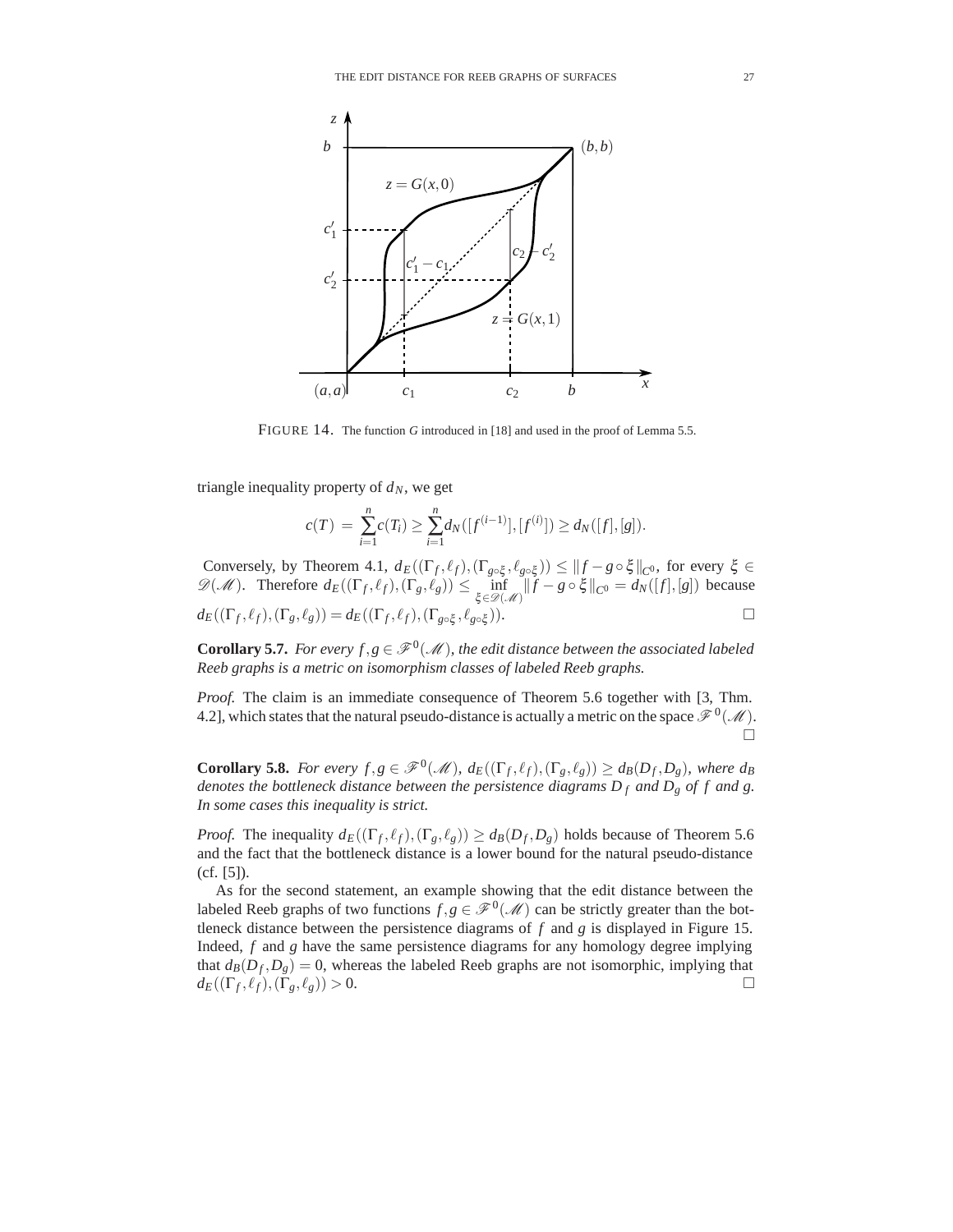

FIGURE 15. The example used in the proof of Corollary 5.8 to show that the edit distance between labeled Reeb graphs can be more discriminative than the bottleneck distance between persistence diagrams whenever the same functions are considered.

**Corollary 5.9.** *For every f*,*g*  $\in \mathscr{F}^0(\mathscr{M})$ ,  $d_E((\Gamma_f, \ell_f), (\Gamma_g, \ell_g)) \geq d_{FD}(R_f, R_g)$ , where  $d_{FD}$ *denotes the functional distortion distance between the spaces*  $R_f = \mathcal{M}/\sim_f$  *and*  $R_g =$ *M* / ∼<sub>*g</sub>*. *In some cases this inequality is strict.*</sub>

*Proof.* The inequality  $d_E((\Gamma_f, \ell_f), (\Gamma_g, \ell_g)) \ge d_{FD}(R_f, R_g)$  is a consequence of the stability of Reeb graphs with respect to  $d_{FD}$  [1, Thm. 4.1], and can be seen in the same way as the second inequality shown in the proof of Theorem 5.6.

As for the second statement, an example showing that, for two functions  $f, g \in \mathcal{F}^0(\mathcal{M})$ ,  $d_E((\Gamma_f, \ell_f), (\Gamma_g, \ell_g))$  can be strictly greater than  $d_{FD}(R_f, R_g)$  is displayed in Figure 16. In



FIGURE 16. The example used in the proof of Corollary 5.9 to show that the edit distance between labeled Reeb graphs can be more discriminative than the functional distorsion distance between Reeb graphs whenever the same functions are considered.

this case,  $d_E((\Gamma_f, \ell_f), (\Gamma_g, \ell_g)) = a$ , because *a* is both the cost of the deformation *T* of type (R) that changes the vertex label  $c_i$  into  $c_i + a$ ,  $i = 1, 2$ , and the value of the bottleneck distance between the 1st homology degree (ordinary) persistence diagrams of *f* and *g*. On the other hand,  $d_{FD}(R_f, R_g) \le (c_2 - c_1)/4$  as can be seen by considering any continuous map  $\Phi: R_f \to R_g$  that takes each point of  $R_f$  to a point of  $R_g$  with the same function value, together with any continuous map  $\Psi$  :  $R_g \to R_f$  that takes each point of  $R_g$  to a point of  $R_f$ with the same function value.  $\Box$ 

**Acknowledgments.** The authors wish to thank Professor V. V. Sharko for his clarifications on the uniqueness property of Reeb graphs of surfaces and for indicating the reference [15].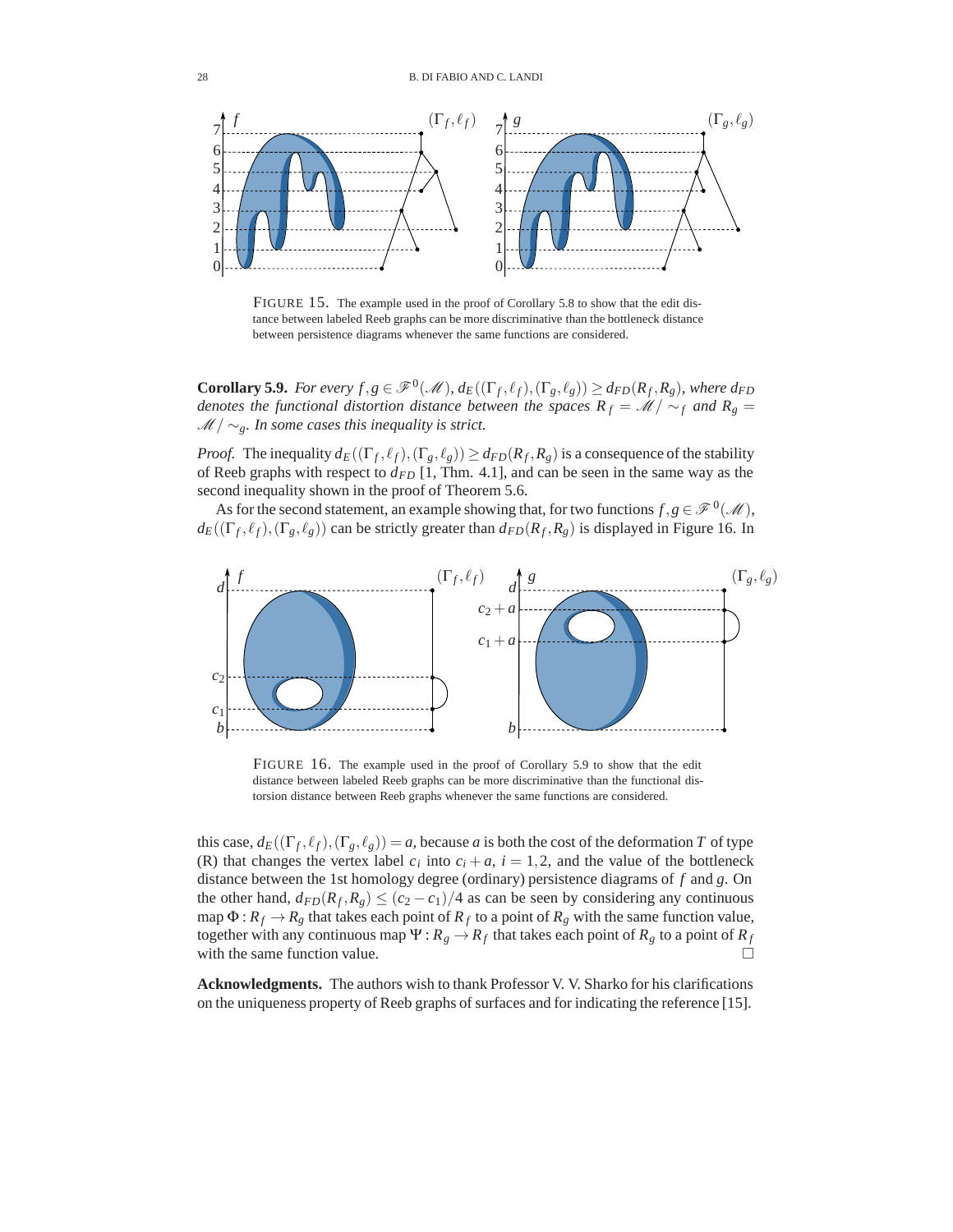The research described in this article has been partially supported by GNSAGA-INdAM (Italy).

#### **REFERENCES**

- 1. U. Bauer, X. Ge, and Y. Wang, *Measuring Distance between Reeb Graphs*, Proceedings of the Thirtieth Annual Symposium on Computational Geometry (New York, NY, USA), SOCG'14, ACM, 2014, pp. 464– 473.
- 2. S. Biasotti, S. Marini, M. Spagnuolo, and B. Falcidieno, *Sub-part correspondence by structural descriptors of 3d shapes*, Computer-Aided Design **38** (2006), no. 9, 1002 – 1019.
- 3. F. Cagliari, B. Di Fabio, and C. Landi, *The natural pseudo-distance as a quotient pseudo-metric, and applications*, Forum Mathematicum (in press), DOI 10.1515/forum-2012-0152.
- 4. J. Cerf, *La stratification naturelle des espaces de fonctions différentiables réelles et le théorème de la pseudoisotopie.*, Inst. Hautes Études Sci. Publ. Math. (1970), no. 39, 5-173 (French).
- 5. A. Cerri, B. Di Fabio, M. Ferri, P. Frosini, and C. Landi, *Betti numbers in multidimensional persistent homology are stable functions*, Mathematical Methods in the Applied Sciences **36** (2013), no. 12, 1543– 1557.
- 6. D. Cohen-Steiner, H. Edelsbrunner, and J. Harer, *Stability of persistence diagrams*, Discrete Comput. Geom. **37** (2007), no. 1, 103–120.
- 7. B. Di Fabio and C. Landi, *Reeb graphs of curves are stable under function perturbations*, Mathematical Methods in the Applied Sciences **35** (2012), no. 12, 1456–1471.
- 8. P. Donatini and P. Frosini, *Natural pseudodistances between closed manifolds*, Forum Mathematicum **16** (2004), no. 5, 695–715.
- 9. H. Edelsbrunner and J. Harer, *Jacobi sets of multiple Morse functions*, Foundations of Computational Mathematics (2002), 37–57.
- 10. X. Gao, B. Xiao, D. Tao, and X. Li, *A survey of graph edit distance*, Pattern Anal. Appl. **13** (2010), no. 1, 113–129.
- 11. M. Hilaga, Y. Shinagawa, T. Kohmura, and T. L. Kunii, *Topology matching for fully automatic similarity estimation of 3D shapes*, ACM Computer Graphics, (Proc. SIGGRAPH 2001) (Los Angeles, CA), ACM Press, August 2001, pp. 203–212.
- 12. M. Hirsch, *Differential topology*, Springer-Verlag, New York, 1976.
- 13. E. A. Kudryavtseva, *Reduction of Morse functions on surfaces to canonical form by smooth deformation*, Regul. Chaotic Dyn. **4** (1999), no. 3, 53–60.
- 14.  $\_\_\_\$ n Uniform Morse lemma and isotopy criterion for Morse functions on surfaces, Moscow University Mathematics Bulletin **64** (2009), 150–158.
- 15. E. V. Kulinich, *On topologically equivalent Morse functions on surfaces*, Methods Funct. Anal. Topology **4** (1998), 59–64.
- 16. J. Martinet, *Singularities of smooth functions and maps*, London Mathematical Society Lecture Note Series, 58: Cambridge University Press. XIV, 1982.
- 17. Y. Masumoto and O. Saeki, *A smooth function on a manifold with given Reeb graph*, Kyushu J. Math. **65** (2011), no. 1, 75–84.
- 18. J. Milnor, *Lectures on the h-cobordism theorem*, Notes by L. Siebenmann and J. Sondow, Princeton University Press, Princeton, N.J., 1965.
- 19. J. Palis and W. de Melo, *Geometric theory of dynamical systems. An introduction.*, New York Heidelberg Berlin: Springer-Verlag, 1982.
- 20. G. Reeb, *Sur les points singuliers d'une forme de Pfaff complétement intégrable ou d'une fonction numérique*, Comptes Rendus de L'Académie ses Sciences 222 (1946), 847-849 (French).
- 21. F. Sergeraert, *Un théorème de fonctions implicites sur certains espaces de Fréchet et quelques applications*, Ann. Sci. École Norm. Sup. **5** (1972), 599–660 (French).
- 22. V. V. Sharko, *Smooth and topological equivalence of functions on surfaces*, Ukrainian Mathematical Journal **55** (2003), no. 5, 832–846.
- 23. Y. Shinagawa and T. L. Kunii, *Constructing a Reeb Graph automatically from cross sections*, IEEE Computer Graphics and Applications **11** (1991), no. 6, 44–51.
- 24. Y. Shinagawa, T. L. Kunii, and Y. L. Kergosien, *Surface coding based on Morse theory*, IIEEE Computer Graphics and Applications **11** (1991), no. 5, 66–78.
- 25. J. H. C. Whitehead, *Manifolds with Transverse Fields in Euclidean Space*, Annals of Mathematics **73** (1961), no. 1, pp. 154–212.